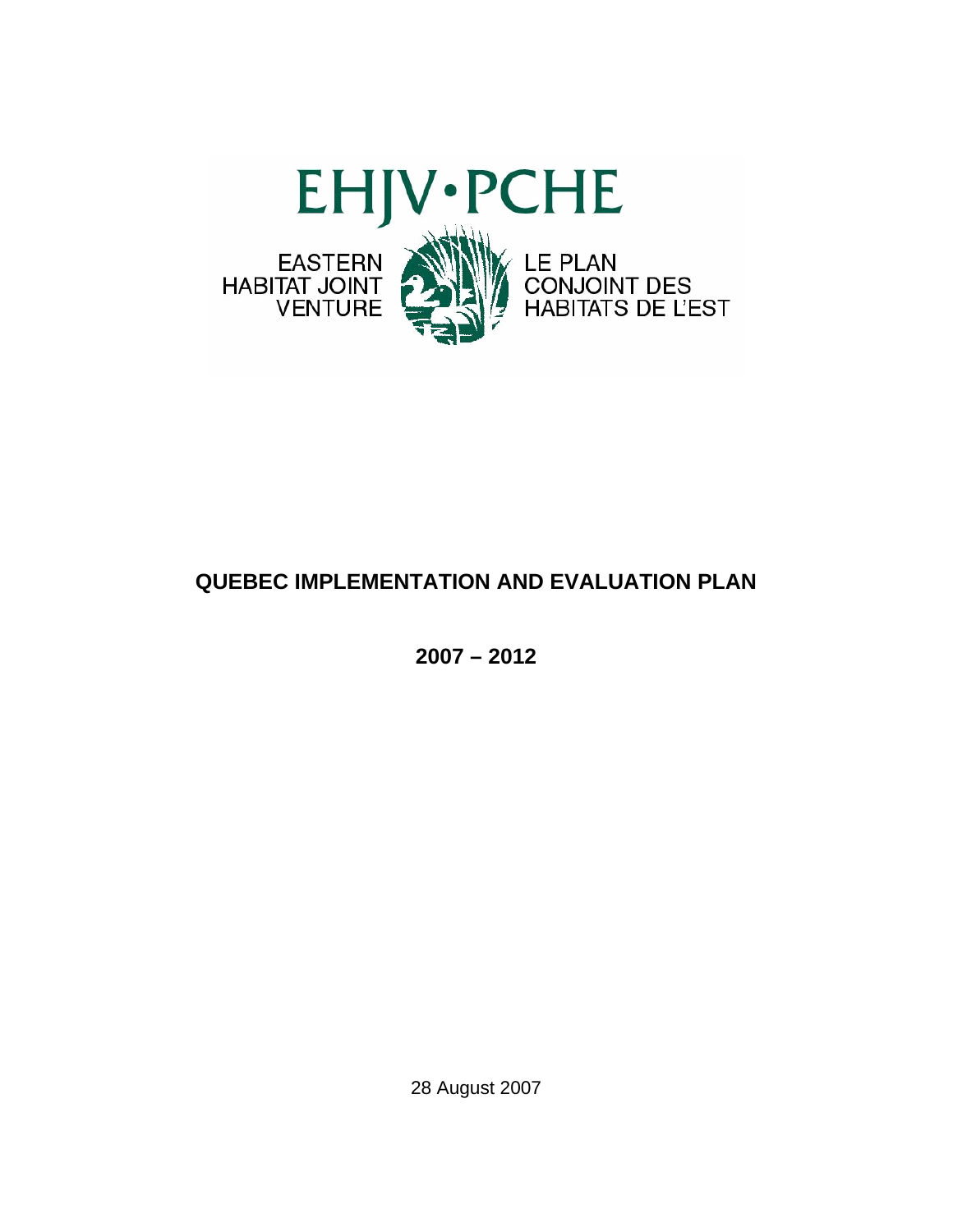





#### Letter of Transmittal

We are pleased to approve this document which describes implementation of the North American Waterfowl Management Plan in Québec. This plan reflects the broad interests of all parties to protect and improve the biodiversity of wetland and upland habitats throughout the province of Québec.

Approved by the members of the Québec Steering Committee on September 26th, 2008

Chairperson: Nicole Perreault

Chief, Service de la faune terrestre et de l'avifaune Ministère des Ressources naturelles et de la Faune

Members:

**Bernard Filion** Manager of Québec Operation Ducks Unlimited Canada, Québec region

Patricia Houle Regional Director Environment Canada - Canadian Wildlife Service, Québec region

André Martin President and chief executive officer Fondation de la faune du Québec

Nathalie Zinger Regional Vice-President The Nature Conservancy of Canada, Québec region









Environnement Canada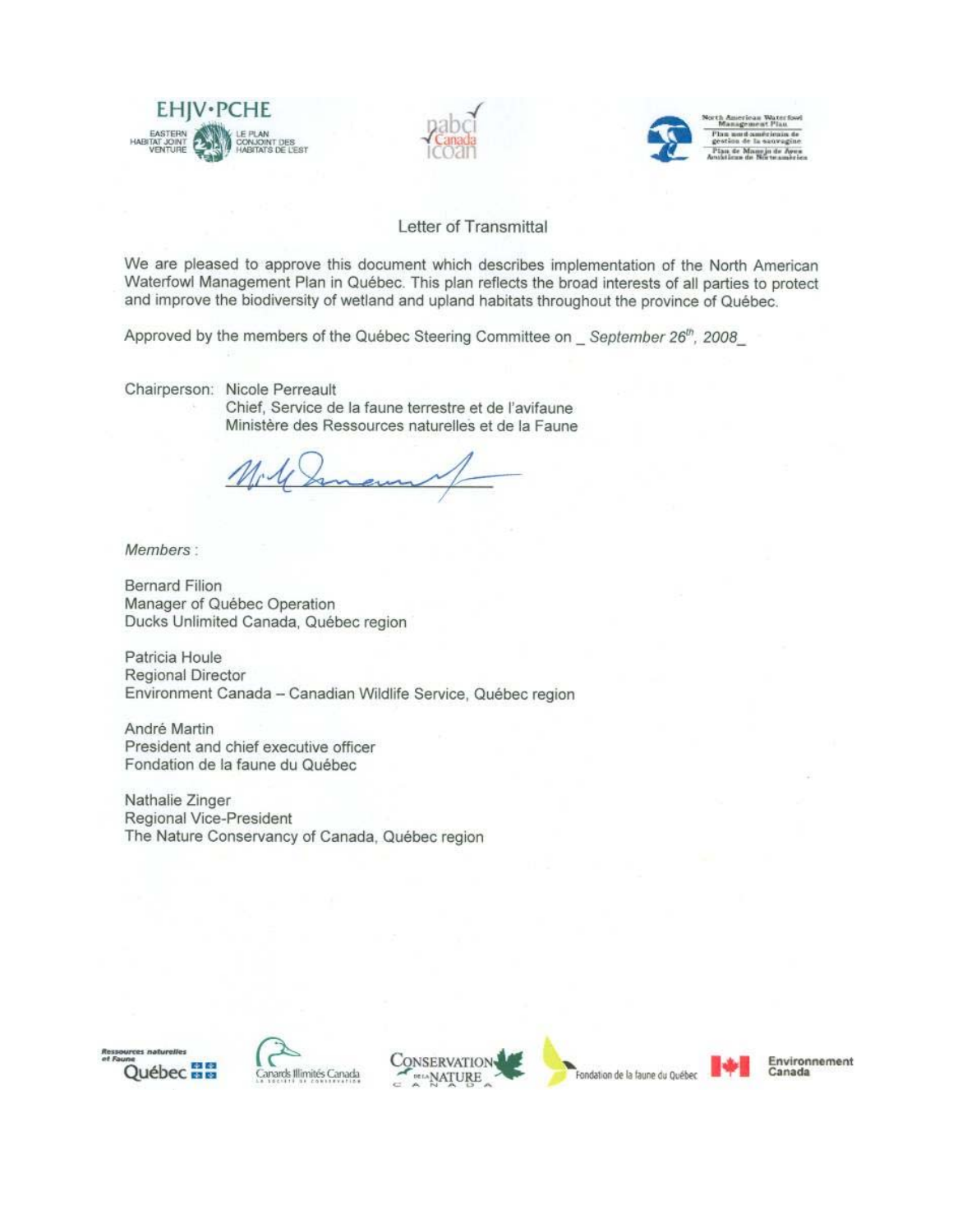## **Executive summary**

The Eastern Habitat Joint Venture (EHJV) in Quebec is a partnership of federal, provincial and regional conservation organizations that is focused on the protection and conservation of wetland habitats for waterfowl. The joint venture was originally formed in 1989 as a regional partnership whose aim was the conservation of wetlands and waterfowl under the North American Waterfowl Management Plan (NAWMP). This new Implementation and Evaluation Plan is a revision of the original 1990-2004 Implementation Plan and it addresses the updates to NAWMP. This plan outlines changes in habitat and waterfowl populations that have occurred over the past 15 years, and gives a current status assessment for waterfowl and their associated habitats. The plan also presents waterfowl and habitats goals for the next 5-year implementation period. This document is intended as a blueprint for the conservation of valuable breeding, migration and wintering waterfowl habitat present in the EHJV in Quebec based on the best available information and the expert opinion of regional waterfowl biologists. This revision also provides a great deal of baseline information necessary for moving forward with a more rigorous approach for setting future habitat goals as additional information becomes available and documents information gaps that have to be addressed before additional progress can be made.

More importantly, this plan outlines the conservation programs that will be implemented to protect waterfowl habitat in Quebec. The programs will be a suite of Intensive and Extensive programs geared towards wetland conservation. A detailed description of each component within both conservation programs is presented. In addition, the success of the EHJV hinges on delivering the right conservation programs. To achieve the latter, this plan also includes an evaluation strategy that will allow the EHJV team to assess program efficacy and permit the refinement of programs on an ongoing basis.

This document is divided into different sections that:

- Describe important breeding, migration, and wintering habitats;
- Report on habitat and waterfowl changes over the past 15 years;
- Report on current status of waterfowl populations and habitats;
- Describe threats to waterfowl;
- Describe conservation programs and evaluation strategy;
- Present waterfowl and habitat goals;
- Describe how these programs can benefit other bird groups;
- Describe resource needs and funding sources;
- Describe governance processes and relationships;
- Describe communications and education.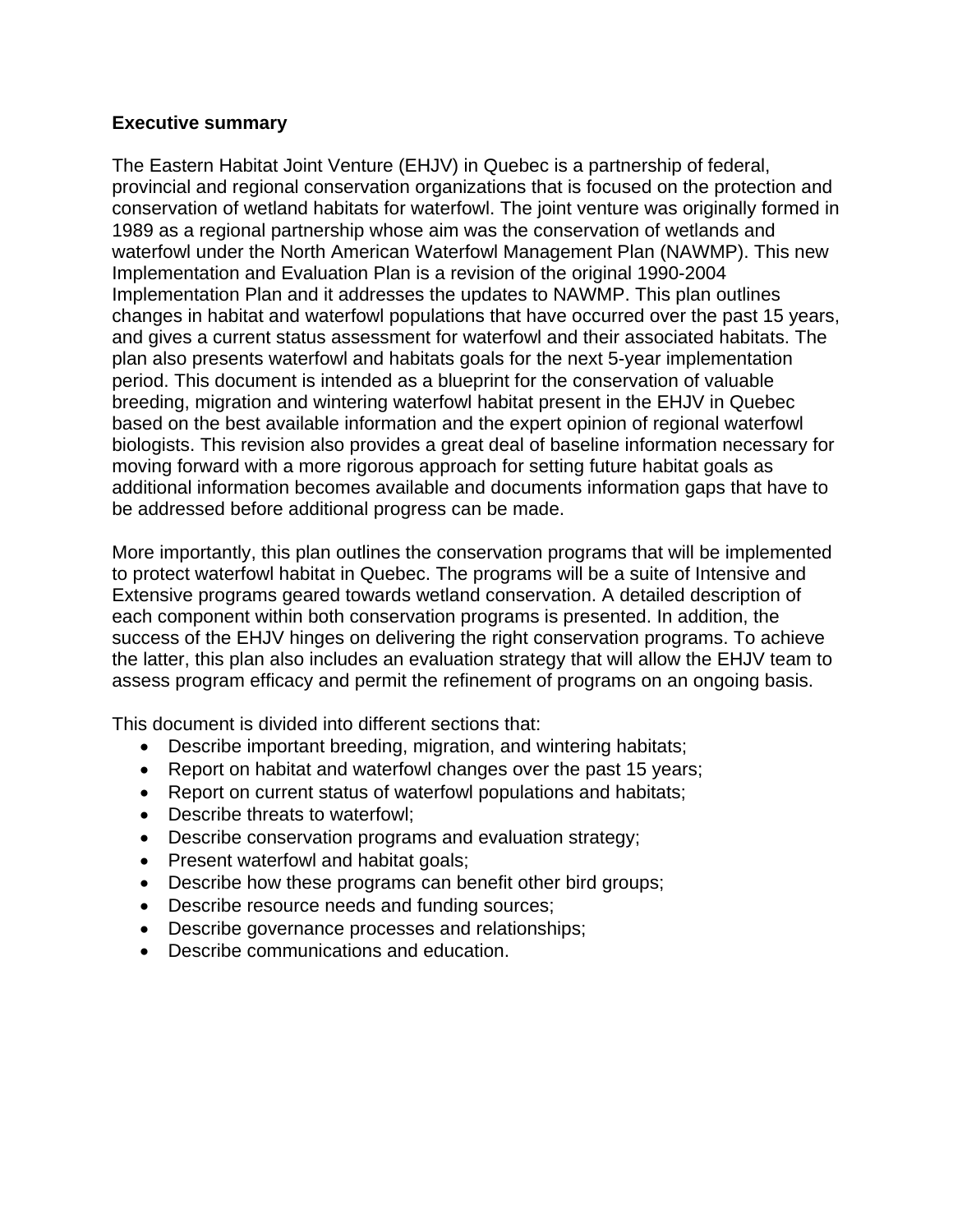# **Table of contents**

| <b>Executive summary</b> |                                                  |                                                                     |                |  |  |  |  |
|--------------------------|--------------------------------------------------|---------------------------------------------------------------------|----------------|--|--|--|--|
| Table of contents        |                                                  |                                                                     |                |  |  |  |  |
|                          |                                                  | List of Tables                                                      | $\overline{4}$ |  |  |  |  |
|                          |                                                  | List of Figures                                                     | 4              |  |  |  |  |
|                          |                                                  | List of Appendices                                                  | 4              |  |  |  |  |
|                          |                                                  | Acknowledgements                                                    | 5              |  |  |  |  |
| 1.                       |                                                  | Introduction                                                        | 6              |  |  |  |  |
|                          |                                                  | General description of Quebec                                       | 8              |  |  |  |  |
| 2.                       |                                                  | Changes in habitat and waterfowl populations over the past 15 Years | 14             |  |  |  |  |
| 3.                       |                                                  | Analysis and establishment of priority areas                        | 21             |  |  |  |  |
|                          | 3.1                                              | Analysis of priority ecoregions in Quebec                           | 21             |  |  |  |  |
| 4.                       |                                                  | <b>Waterfowl status</b>                                             | 25             |  |  |  |  |
|                          | 4.1                                              | Priority species                                                    | 25             |  |  |  |  |
|                          | 4.2                                              | Habitat threats                                                     | 30             |  |  |  |  |
|                          | 4.3                                              | Waterfowl population and habitat objectives                         | 32             |  |  |  |  |
| 5.                       |                                                  | <b>Conservation programs</b>                                        | 40             |  |  |  |  |
|                          | 5.1                                              | Intensive programs                                                  | 41             |  |  |  |  |
|                          | 5.2                                              | Extensive programs                                                  | 44             |  |  |  |  |
|                          | 5.3                                              | Evaluation                                                          | 45             |  |  |  |  |
| 6.                       |                                                  | Resource needs                                                      | 52             |  |  |  |  |
| 7.                       |                                                  | Integration with other Bird Conservation Initiatives                | 53             |  |  |  |  |
| 8.                       | Implementation processes and relationships<br>54 |                                                                     |                |  |  |  |  |
| 9.                       |                                                  | Communications and education                                        |                |  |  |  |  |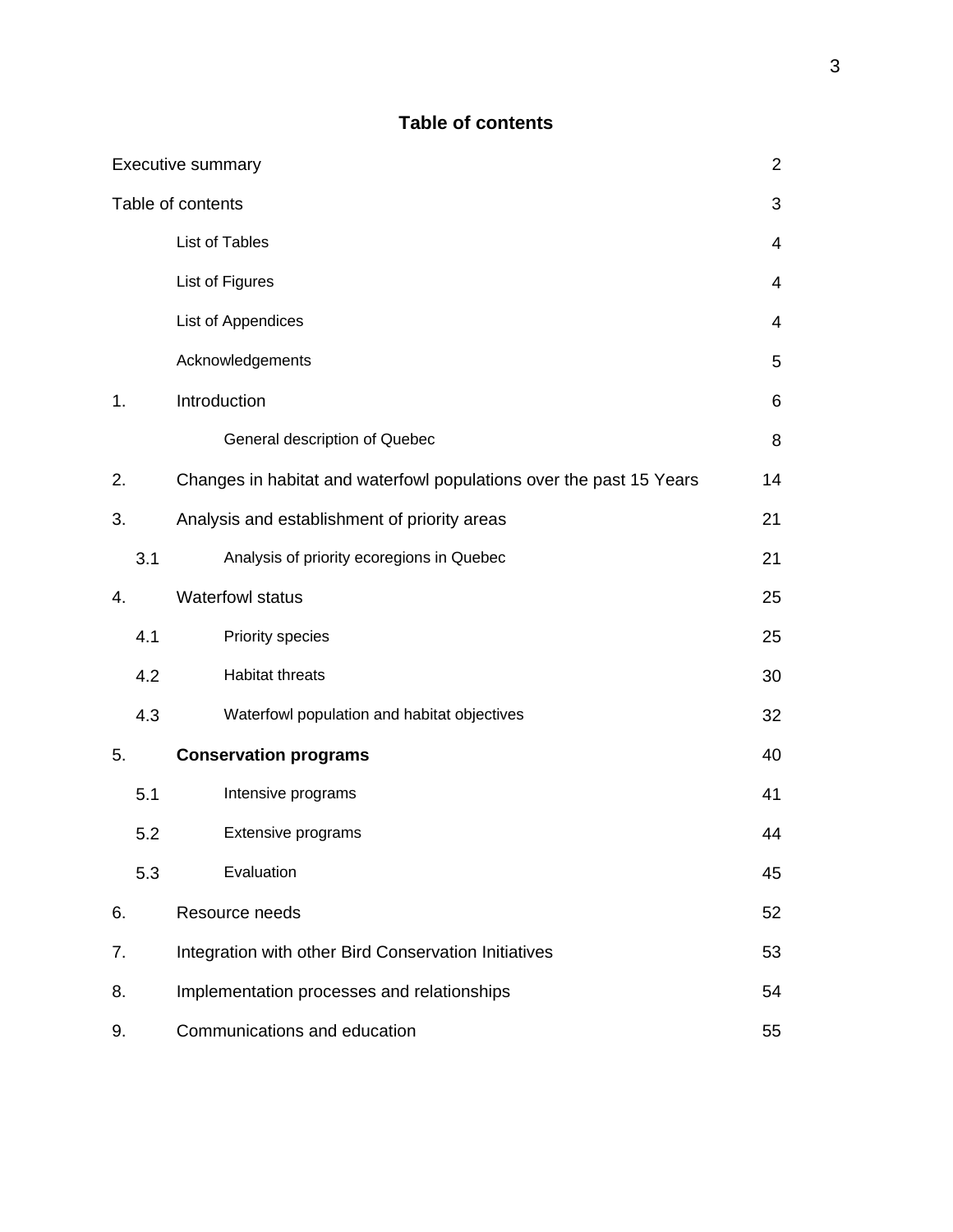# **List of Tables** Page **Page 2014**

4

| Table 1  | A detailed description of projected and accomplished habitat objectives for the<br>EHJV, Quebec region from 1989 to 2004.              | 16 |
|----------|----------------------------------------------------------------------------------------------------------------------------------------|----|
| Table 2  | Changes in wetland area along the St. Lawrence River between 1990 and<br>2002 (data from the Centre St-Laurent of Environment Canada). | 17 |
| Table 3  | Examples of direct effects of EHJV activities on waterfowl performance<br>measures.                                                    | 19 |
| Table 4  | EHJV and provincial priority waterfowl species.                                                                                        | 26 |
| Table 5  | Quebec waterfowl population baselines per BCR.                                                                                         | 34 |
| Table 6  | Waterfowl breeding population objectives (indicated breeding pairs; IBP) for<br>Quebec.                                                | 35 |
| Table 7  | Waterfowl staging and overwintering population objectives (no. of individuals)<br>for Quebec.                                          | 36 |
| Table 8  | Quebec overall waterfowl population objectives per BCR.                                                                                | 37 |
| Table 9  | Projected habitat goals to be achieved through intensive and extensive<br>conservation programs.                                       | 39 |
| Table 10 | Forecasted financial resources required to achieve EHJV waterfowl habitat<br>goals 2007-2012.                                          | 52 |

# **List of Figures** Page **Page 2014**

| Figure 1<br>Figure 2 | Bird conservation regions in Quebec.<br>Temporal trend of total breeding ducks (indicated pairs) in the Boreal forest of<br>Quebec from 1990 to 2005. | 10<br>18 |
|----------------------|-------------------------------------------------------------------------------------------------------------------------------------------------------|----------|
| Figure 3             | Decision support matrix to determine priority ecoregions in Quebec.                                                                                   | 22       |
| Figure 4             | Priority ecoregions in Quebec.                                                                                                                        | 23       |
| Figure 5             | Priority landscapes in southern Quebec.                                                                                                               | 24       |
| Figure 6             | Priority wetlands in southern Quebec.                                                                                                                 | 24       |
| Figure 7             | Conservation approach at different spatial scales.                                                                                                    | 40       |
| Figure 8             | Conceptual framework for the evaluation of the EHJV in the Quebec region.                                                                             | 47       |
| Figure 9             | Basic conceptual model for adaptive management.                                                                                                       | 51       |

# **List of Appendices**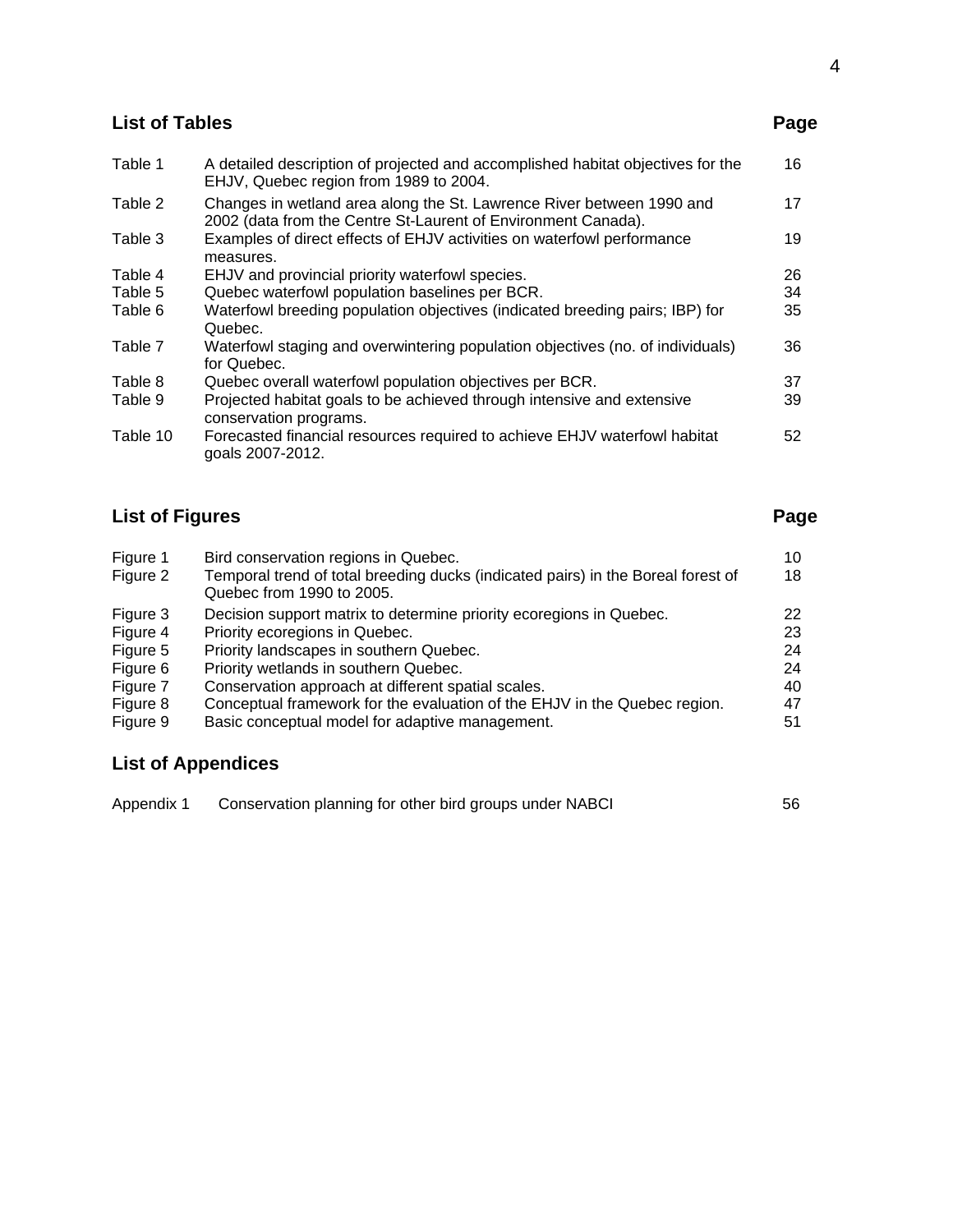#### **Acknowledgements**

Several partners of the Quebec EHJV partnership provided valuable input during the preparation of this implementation and evaluation plan. Production of this plan (writing, design, and publication) was funded by the Canadian Wildlife Service of Environment Canada - Quebec region (CWS).

Valuable comments and contributions to overall plan development were provided by Raymond Sarrazin (CWS), Mark Gloutney (DUC), Bernard Filion (DUC), Luc Bélanger (CWS), and the waterfowl biologists of the CWS – Quebec region. Jason Beaulieu (DUC) provided many of the maps for the plan, and Judith Kirby (DUC) provided insightful comments.

Raymond Sarrazin (CWS) provided overall direction and support for the plan on behalf of the Steering committee, and all of his input was greatly appreciated.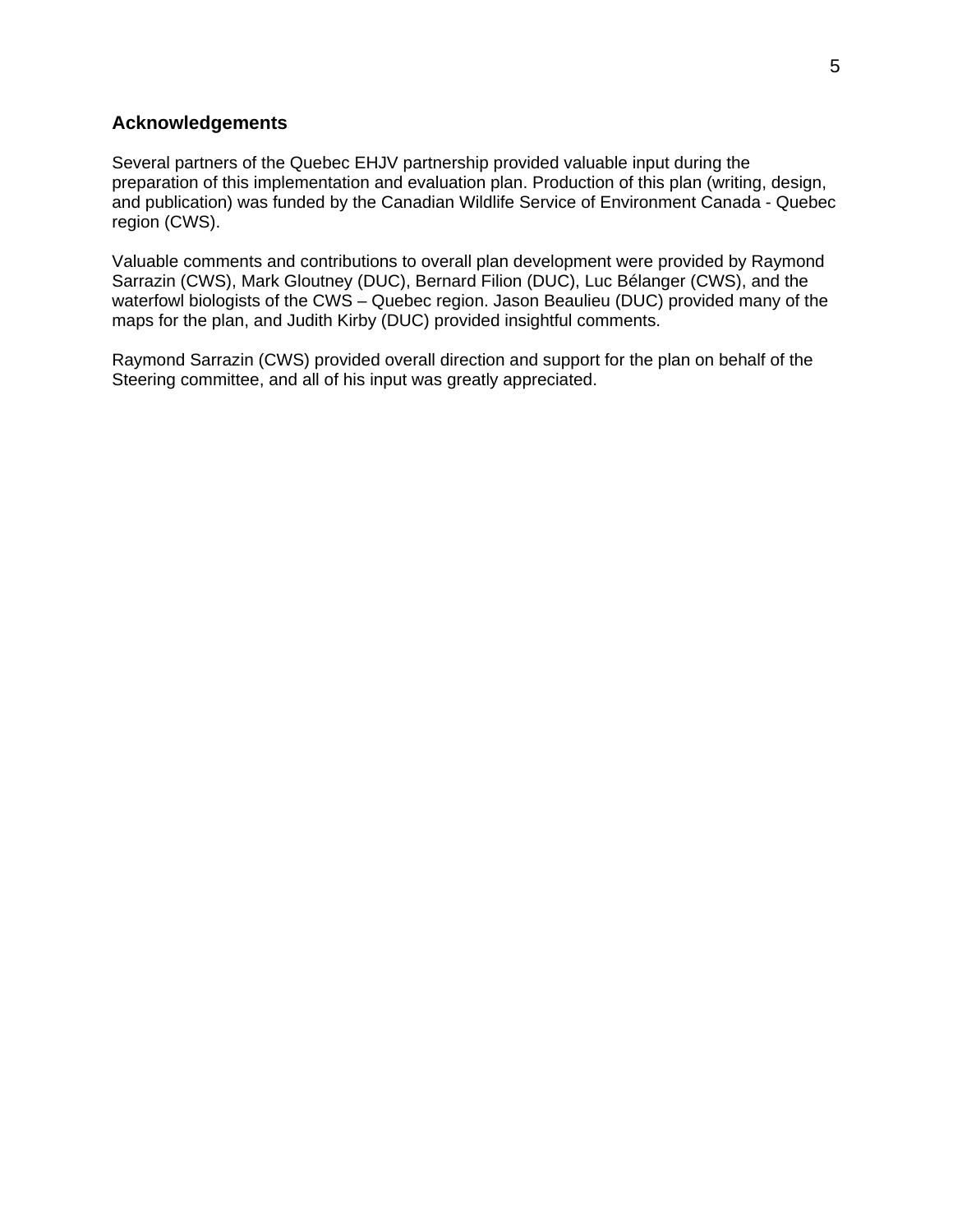### **1. Introduction**

#### **North American Waterfowl Management Plan**

The North American Waterfowl Management Plan (NAWMP, hereafter referred to as the Plan), is a long term conservation agreement that was signed in 1986 by Canada and the United States, and in 1994 by Mexico. The Plan is an innovative conservation initiative that was developed in response to declining continental waterfowl populations during the early 1980's. The main objective of NAWMP is to restore waterfowl populations to the levels that were present in the 1970's by protecting and restoring habitats that could ensure their survival and also benefit other wetland-dependent wildlife. In addition, the Plan shifted waterfowl management from site-specific habitat protection to a landscape-based waterfowl conservation approach. The Plan is a partnership between federal, state, and provincial governments and non profit organizations where all partners combine their resources to achieve the objectives of the Plan by funding conservation projects throughout North America. The implementation of the Plan was established through a series of joint ventures that address specific problems related to geographic locations or to species that deserved special attention due to serious population declines.

Funding for NAWMP has been through the North American Wetlands Conservation Act, a legislation that facilitates the transfer of U.S. funds (government and non-government) to Canada and Mexico to further support the conservation of wetland habitats.

Since its introduction in 1986, NAWMP has undergone 3 updates (1994, 1998, and 2004). In one of its updates, the Plan called for an all-bird conservation approach in its further implementation plans, and current implementation strategies are to include all birds into conservation programming.

#### **North American Bird Conservation Initiative**

The North American Bird Conservation Initiative (NABCI) was established in 1999 and endorsed by all three North American governments (Canada, U.S., and Mexico) as a means to ensure the protection, enhancement, and restoration of all of North America's native birds and their habitats. The main goal of NABCI is the long term conservation of the native North American bird populations, by reinforcing the efficiency of present and future activities, by improving effort coordination and by favoring and increased cooperation between the continent's countries and citizens. NABCI's vision is sted as follows:

*NABCI aims to ensure that populations and habitats of North America's birds are protected, restored and enhanced through coordinated efforts at international, national, regional and local levels guided by sound science and effective management*.

#### **Eastern Habitat Joint venture**

The Eastern Habitat Joint Venture (EHJV), one of 18 joint ventures initiated across North America, was established in November 1989 to address critical issues facing waterfowl populations of eastern Canada. The main objective of the EHJV is to protect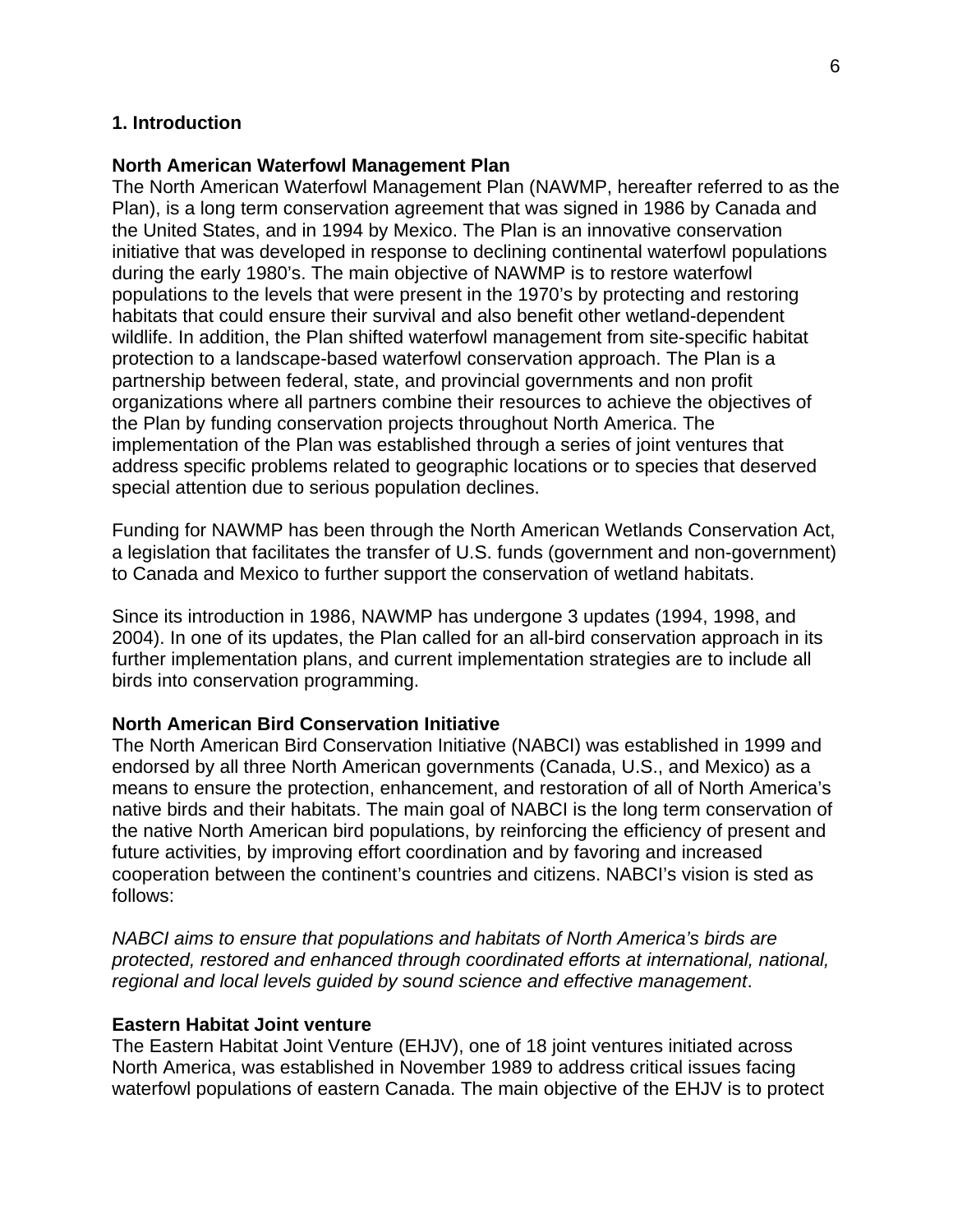and restore wetlands in eastern Canada that produce the majority of waterfowl populations in the Atlantic flyway and also contribute to the Mississippi flyway. The EHJV focuses on habitat issues and its programs are geared towards maintaining, restoring, and enhancing the abundance and quality of wetlands and associated upland habitats in the region. These habitats provide the breeding, migration, and wintering requirements of a wide range of waterfowl and other wildlife species.

The original objective of the EHJV as outlined in the original Plan called primarily for the securement and protection of migration habitat, but it became clear that the greatest limitation to waterfowl populations in eastern Canada was the lack of quality and quantity of brood rearing habitat. This assumption was based on sound biological information and remains true today. The biological assumptions that drive the development of the programs in the current EHJV 5-year implementation and evaluation plan are the following:

- 1. Breeding habitat (including snag availability for cavity nesting species) and the quality and quantity of brood rearing habitat are the main factors limiting waterfowl recruitment and affecting other bird and wildlife species as well, in particular endangered species, in both agricultural and forest landscapes.
- 2. Staging and moulting habitat are under various anthropogenic pressures and need further protection and restoration to support increased populations of most waterfowl and wetland-related species.
- 3. Wintering habitat is critical to some local breeding populations, particularly Barrow's Goldeneye and Black Ducks, but the conservation issue is rarely related to natural habitat conditions.

The purpose of this Implementation and Evaluation Plan is to decide how habitat and waterfowl objectives will be achieved through the use of different conservation programs. The Implementation and Evaluation Plan is designed to be comprehensive and dynamic (adaptive management), and its purpose is to continue to promote broad support for wetland conservation.

In Quebec, the EHJV is a conservation partnership between Ducks Unlimited Canada - Quebec region, Ministère des Ressources naturelles et de la Faune, Canadian Wildlife Service – Quebec region, Nature Conservancy Canada – Quebec region, and Fondation de la faune du Québec. The objectives of the Eastern Habitat Joint Venture in Quebec are:

- 1. To promote large scale wetland conservation through the modification of provincial and municipal land use, agricultural, and forestry policies.
- 2. To protect, by securement and stewardship, residual wetlands and associated uplands currently subjected to high pressures resulting from urban, industrial, and agricultural development.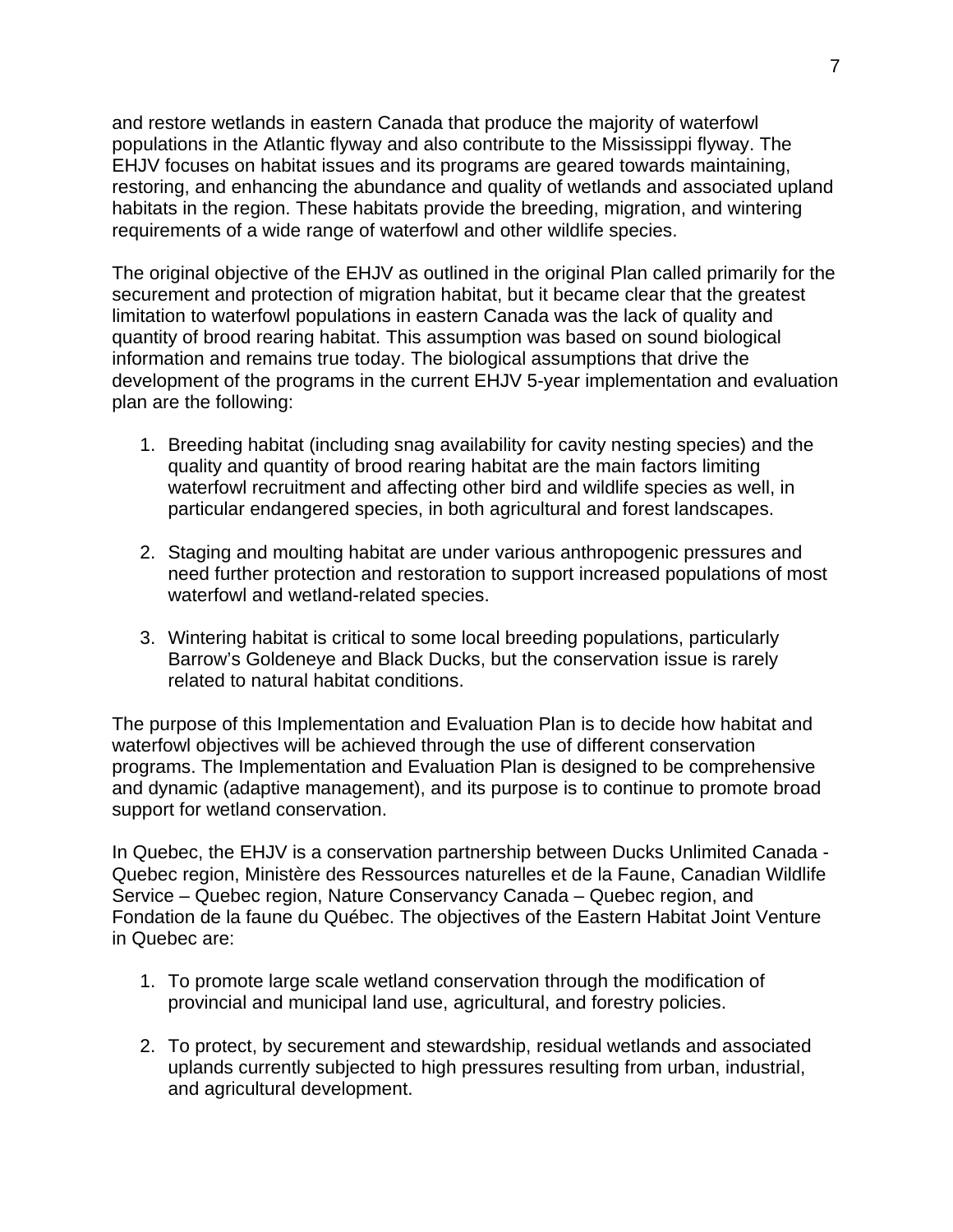3. To restore and enhance the most severely degraded wetlands and also those having the greatest ecological potential.

### General description of Quebec

Quebec stretches more than 1,950 km from north to south, and more than 1,500 km from east to west at certain latitudes. The province's total land area is 1,668,000 million  $km^2$ , of which 92% is crown land (mostly boreal forest habitat). The land is dominated by forests (940,000 km<sup>2</sup>) and fresh water (184,000 km<sup>2</sup>). The province has a high diversity of landscapes including seven terrestrial and two marine ecozones. There are three major ecological regions in the province of Quebec: the Canadian Shield, the Appalachians, and the St. Lawrence River Valley. The Canadian Shield is the largest physiographic region and is characterised by waters that are poorly buffered, weakly mineralised, and have little biological productivity. Other regions have more productive waters with high levels of organic matter, the St. Lawrence Plains being by far the most productive.

The remaining privately-owned lands (approximately 8%) are found in the southern part of the province and are used mainly for agriculture. The amount of land under cultivation was at its peak in Quebec during the middle of the  $19<sup>th</sup>$  century, with more than 3 million hectares (ha) cultivated. In the 1940's there was a transition from local, family subsistence farming to more industrial farming practices that were oriented to regional and national markets. Over the last few decades, an increasingly intensive and prospering agriculture occurs in the south-west, and a more traditional mixed agriculture is found in other parts of the province. Today, close to 2,5 million ha of land is farmed in Quebec. The type of agriculture production varies greatly and is strongly influenced by local climatic and soil conditions.

Quebec borders two oceans and has over 8,000 km of coastline, 4,000 km of which are directly associated with the St. Lawrence River. Along these coastlines, there are over 900,000 ha of marshes, 800,000 ha of which are marshes with emergent or submerged vegetation located along the St. Lawrence River. The St. Lawrence River is the jewel in the crown of the Quebec landscape. On a world scale, the river ranks  $17<sup>th</sup>$  in length,  $13<sup>th</sup>$  in watershed area, and  $15<sup>th</sup>$  in discharge volume. It is also fed by some 350 tributaries and contains more than 1,250 islands. Unfortunately, there are few estimates on the density of marshes for regions in the interior of the province. The highest densities of marshes are found in the James Bay Lowlands, ranking among the highest densities in the world.

A large part of Quebec's economy centres on the use of natural resources (agriculture, forestry, mining), making up 3.2% of the GDP. Since Quebec's landmass (with the exception of the taiga and tundra) originally was primarily forested, commercial forestry and deforestation for agricultural use in the southern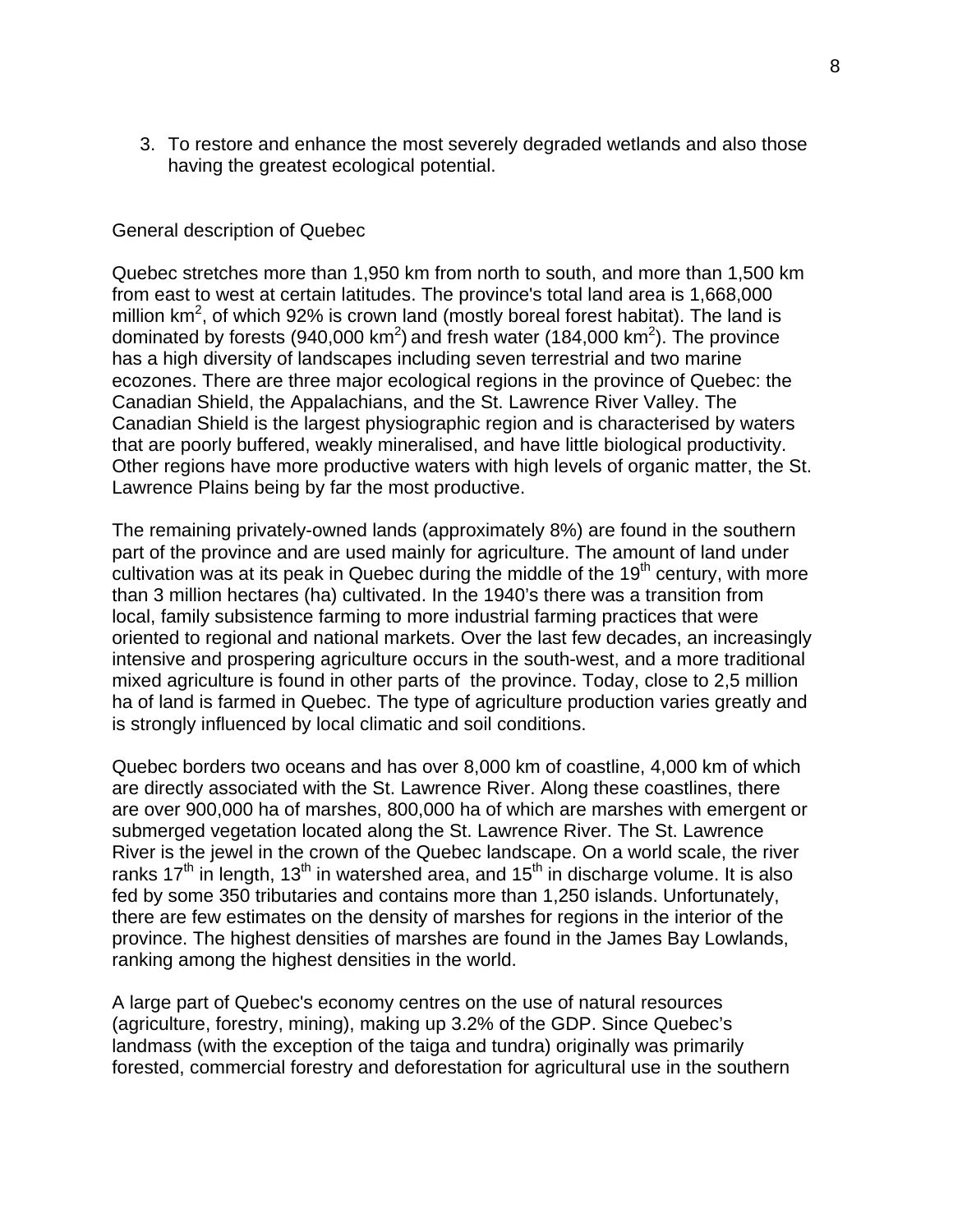areas created conditions for a greater diversity and density of new waterfowl species, to the detriment however of indigenous populations such as the Black duck.

Another important characteristic of Quebec's landscape is the human occupation of the territory. The St. Lawrence River Valley has been central to Quebec's development since the start of European settlement for reasons that have changed little in 300 years. Quebec's population, estimated at 7.6 million in 2005, makes up 23.5% of Canada's total population. About 97% of its population lives within the St. Lawrence River's watershed, and two thirds of the population (69.5%) inhabit a 10 km strip of land on either side of the river. In fact, more than 50% of Quebec's population resides in only 0.7% of its territory, resulting in negative effects on the local waterfowl populations in these regions. Also, this part of the territory (St. Lawrence River area) is where we find the greatest number of privately-owned lands in Quebec.

The province of Quebec plays a key role in the conservation of North American waterfowl populations that are part of the Atlantic and, to a lesser extent, the Mississippi flyways. Quebec is important to waterfowl species on three levels. First, many wetlands and associated uplands are used as staging areas by Arctic breeding species during spring and fall migrations. It is estimated that over five million ducks and geese use wetland habitats during the fall migration. Second, approximately 1.2 million ducks and geese breed in the province. Lastly, a few hundred thousand aquatic birds choose to overwinter in Quebec.

The habitats where waterfowl are found are very diverse and include freshwater marshes, lakes, beaver ponds, rivers, bogs, and agricultural lands. Even though each species has its own specific habitat requirements, waterfowl breed from the southern St. Lawrence River valley to the Arctic tundra, and eastward from the Hudson Bay to the province's eastern shore. Although waterfowl are found throughout the province, certain specific sites are considered more critical because of the high numbers of aquatic birds that use these sites and the greater threats to habitat loss that we find in these areas. The latter high use sites are very important because their loss could have repercussions to waterfowl populations at the local, national, and international scales.

Quebec's vast landscape can be divided into six key program areas that represent the six Bird Conservation Regions (BCR) of the province. These BCR's are illustrated in Figure 1, and described in the text.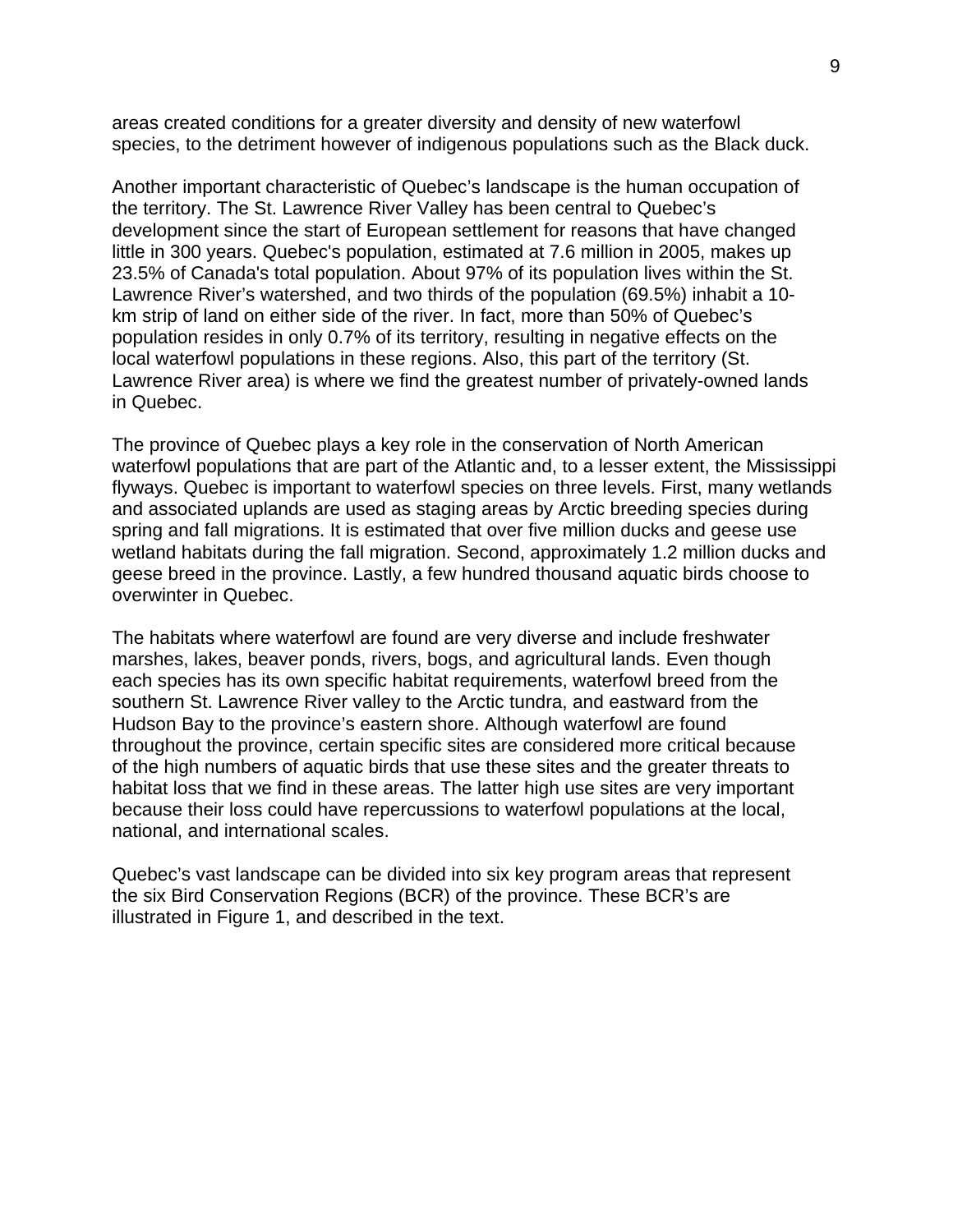



BCR 3 (Arctic Plains and Mountains)

This BCR is located at the extreme north of Quebec. It covers 203,000  $km^2$  and represents 13.7% of the province's land area. This region includes low-lying coastal tundra. Because of thick and continuous permafrost, surface water dominates the landscape. Freezing and thawing form a patterned mosaic of polygonal ridges and ponds. Over 1.6 million ha of wetland area is found within this BCR in Quebec. Because of this wetness, waterfowl dominate the avian community. The most abundant breeding birds are the common eider and the Canada goose.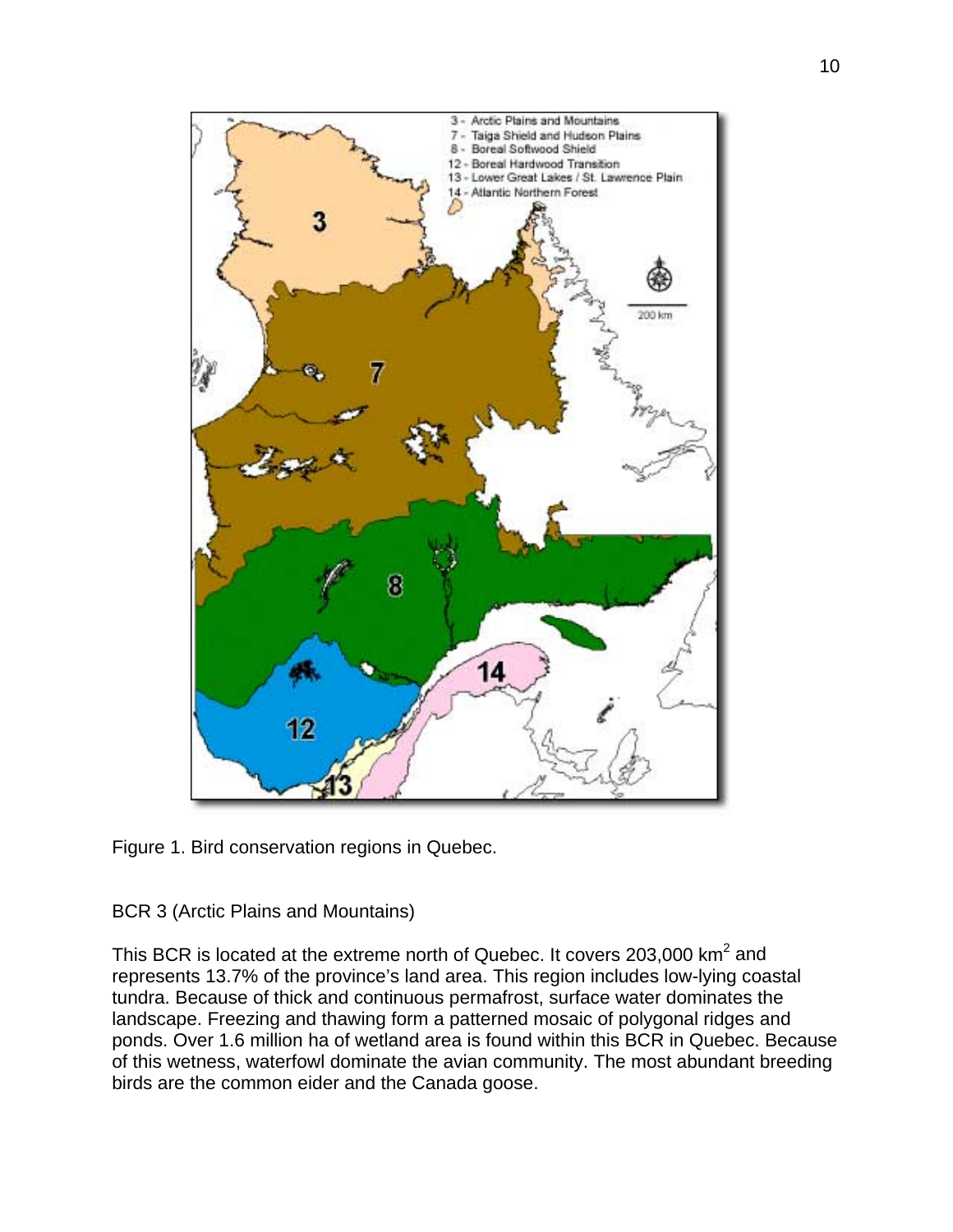## BCR 7 (Taiga Shield and Hudson Plains)

This BCR includes 553,437 km<sup>2</sup> of the Quebec landscape. This BCR includes the Hudson Plains and the James Bay lowlands, a very extensive area of wetlands that extends onto the Canadian Shield. The subarctic climate is characterized by relatively short, cool summers with prolonged periods of daylight and long, very cold winters. The poorly drained areas of the Hudson Plains support dense sedge-moss lichen cover, with open woodlands of black spruce and tamarack in better-drained sites. Coastal marshes and extensive tidal flats are present along the coastline. The Canadian Shield is characterized in upland sites and along rivers by aspen, mixed-wood forest of white spruce, balsam fir, trembling aspen, balsam poplar, and white birch. Further north, approaching the geographical limit of tree growth, stunted black spruce and jack pine dominate, accompanied by alder, willow and tamarack in the fens and bogs. Thousands of lakes and wetlands occur in glacially carved depressions, and peat-covered lowlands are commonly waterlogged for prolonged periods due to discontinuous and widespread permafrost. Close to 7.8 million ha of wetland area is found within this BCR in Quebec. The abundance of water provides an important habitat for breeding waterfowl. Representative waterfowl include Canada goose, Common eider, scoters, mergansers, Ring-necked duck, scaups, Green-winged teal, and Common goldeneye. The vast size of this wetland area results in a fall flight of more than 2 million waterfowl. The coasts of Hudson and James Bay also provide critical shorebird staging habitat, funneling millions of birds southwards during the fall migration.

#### BCR 8 (Boreal Softwood Shield)

In Quebec this BCR covers 461,000 km<sup>2</sup>, which represents 31% of the total area of the province. It is a broad region comprised of seacoasts in the east and vast areas that are more than 80% forested by closed stands of conifers, largely white and black spruce, balsam fir and tamarack. Toward the south, broad leaf trees, such as white birch, trembling aspen and balsam poplar, are more widely distributed. The region is a broadly rolling mosaic of uplands and associated wetlands, dotted with numerous small to medium-sized lakes. Over 4.0 million ha of wetlands are found in this BCR in Quebec. The Abitibi-Temiscamingue ecoregion to the west is marked by lacustrine clay with high biological productivity located next to marine clay deposits of the James and Hudson Bays lowlands. Wetlands in Abitibi represent more than 25% of the surface area and the region has a high beaver population with more than 6 colonies/10  $km^2$ . Pressures on these regions originate from human activity, namely agriculture, forestry operations, and mining exploitation.

The Quebec boreal forest generates a fall flight of more than 2.2 million waterfowl including Black duck, Common goldeneye, Ring-necked duck, Canada goose, and mergansers.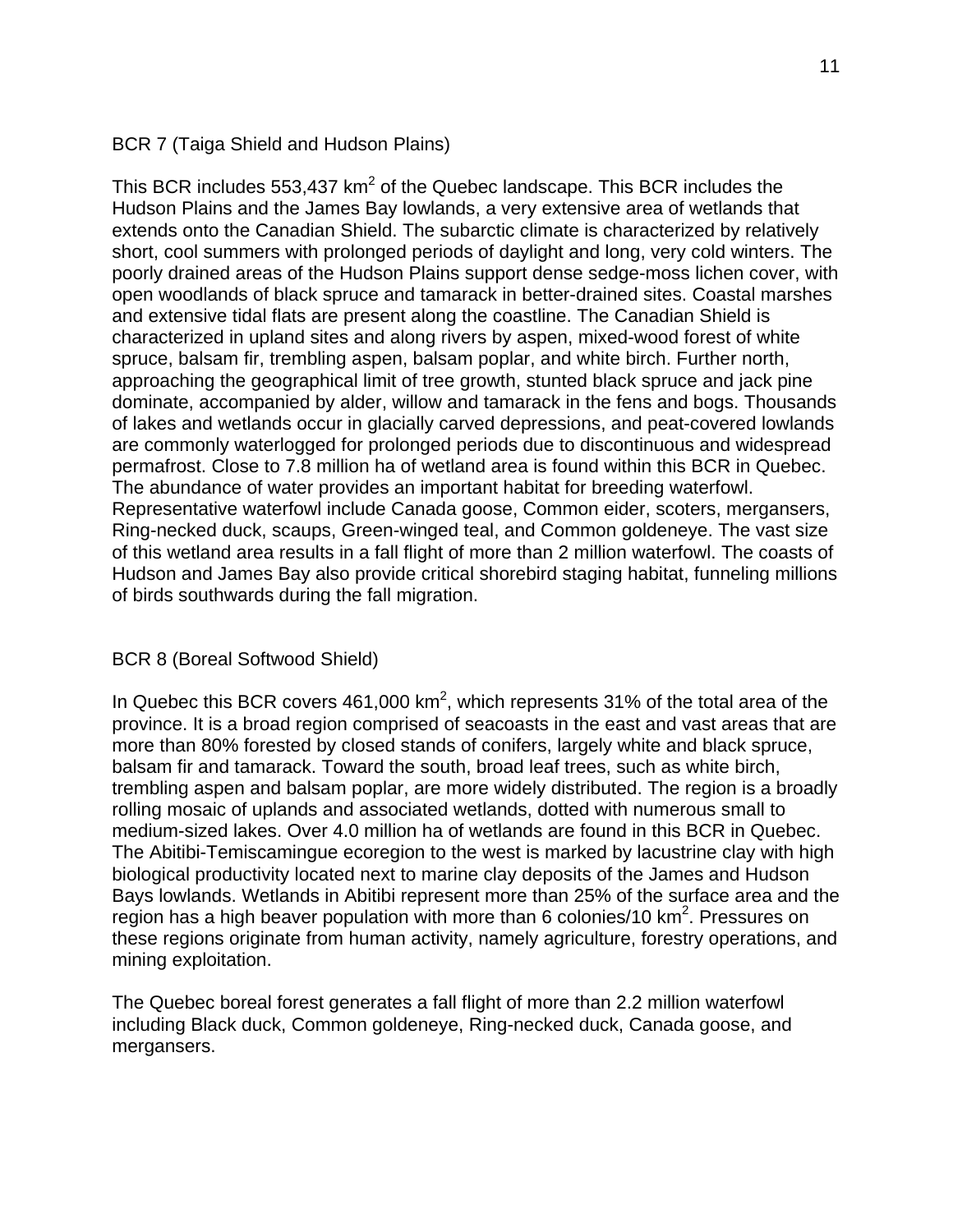Ducks Unlimited is currently working with several partners to develop a greater collective understanding of the Quebec boreal ecosystem to enable the conservation of its tremendous ecological values and benefits to waterfowl and other wetland associated bird populations.

## BCR 12 (Boreal Hardwood Transition)

This BCR covers 173,000 km<sup>2</sup>, represents 12% of the province's total land base, and contains close to 1 million ha of wetland area. This region is characterized by coniferous and northern hardwood forests, nutrient-poor soils, and numerous clear lakes, bogs, and rivers.

Although breeding ducks are sparsely distributed throughout this BCR, stable water conditions allow for consistent reproductive success. Black ducks, Ring-necked ducks, mergansers, Common goldeneyes, Mallards, Green-winged teals, and Wood ducks are breeding species commonly found in this region. Threats to wetland habitat in this BCR include forestry, industrial and recreational activities. Because of the similarity in threats and habitat use, goals, assumptions and strategies for this BCR are the same as they are for BCR 8 – the Boreal Softwood Shield.

# BCR 13 (Lower Great Lakes / St. Lawrence Plain)

The St. Lawrence Plain portion of the BCR is located in the province of Quebec. It covers 27,000  $km^2$  and represents only 1.8% of the total area of the province. However, 90% of the land base is in private ownership and this area supports 80% of the province's human population. The St. Lawrence lowlands have experienced the highest historic wetland losses, which continue today. Wetland losses are compounded by long-term gradual degradation of wetland functions. This region was originally covered with a mixture of oak-hickory, northern hardwood, and mixed-coniferous forests. Very little forest cover remains today due to agricultural conversion, forest harvesting, and urban expansion. This physiographic area is extremely important to stopover migrant waterfowl in eastern North America such as the Greater snow goose. It is also valuable as breeding habitat to Mallards, Black ducks, Green-winged teals, mergansers, and eiders. The fluvial and estuarine ecoregions of the St. Lawrence River possess extensive marsh complexes of high biological productivity as well as numerous islands where breeding duck densities reach colonial importance. For instance, eider duck colonies may carry 600 nests/acre.

# BCR 14 (Atlantic Northern Forest)

This BCR covers 67,000 km<sup>2</sup> in Quebec, representing 4.5% of the total area of the province. The nutrient-poor soils support spruce-fir forests on more northerly and higher sites and northern hardwoods elsewhere. There are 115,693 ha of wetlands in this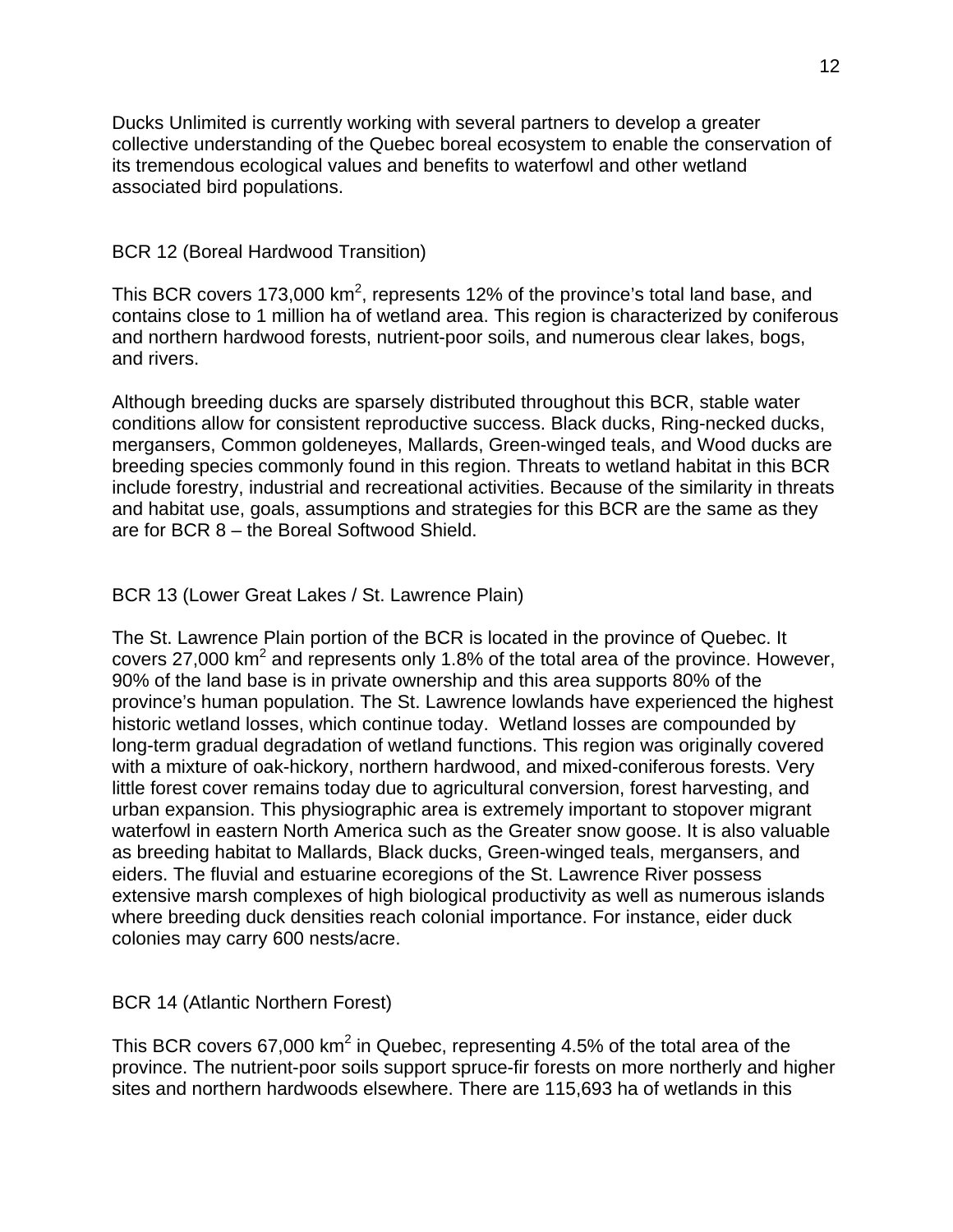region. Wetland habitat loss (quality and quantity) has occurred and there is continuing pressure from agriculture, forest exploitation as well as from numerous developments for resorts and outdoor recreation. Waterfowl breeding densities are typically low. Black ducks, Mallards, Ring-necked ducks, Green-winged teals, Common goldeneyes, and mergansers are the most common ducks found in this landscape.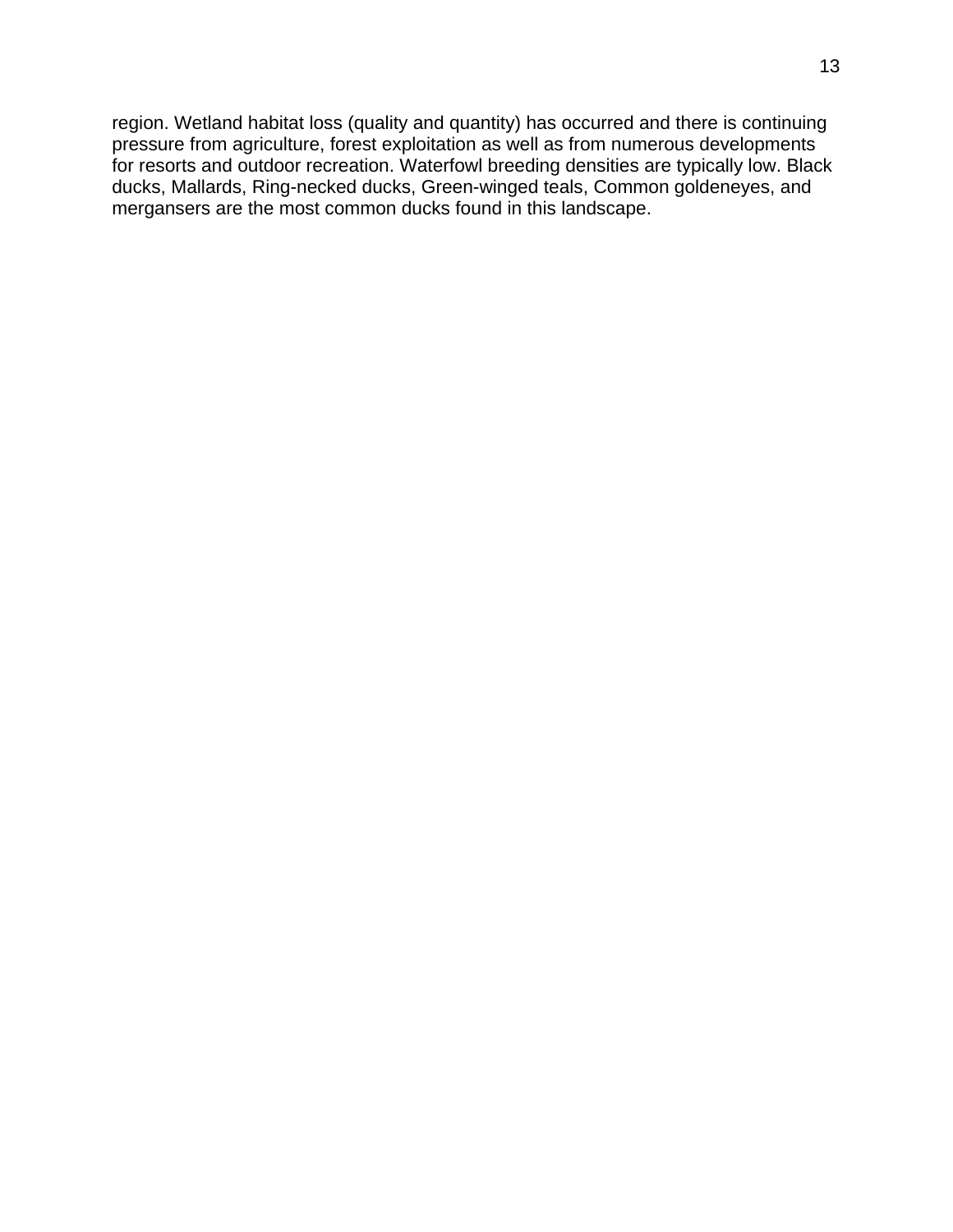## **2. Changes in habitat and waterfowl populations over the past 15 Years**

Most of the activities of EHJV partners in Quebec over the past 15 years have been focused on the protection, enhancement, and restoration of wetland habitats along the St. Lawrence River valley because it was deemed that the most serious threats to habitat loss were located in this Key Program Area. The St. Lawrence River valley is a landscape composed mainly of agricultural lowlands that support a diverse waterfowl community by providing important breeding, staging (spring and fall), moulting and wintering habitats. Its geographic location, waterways and combination of gentle topography, fertile soils, warm growing season and abundant rainfall have made it one of the most intensely used and populated areas in Canada. It covers approximately  $44,572$  km<sup>2</sup> of mostly privately-owned land.

At one time, this area was covered by large tracts of contiguous forests, supporting more species of trees than any other region in Canada. In some areas of southern Quebec, less than 10% of the forest cover remains, and where it exists there are mixedwood forests of sugar maple, yellow birch, eastern hemlock, and eastern white pine. A variety of tree species occupy drier areas (red pine, eastern white cedar, and red oak) and more humid areas (red maple, black ash, white spruce, tamarack, and eastern white cedar). The southwest portion of Quebec is intensively cultivated farmland (60%) with corn being the dominant crop. The central and eastern parts of the province show a more traditional agriculture (dairy and mixed farming). Urban development is extensive near Montreal and Quebec City. Total population in this part of the landscape reaches approximately 5,910,000 inhabitants.

Unlike other parts of the province of Quebec, some wetland mapping of the St. Lawrence River Valley has been done. The freshwater marshes of the river include those situated along its shores, as well as the vast stretches of submerged grass flats, archipelagos and numerous alluvial islands. Six island archipelagos, consisting of 224 islands ranging in size from 0,1 to 1,800 ha, are located in the fluvial sector of the river. Almost 38% of the cover on these islands consists of tall-grass meadows of reed canary-grass, while 14% is low-grass meadows and their plant composition depends mostly on past agricultural (pasture, cultivated, etc.) use of the land. These islands are surrounded by 3,000 ha of marshes with emergent and submerged vegetation, but there are more than 63,000 ha of marshes in the freshwater section of the river.

There are no historical records of the landscape that we can use to determine the amount of wetlands that have been lost before the implementation of the Eastern Habitat Joint Venture. However, major losses are known to have occurred in southern Quebec in areas where human activities have been the most intensive since colonialisation. Initial losses of wetlands were due to the transformation of the land for agriculture, but recent losses are attributed to urban development, industrialisation, and the development of large transport networks. For example, over 4,000 ha of marshlands have been destroyed or heavily degraded along the St. Lawrence River over the past 50 years.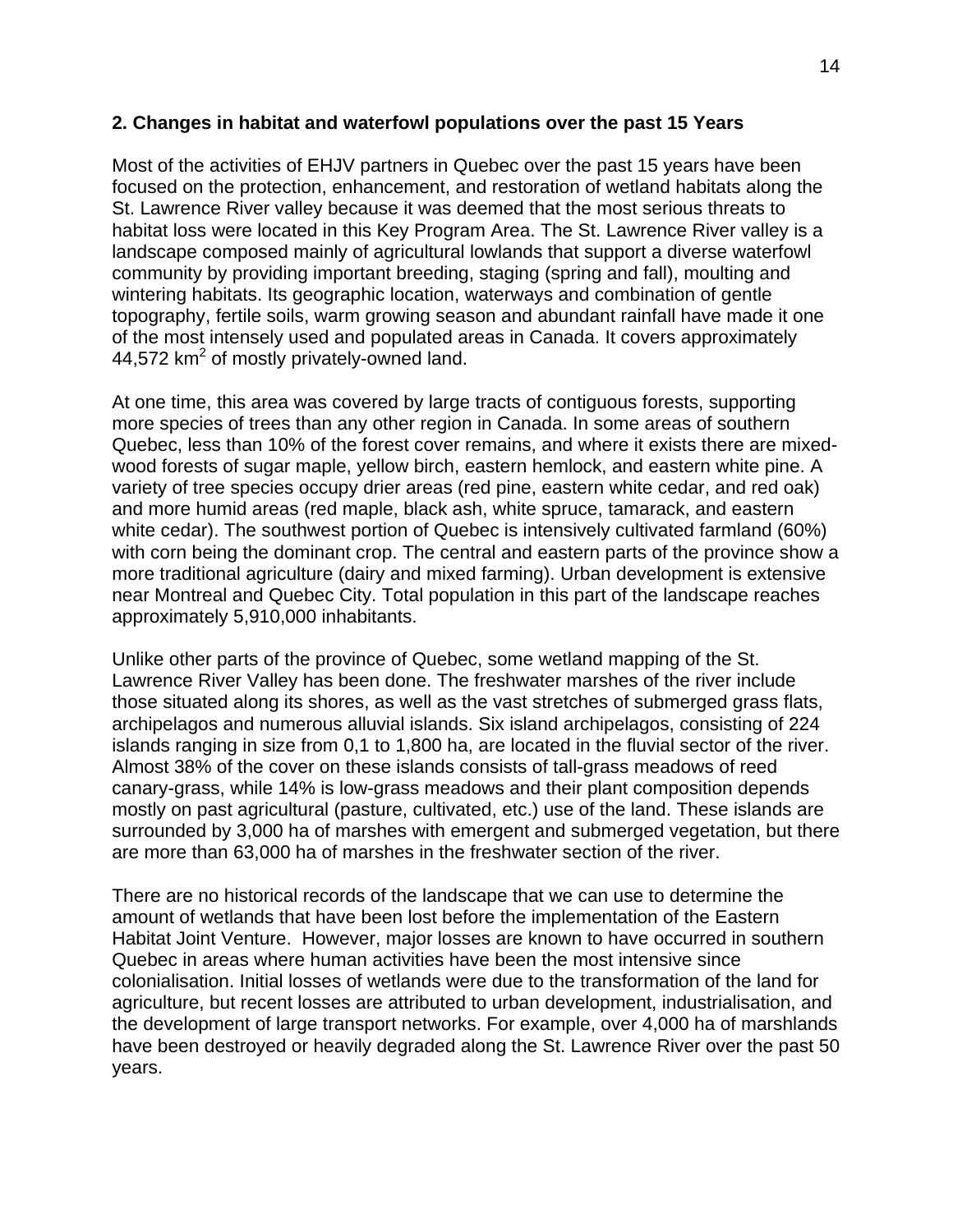In the inland St. Lawrence Valley, wetland losses along the river's tributaries have probably exceeded this, given that more than 45,000 km of streams in the region have been altered and over 1 million ha of lands have been drained for agricultural purposes. Changing the course of waterways began early in the past century, but was most intensive from 1944 to 1965, with a total of 25,000 km of waterways being altered. From 1963 to 1991, 20,000 km of 13,180 waterways were altered. By the end of 1991, close to 325,000 km of agricultural drainage pipes had been installed draining over 586,000 hectares. These projects have cumulatively altered 80% of all waterways in the St. Lawrence Lowlands. Changes such as these have had a severe impact on the habitats and plant and animal communities that were traditionally found along the St. Lawrence River, including waterfowl.

It comes as no surprise, therefore, that recent habitat and land use mapping carried out by the Canadian Wildlife Service in southern Quebec shows that wetlands cover less than 10% of the St. Lawrence Valley, whereas marshes and bogs account for less than 1% of the total area. However, it should be noted that historically the St. Lawrence Lowlands probably did not include many large wetlands because the region consisted largely of deciduous forests. Indeed, the historically high density of small diversified riparian wetlands of the St. Lawrence Plain have been dramatically reduced by deforestation, alteration of waterways, and intensive ground drainage for agricultural purposes.

Habitat conservation in Quebec was ensured by a series of intensive and extensive programs. Habitats acquired through a combination of lease, easement, donation, or purchase comprised the majority of the intensive programs within the EHJV, whereas stewardship and changes in legislation on crown lands constituted the extensive programs. The original habitat objectives for the Quebec region that were set out in the 15-year EHJV implementation plan, as well as habitat accomplishments, are listed in Table 1.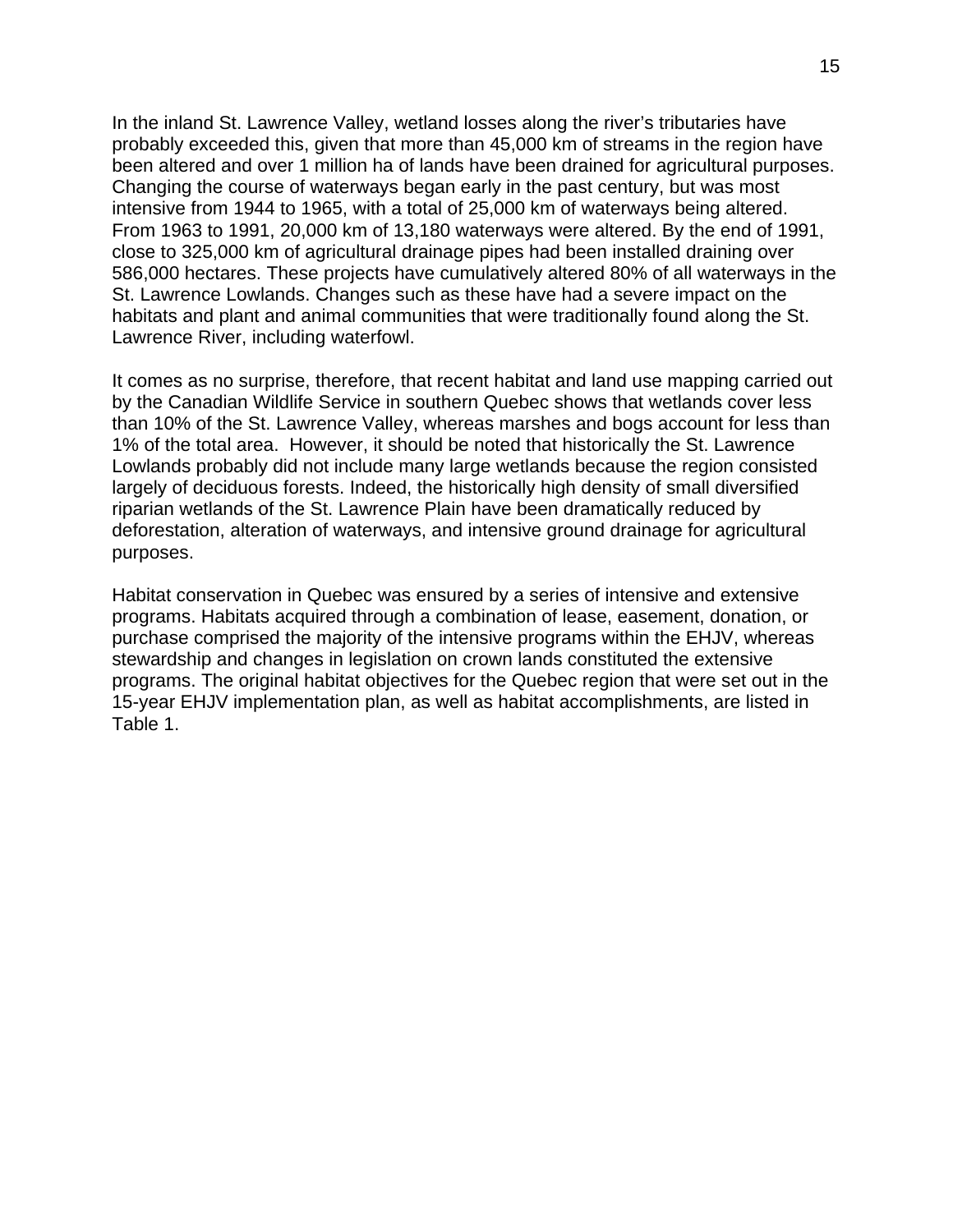| Program                                                                                                                                                                                                                   | Projected<br>(hectares)                                                           | Accomplished<br>(hectares)                                                      |  |  |
|---------------------------------------------------------------------------------------------------------------------------------------------------------------------------------------------------------------------------|-----------------------------------------------------------------------------------|---------------------------------------------------------------------------------|--|--|
| <b>INTENSIVE PROGRAMS</b>                                                                                                                                                                                                 |                                                                                   |                                                                                 |  |  |
| Securement                                                                                                                                                                                                                | 25,088                                                                            | 13,100                                                                          |  |  |
| Enhancement<br>Mgmt. of existing impoundments<br>Beaver habitat mgmt.<br>Level ditching<br><b>Upland cover</b><br><b>Agricultural practices</b><br>Eider nest structures<br>Eider nesting cover<br>Inland nest structures | 1,010<br>6,060<br>768<br>4,040<br>8,080<br>1,500 structures<br>202<br>1,200 boxes | 2,000<br>N/A<br>340<br>4,523<br>2,165<br>1,210 structures<br>387<br>3,700 boxes |  |  |
| Restoration<br><b>Exotic species</b><br>New impoundments<br><b>EXTENSIVE PROGRAMS</b><br>Stewardship<br>Legislation on private lands<br>Legislation on crown lands                                                        | 0<br>4,848<br>32,320<br>149,480<br>143,420                                        | 766<br>4,643<br>3,173<br>N/A<br>421,872                                         |  |  |
| <b>TOTAL</b>                                                                                                                                                                                                              | 375,316                                                                           | 452,969                                                                         |  |  |

Table 1. A detailed description of projected and accomplished habitat objectives for the EHJV, Quebec region from 1989 to 2004.

One area where we can link the impact of EHJV activities to improved landscape conditions from the 1970's is the wetland area along the St. Lawrence River. The available information that we currently have to assess habitat conditions/changes is a comparison of wetland area along the St. Lawrence River. Historical changes can be determined from information on wetland area modifications between the 1950's and the early 1980's. This assessment was based on a comparison of aerial photographs taken at these different times and shows that approximately 4,000 ha of wetlands were lost during this 30-year period. Most of this loss was due to urban and industrial development or to a transformation of wetlands into agricultural lands.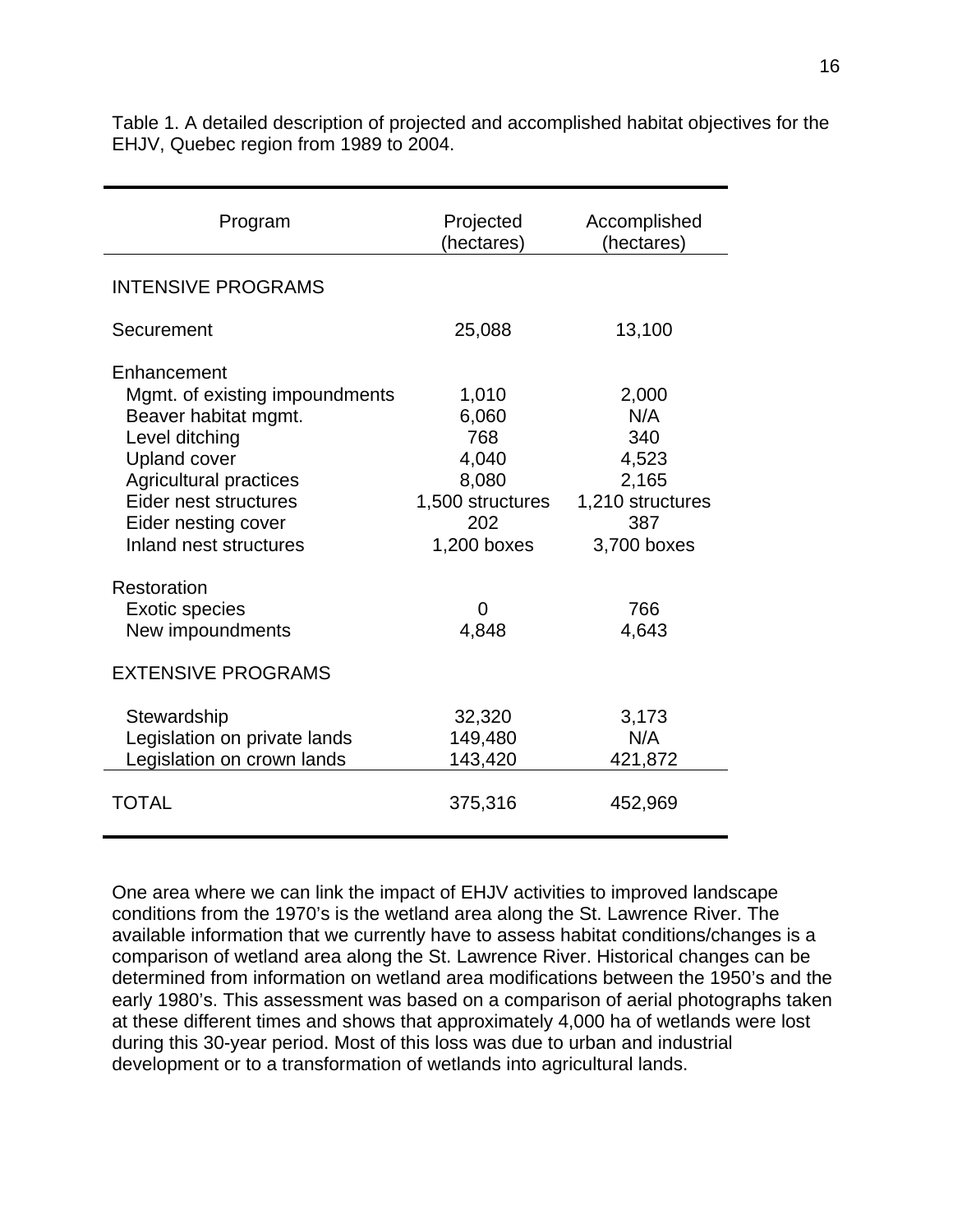We also have more recent comparative data for landscape conditions along the St. Lawrence River between 1990 and 2002, and these encompass changes that may be in large part due to the work carried out by EHJV partners. Remote sensing was done along 1 km strips located on both shores of the St. Lawrence River system in 1990 and 2002 and the results are show in Table 2. The latter show that a net gain was obtained during the first implementation period.

| Sector                  | 1990-1991<br>(ha) | 2000-2002<br>(ha) | <b>Difference</b> |
|-------------------------|-------------------|-------------------|-------------------|
| Lac Saint-François      | 2508              | 2508              | 0                 |
| Beauharnois-Valleyfield | 113               | 103               | $-10$             |
| Lac Saint-Louis         | 644               | 694               | 50                |
| La Prairie bassin       | 0                 | $\overline{2}$    | $\mathcal{P}$     |
| Montréal-Longueuil      | 268               | 271               | 3                 |
| Varennes-Contrecœur     | 860               | 941               | 81                |
| Lac Saint-Pierre        | 16180             | 16102             | -78               |
| <b>Fluvial estuary</b>  | 2517              | 2999              | 482               |
| Quebec-Levis            | 951               | 952               | 1                 |
| Middle estuary          | 3123              | 3278              | 155               |
| Maritime estuary*       | 993               | 1166              | 173               |
| Total                   | 28157             | 29016             | + 859             |

Table 2. Changes in wetland area along the St. Lawrence River between 1990 and 2002 (data from the Centre St-Laurent of Environment Canada).

\*partial data

It is reasonable to believe that EHJV securement and enhancement actions along the St. Lawrence have significantly contributed to maintaining waterfowl habitats in several key areas along the river, namely the Lac St. Louis and the Îles de Varennes-Contrecoeur sectors. The most important waterfowl breeding sites have been secured in the St. Lawrence system, and without the intervention of the EHJV these habitats would certainly have been lost to urban, industrial, and agricultural development.

The 1989-2004 EHJV implementation plan also included waterfowl production objectives that were to be achieved within a 15-year time frame. The objectives were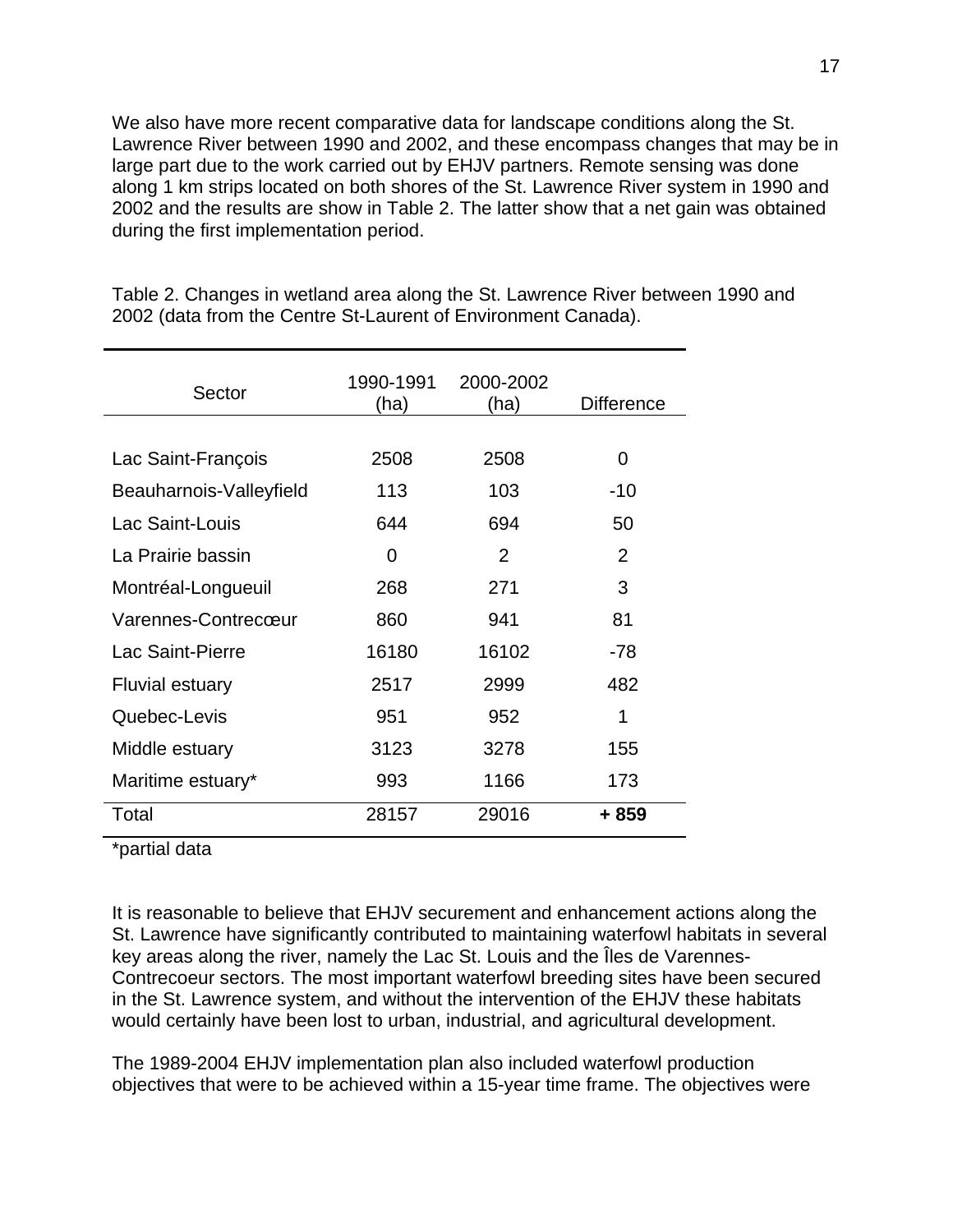set according to the Plan's overall objective of increasing continental waterfowl populations by 25% through protecting critical habitat.

The main difficulty in assessing the EHJV's direct contribution to waterfowl production is that we did not have detailed waterfowl survey protocols, or a good estimation of waterfowl population densities, in place before the implementation of the EHJV. Therefore, we do not have accurate population densities prior to the onset of the EHJV to which we can compare current estimates. However, over the 15-year time period a number of waterfowl surveys were conducted in the different KPA's and the results of these surveys allow us to look at how waterfowl populations have changed over the last 15 years. The best information that we currently have are from the Black duck surveys conducted in the Boreal forest. These surveys have been done annually since 1990 and therefore offer us the best opportunity to evaluate population trends during the past 15 years. The results of these surveys are shown in Figure 1, and they show that on the whole waterfowl populations in the Boreal forest have increased in the past 15 years. Although these surveys are for populations outside the St. Lawrence KPA, where most EHJV activities were located in Quebec, the trend is probably very similar in other landscapes in the province.

One conclusion that may be drawn from these results is that there is an urgent need to develop appropriate waterfowl surveys for most landscapes in the province that would allow us to better evaluate the link between habitat conservation and waterfowl populations.



# **Total ducks Boreal Forest - Québec**

Figure 2. Temporal trend of total breeding ducks (indicated pairs) in the Boreal forest of Quebec from 1990 to 2005.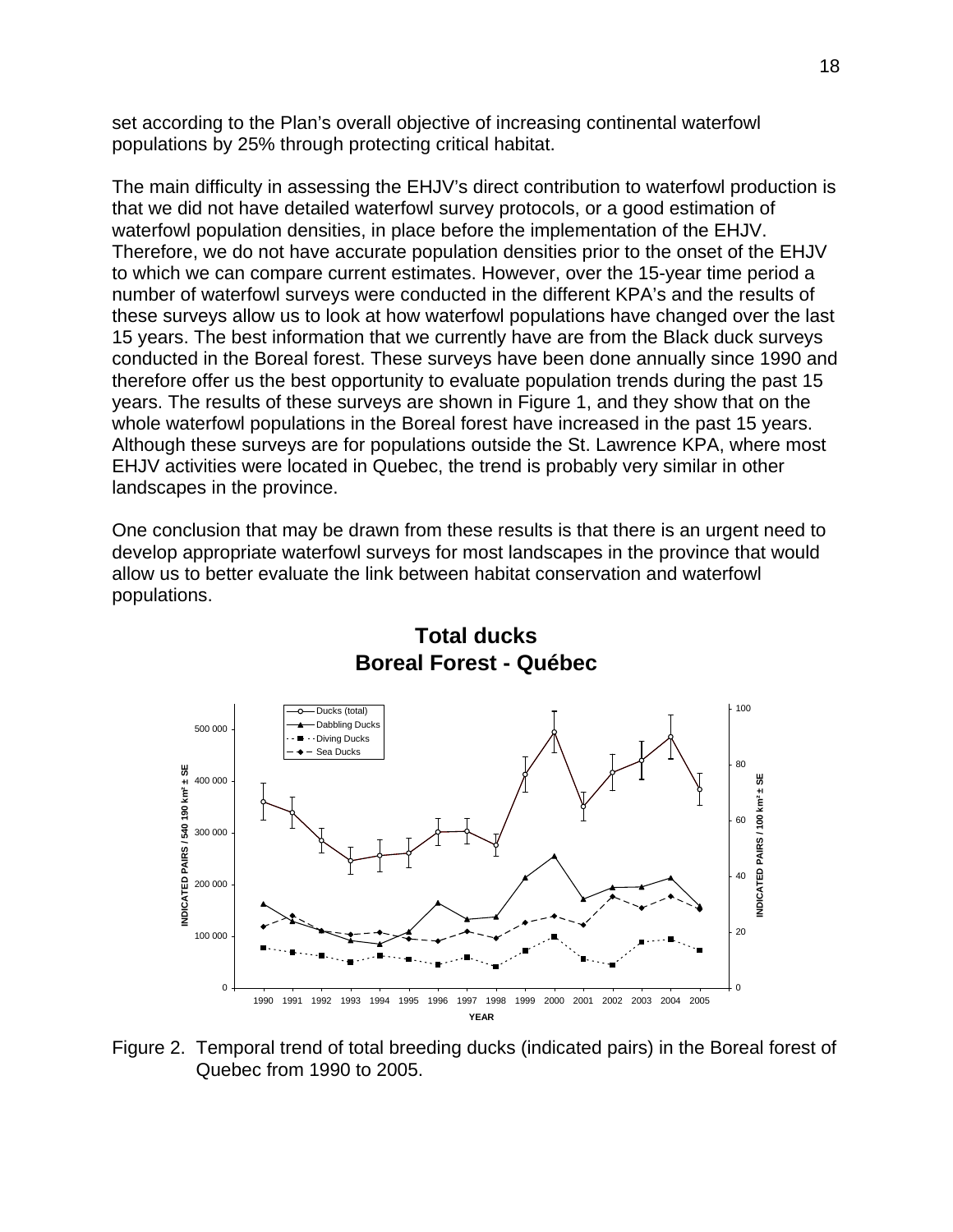Although waterfowl surveys cannot inform us on the direct impact that EHJV activities have had on waterfowl production, we do have a few direct measures of the impacts of EHJV programs on waterfowl performance measures for the Quebec region. These performance measures were acquired in projects looking into the possible positive impacts of cover and impoundment management on breeding waterfowl.

Cover management: Vegetation cover was managed on a series of islands in the St. Lawrence river (Varennes and Berthier-Sorel island archipelagos). These islands were traditionally used by cattle as grazing pastures. The presence of cattle resulted in the loss of vegetative cover essential to waterfowl breeding, and also contributed to lowering reproductive success because of trampling of nests. Cover was managed by erecting fences along portions of the islands thereby preventing cattle to access these areas. The net results of these activities by EHJV partners was an increase in habitat use and reproductive success by nesting waterfowl using these islands 2 years after cover management was implemented (Table 3).

Management of impoundments: Spring staging habitat is critical to a large number of waterfowl species that migrate through the province of Quebec each year. These sites are used by ducks and geese as feeding areas and represent an important step for improving body condition which in turn may have an important impact on reproductive success. EHJV partners recognized the importance of these staging areas and implemented the management of existing impoundments to increase waterfowl use of these sites. The net result was more than a twofold increase in waterfowl use of managed impoundments (Table 3).

Table 3. Examples of direct effects of EHJV activities on waterfowl performance measures.

| Technique    |                | Performance measure |       |               |         |                     |                   |
|--------------|----------------|---------------------|-------|---------------|---------|---------------------|-------------------|
| assessed     | <b>Site</b>    | <b>Total ducks</b>  |       | Nest density  |         | <b>Nest success</b> |                   |
|              |                | <b>Before</b>       | After | <b>Before</b> | After   | <b>Before</b>       | After             |
|              |                |                     |       |               |         | (%)                 | $\frac{(9/6)}{2}$ |
| Cover        | Îles de        |                     |       | 118           | 144     | 33                  | 69                |
| management   | Varennes       |                     |       | nests         | nests   |                     |                   |
| Cover        | Îles Berthier- |                     |       | 0.34          | 0.39    | 22.9                | 32.3              |
| management   | Sorel          |                     |       | nest/ha       | nest/ha |                     |                   |
| Mgmt. of     | Baie-du-       | 1,111               | 2,606 |               |         |                     |                   |
| impoundments | Fèvre          |                     |       |               |         |                     |                   |

In addition to the above-mentioned changes in habitat and waterfowl populations along the St. Lawrence river, there have been other landscape-level changes that have occurred since the introduction of NAWMP. Most notably is the intensification of forestry. Timber harvesting has continued to increase over the last 20 years, probably in response to growing demands for lumber. The total harvest of timber in public forests (mostly the Boreal forest) went from 23.2 million cubic meters  $(Mm<sup>3</sup>)$  in 1986 to 31.3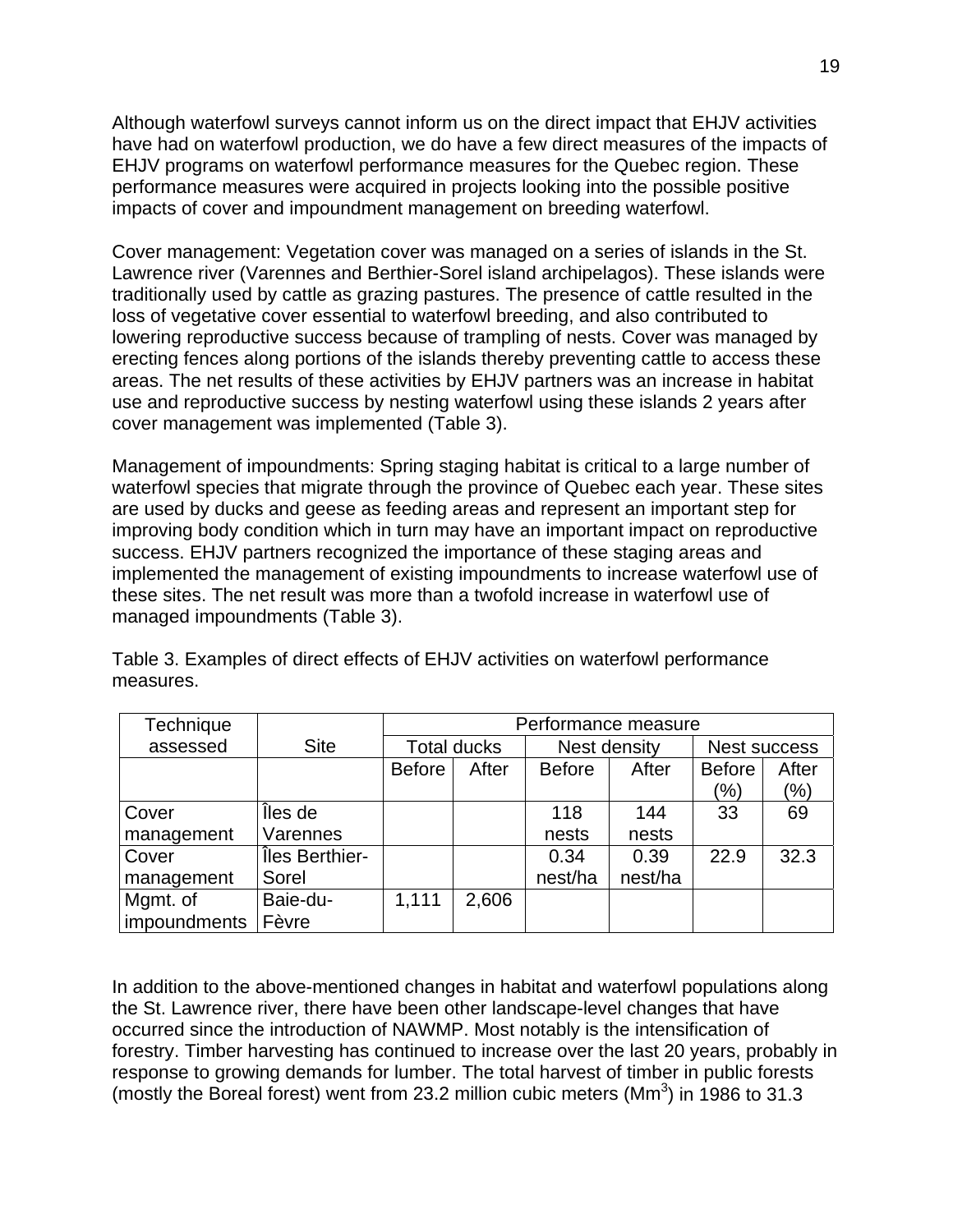Mm<sup>3</sup> in 2003 (35% increase). This increase in the exploitation of the Boreal forest has certainly resulted in the loss of quality habitats for breeding ducks and other wildlife. In response to the increased pressure that the forest industry was placing on boreal habitats, the provincial government adopted a law on wildlife conservation that protects 45,673  $km^2$  of wildlife habitats on Crown lands.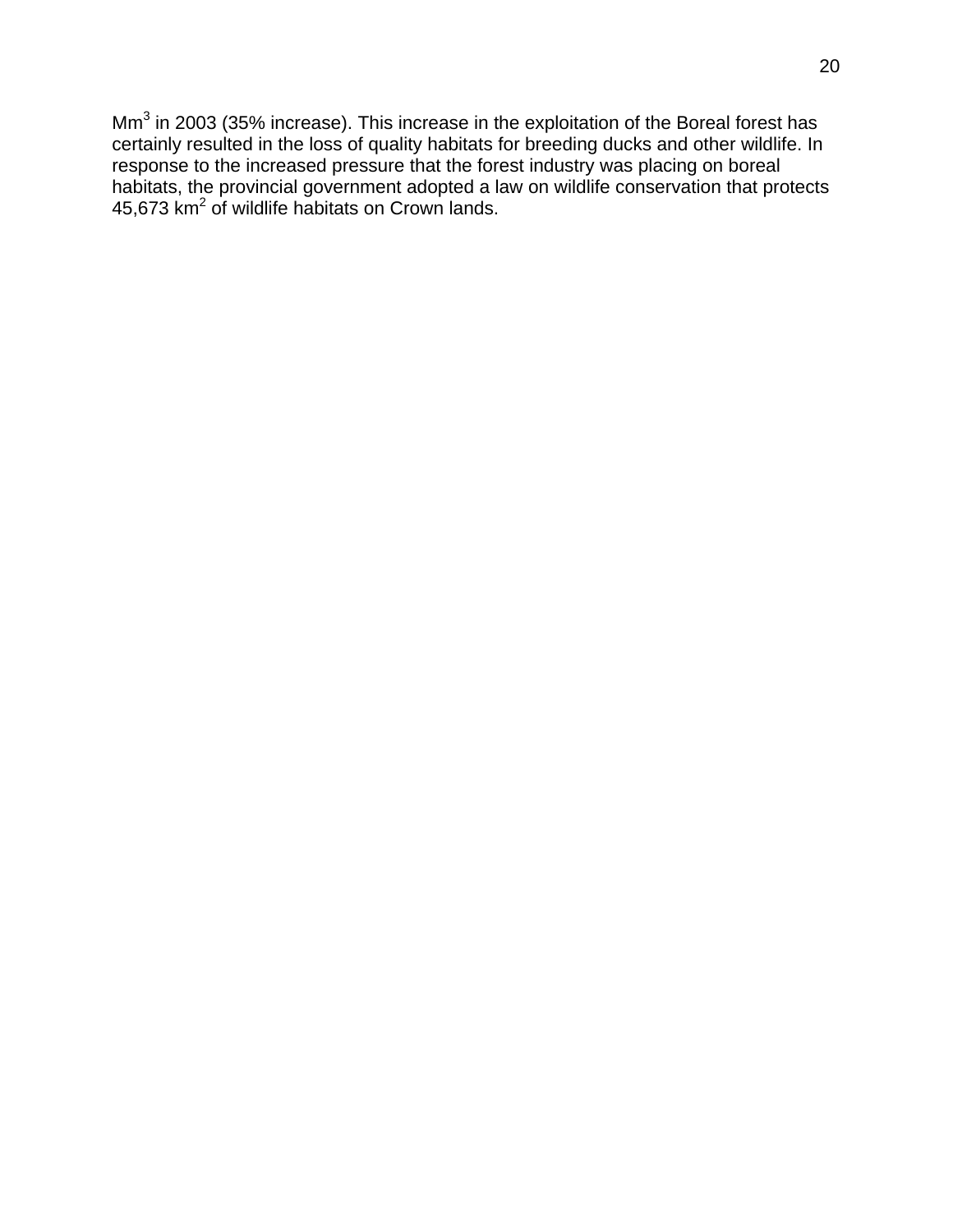## **3. Analysis and establishment of priority areas**

The joint venture offers an opportunity among the different partners to coordinate planning and implementation of waterfowl conservation in the Quebec region. While acknowledging the mission and accomplishments of individual partners that make up the EHJV, the partners in Quebec recognize that, by coordinating planning and delivery among partners, the joint venture can focus limited resources on the highest conservation priorities and tie together individual conservation efforts. EHJV partners share a common responsibility for implementing continental, national and regional bird conservation plans in the Quebec region. Implementing these plans and providing effective bird conservation requires planning and implementation at various spatial scales, including flyway, region, BCR and project. The EHJV needs to provide an infrastructure that will support the planning and implementation at these scales and translation among these scales.

Important strides were taken to conserve wetlands during the first 15-year EHJV implementation plan. Indeed, the most important breeding sites along the St. Lawrence river were secured and have helped to maintain or increase wetland hectares and waterfowl numbers in the area. However, many more important breeding sites still need to be secured.

As in the previous 1989-2004 EHJV implementation plan, the conservation programs that will be delivered in this plan will consist of a series of Intensive and Extensive programs. Intensive programs will be those applied to specific sites within landscapes and will provide major benefits to wetland-dependent birds and other wildlife. Extensive programs will be developed to influence land use strategies and policies on a large spatial scale in order to favour the conservation of wetland habitats. Both programs will be designed to increase population sizes of breeding waterfowl by addressing limiting factors within the context of maintaining the integrity of wetland function. Specific conservation programs which may meet one or more of the objectives have been identified and are listed below.

Analysis of priority ecoregions in Quebec

Because of the large geographic area and the variety of wetland types found in Quebec, careful planning and coordination among federal, provincial, and local organizations will play a key role in the success of the conservation actions that need to be implemented.

One of the EHJV's partner, Ducks Unlimited – Quebec region, has developed decision support tools to help in determining priority conservation areas that will play a key role in waterfowl conservation. This planning tool uses a set of criteria to classify the 20 ecoregions in Quebec according to habitat values and pressures. This results in a classification matrix that highlights priority regions (Figure 3). The highest priority ecoregions are those having the highest habitat values and the highest pressures. For example, the St. Lawrence River ecoregion (no. 18) is characterized by high values and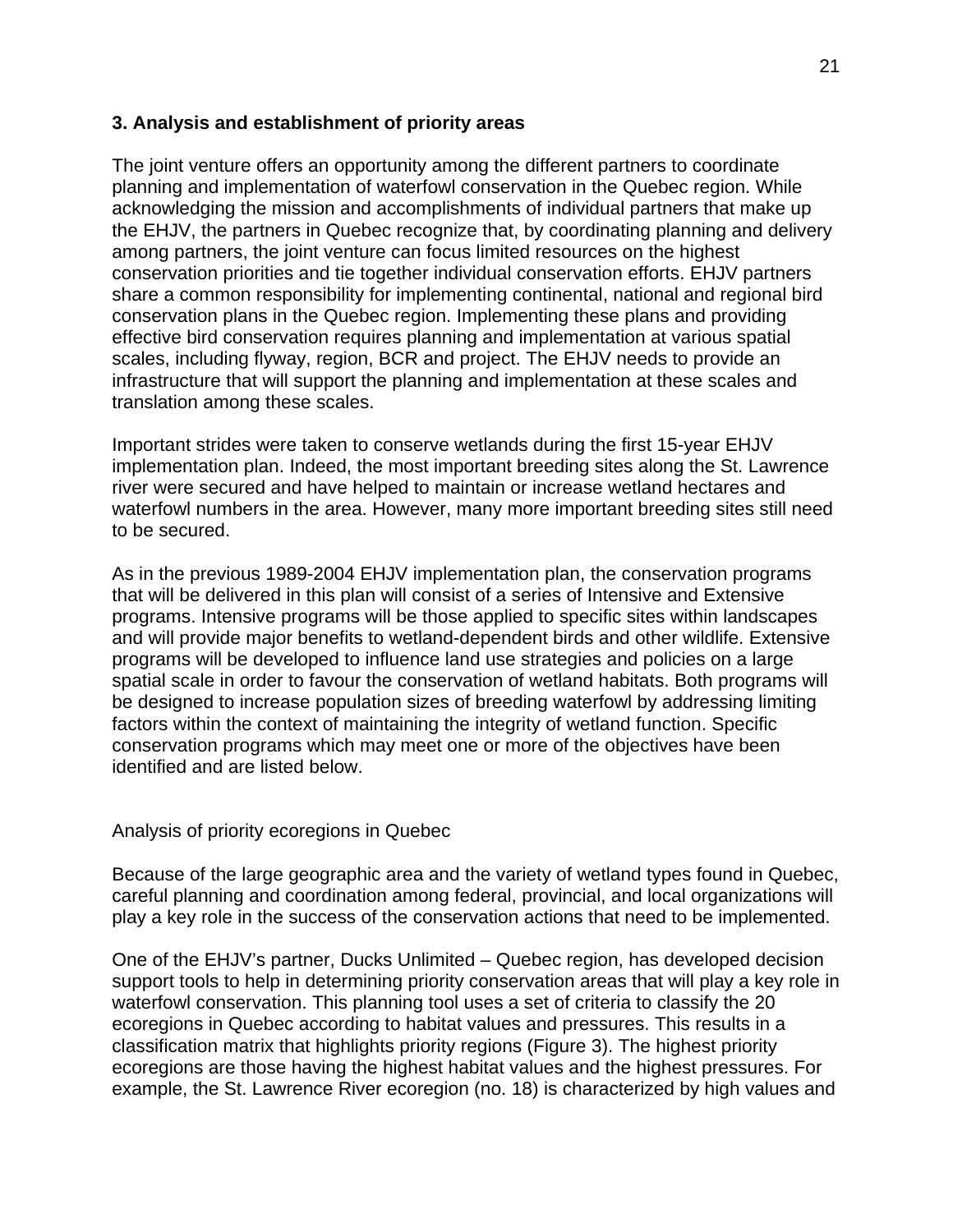pressures such that it has been designated as a priority concern for wetland conservation (Figure 4). The priority regions where most of the conservation actions will be focused are those listed in category A (Figure 4).

In addition to the support tool developed by Ducks Unlimited, Nature Conservancy Canada biologists determined important conservation sites using an ecoregional approach. They used available information on the biodiversity of different ecoregions and determined important sites in these regions based on these results. The information used came from the Quebec biodiversity database (CDPNQ) and Nature Serve in the United States.



Figure 3. Decision support matrix to determine priority ecoregions in Quebec.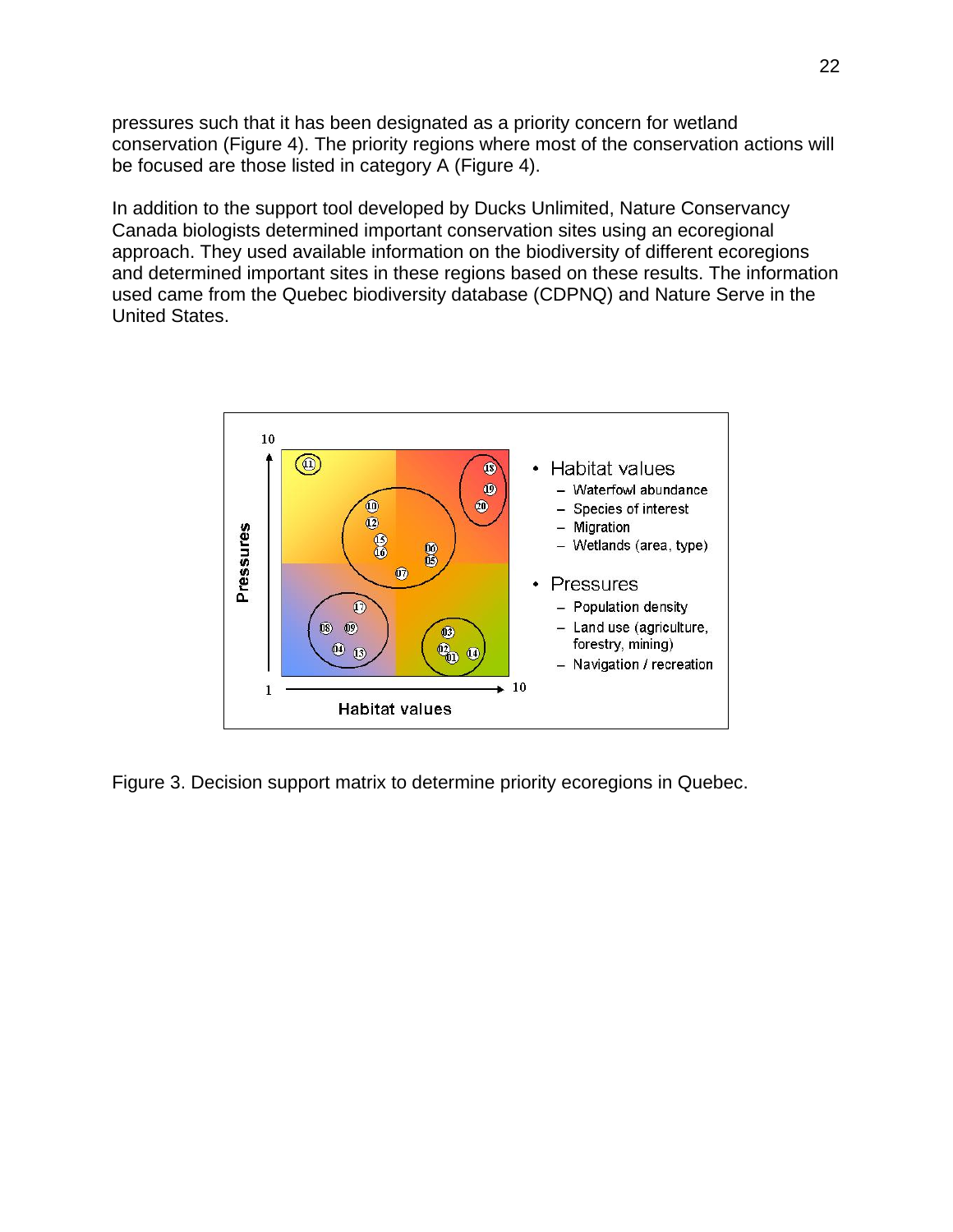

Figure 4. Priority ecoregions in Quebec.

In addition to determining priorities at the ecoregional scale, work is currently under way to determine priorities at both the regional and local landscape scales (Figures 5 and 6) using the decision support tools currently being developed.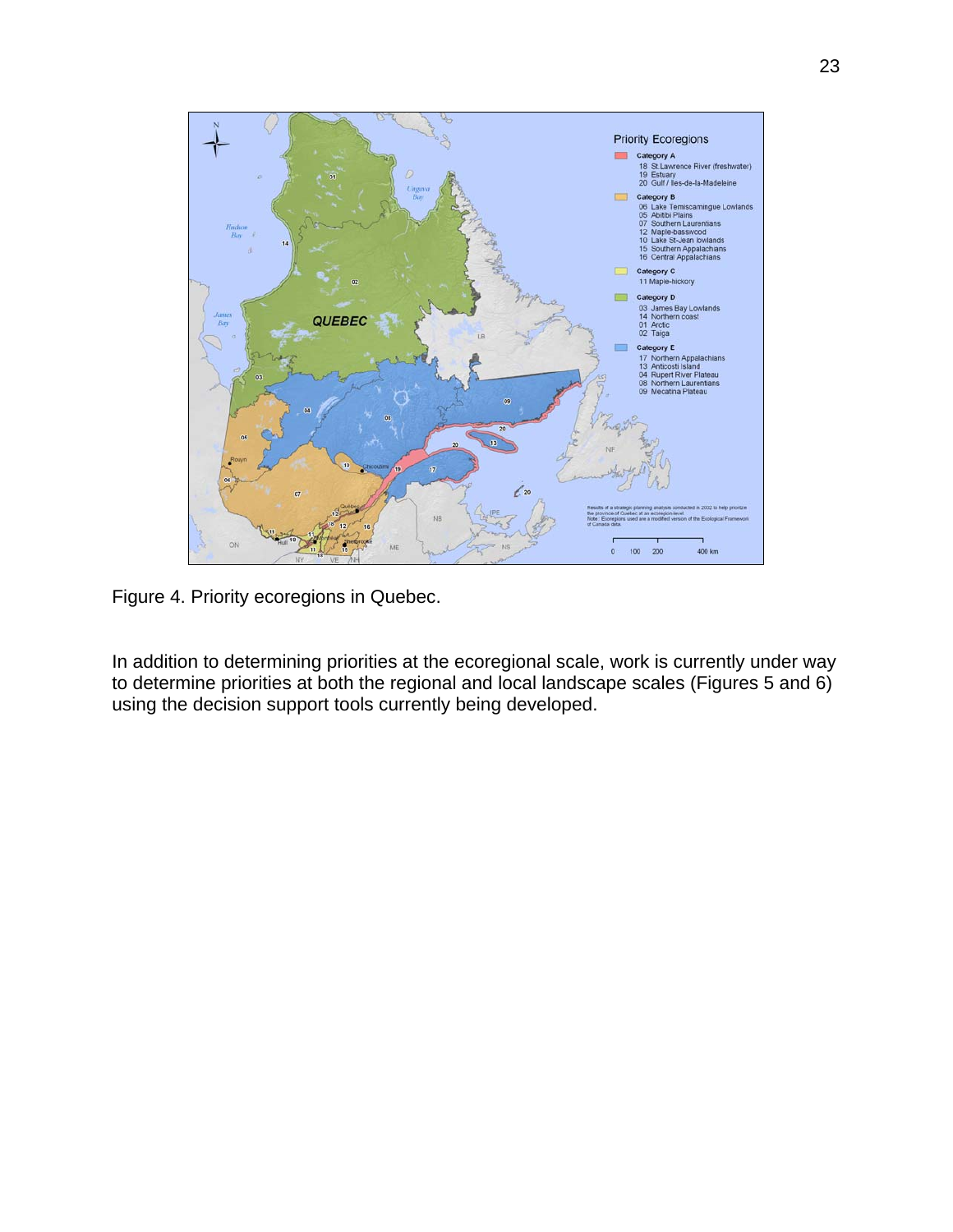

Figure 5. Priority landscapes in southern Quebec.



Figure 6. Priority wetlands in southern Quebec.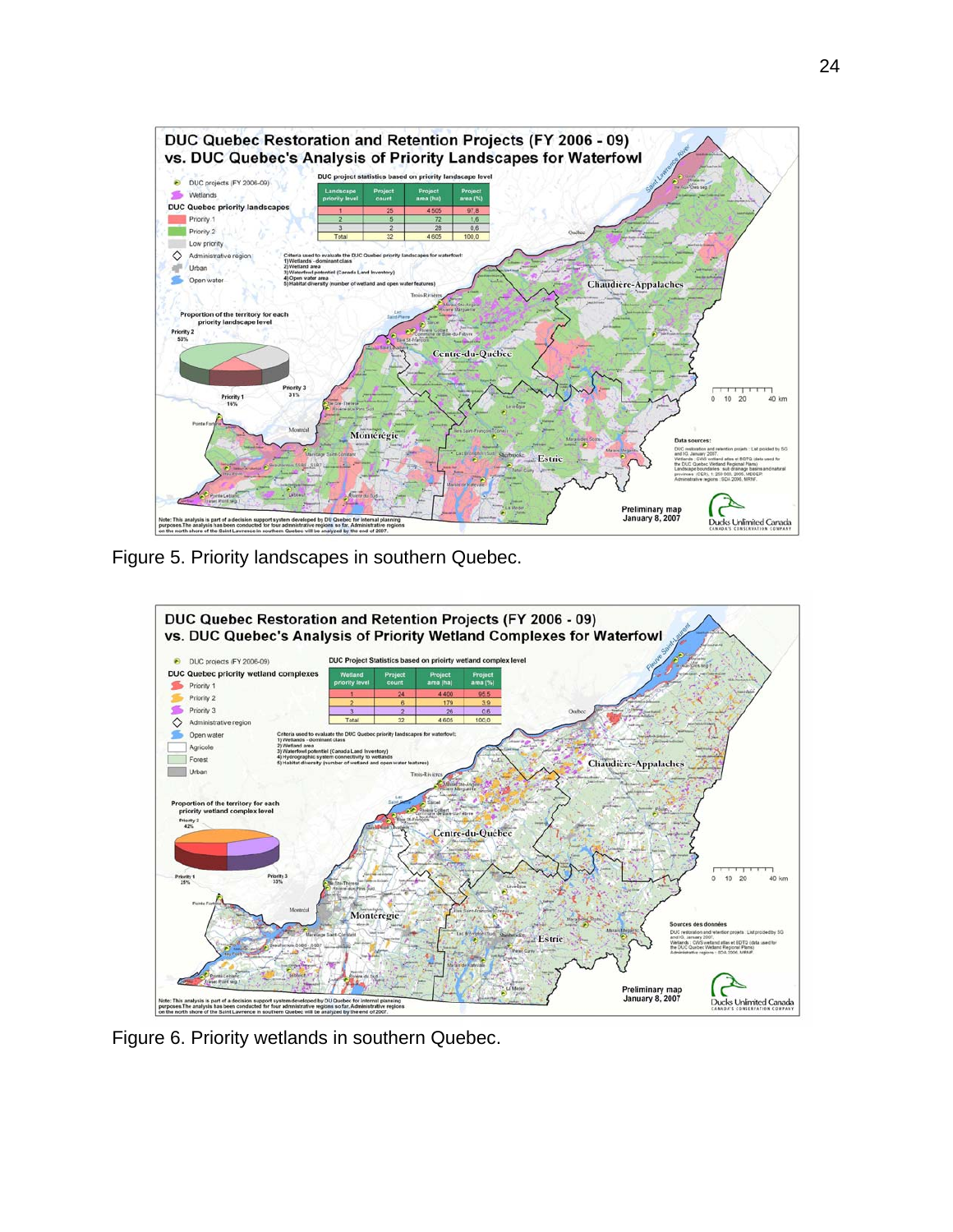### **4. Waterfowl status**

It is estimated that more than 8 million ducks, geese and swans stage in the province during their annual migration. Over 1,000,000 geese, and some 200,000 sea ducks, 150,000 divers and 125,000 dabblers are estimated to stage along the St. Lawrence River. Over 32 species of waterfowl are presumed to nest in the province, with an estimated breeding waterfowl population of over 1,2 million birds and an annual fall flight of approximately 10 million ducks and geese. Also, in spite of harsh winter conditions and near total ice coverage of wetlands, some 240,000 ducks, mostly Black ducks, Eiders and Goldeneyes, winter in Quebec each year mainly in the St. Lawrence Estuary and Gulf. These numbers of birds are expected to increase as a result of longer ice-free periods associated with climate change.

### 4.1 Priority species

The diversity of habitat types in the EHJV and its geographic location makes it an important region for many species of migratory waterfowl in terms of either breeding, migration and staging, or wintering habitat. The goal of this plan is to identify the highest priority waterfowl species in this region based on factors such as continental conservation concerns, the importance of our region to a species' life cycle and continental distribution, the population trend, and the threat level in our region. This plan is therefore aimed at those avian species for which our region has a responsibility to take the actions necessary to monitor, conserve, or restore populations to an acceptable level, and to provide, maintain, or manage the habitat that those populations would require. Many other native bird species, both common and rare, are not specifically mentioned in this plan because they are not considered as high a priority for conservation as the species that are listed in Table 4. The exclusion of these other species should not be interpreted as their somehow being less valuable. Rather, these other species either are considered to have robust or acceptable populations or trends, not requiring further conservation action, or we consider the EHJV to be so peripheral to their continental distribution that the species should not distract conservation attention from species that are a higher priority here.

EHJV priority waterfowl species were determined by EHJV scientists during a science forum held in July 2006. As mentioned previously, priority was based on such factors as continental importance of species, the importance of the EHJV region for waterfowl populations, current threats, and population trends. The priority listing for Quebec was determined through consultation with waterfowl biologists from EHJV partner organizations.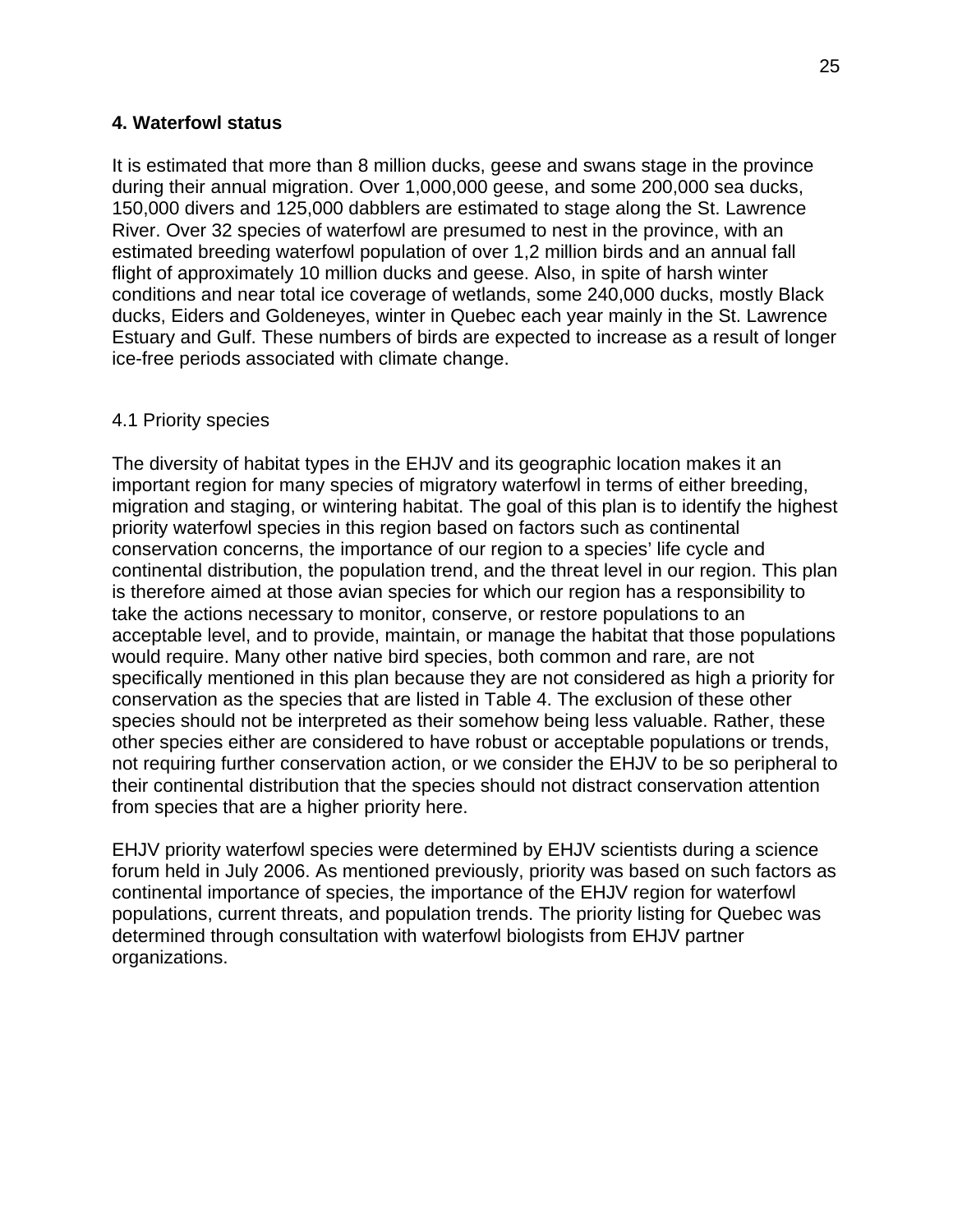| <b>Species</b>                  | <b>EHJV priority</b> | <b>Quebec priority</b> |
|---------------------------------|----------------------|------------------------|
| <b>Ducks</b>                    |                      |                        |
| American black duck             | High                 | High                   |
| Mallard                         | High                 | Low                    |
| Ring-necked duck                | High                 | Moderate               |
| Green-winged teal               | High                 | Moderate               |
| <b>Blue-winged teal</b>         |                      | Moderate               |
| Wood duck                       |                      | Moderate               |
| Barrow's goldeneye              | High                 | High                   |
| Harlequin duck                  | High                 | High                   |
| Long-tailed duck                | High                 | Moderate               |
| Common goldeneye                |                      | Moderate               |
| Common eider (dresseri)         | High                 | High                   |
| Common eider (borealis)         |                      | Moderate               |
| <b>Black scoter</b>             | High                 | High                   |
| Surf scoter                     |                      | High                   |
| White-winged scoter             |                      | Moderate               |
|                                 |                      |                        |
| <b>Geese and swans</b>          |                      |                        |
| CAGO - Atlantic (AP)            | High                 | High                   |
| CAGO - Atlantic flyway resident | High                 | Low                    |
| CAGO - North Atlantic (NAP)     | High                 | Low                    |
| Greater snow goose              | High                 | High                   |

Table 4. EHJV and provincial priority waterfowl species.

Of all the nesting species found in Quebec, the **American black duck** (*Anas rubripes*) is one of the most representative in terms of distribution and abundance on the territory. Canada produces approximately 90% of all continental Black ducks, and Quebec is the principal reproductive area for nearly 50% of these birds. However, since 1955 black duck populations have been declining at the regional and/or continental scale. Most black ducks in Quebec breed in the boreal forest (BCR 8 and 12) where there is an abundance of breeding habitat. Current waterfowl surveys estimate that there are approximately 164,500 breeding pairs. Although habitat availalbility in the boreal forest does not seem limiting, the limiting factor seems to be duckling survival, although harvest rate may also play an important role in the population dynamics of this species. In the southern Quebec landscape, another possible limiting factor is agricultutal practices, most notably a shift from dairy farms to cash crops (corn) which favour mallards over black ducks. All conservation programs targeted a better management of the boreal forest will benefit the Black duck.

Considered a scarce breeder in Quebec at the turn of the 20<sup>th</sup> century, the **Mallard** (*Anas platyrhynchos*) is now very common in the southern part of the province. Mallards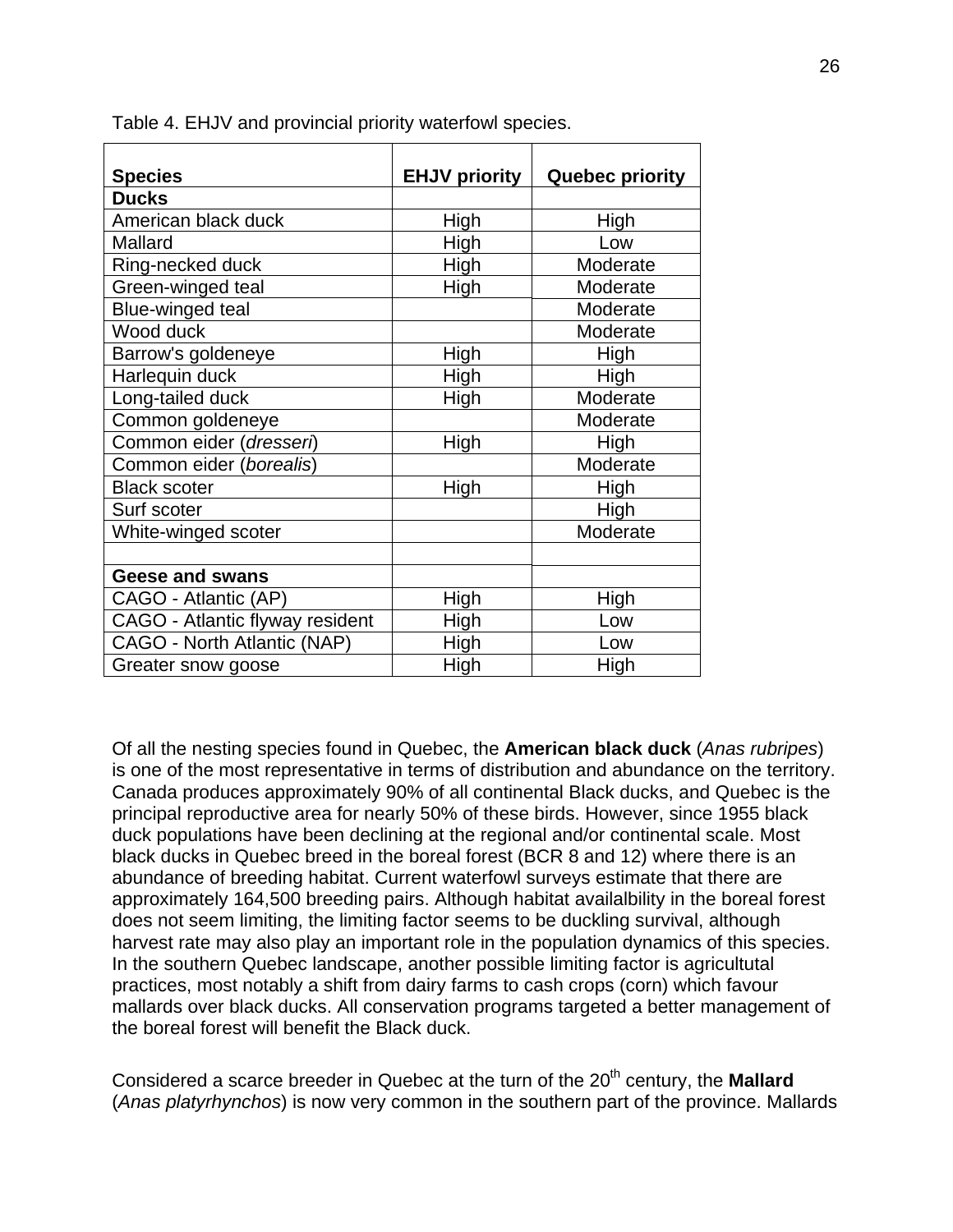nest in a variety of habitats, and are widely distributed throughout the St. Lawrence lowlands. Mallards are also common in agricultural areas throughout the province, and in the boreal forest. Current surveys estimate that there are 46,800 breeding pairs in Quebec and that population size is increasing. No special conservation programs have been proposed to target mallard populations.

The **Ring-necked duck** (*Aythya collaris*) is a species that has a widespread distribution throughout the boreal forest (BCR's 8 and 12). Current waterfowl surveys show an estimated population of 79,400 breeding pairs, and the objective is to maintain current population size. This goal will be achieved mainly through policy influence programs that target forestry practices and push for a provincial wetland policy.

The **Green-winged teal** (*Anas crecca*) has a widespread distribution in Quebec, and is found in BCR,s 8, 12 13, and 14. Although it breeds in Quebec, it is easiest to observe during the spring and fall migrations when it stages along the St. Lawrence River. Current waterfowl surveys estimate 39,400 breeding pairs across the surveyed portion of the province representing a stable breeding population.

The **Blue-winged teal** (*Anas discors*) has experienced population declines in Quebec in the past decades. An intensification in agricultural practices is thought to be responsible for the decline of this species. There are no current population baselines for bluewinged teals, and its provincial priority status is moderate. No special conservation actions are planned for this species.

The **Wood duck** (*Aix sponsa*) is a fairly common breeder in southern Quebec. Because the species is associated with mature deciduous stands, it becomes progressively less abundant towards the northern part of the province and at higher elevation where conifers tend to dominate forests stands. There are an estimated 6,400 breeding pairs in Quebec, and the population objective is set at 7,000 pairs. Because nesting cavities are paramount to breeding wood ducks, continued support for nest box programs and other conservation programs that secure and restore forested wetlands and protect snags will be important for this waterfowl species.

The **Barrow's goldeneye** (Bucephala islandica), eastern Canada population, is currently listed as a species of special concern by COSEWIC. As such, much attention is given to acquiring basic ecological information regarding this species' life cycle. We estimate that approximately 2,500 individuals overwinter in Quebec, and the long term objective would be to increase this number to 3,500 overwintering individuals. An important limiting factor is the availability of nesting cavities to nesting birds. Influence of forestry practices in the province that protect snags will surely benefit this cavity nesting bird.

The **Harlequin duck** (*Histrionicus histrionicus*) is a small sea duck that breeds on fast flowing rivers and streams, and overwinters along the coast. It is designated as a species of special concern by COSEWIC. Current estimates indicate that approximately 1,800 individuals overwinter in eastern Canada. A management plan has been prepared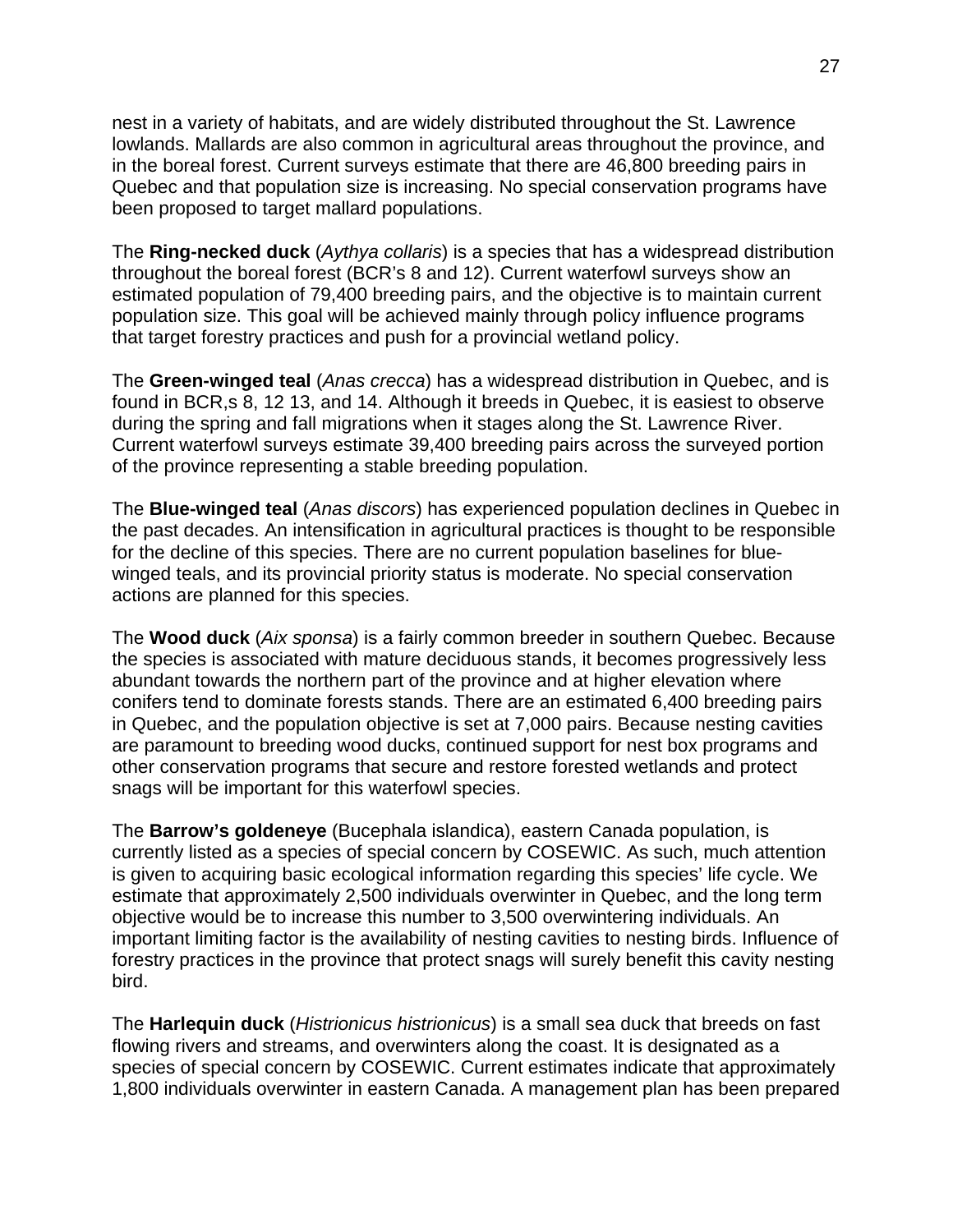for this species and there are no specific conservation action planned by the EHJV partners in Quebec.

The **Long-tailed duck** (*Clangula hyemalis*) breeds along the Hudson and James Bay coast of Quebec and overwinter along the eastern coast of Quebec. There are insufficient data to determine a population baseline for this species. Additional survey data would address this information gap. Oil spills are of concern, particularly where the birds occur in large concentrations. Winter surveys would be helpful in determining distribution and population trends in the St. Lawrence estuary and Gulf. There are no EHJV conservation actions that target this species.

The **Common goldeneye** (*Bucephala clangula*) is a common duck in the boreal forest (BCR 8 and 12). The availability of nest cavities is thought to be the most important factor limiting populations of common goldeneyes. There are approximately 65,400 breeding pairs according to current surveys. Because they rely on tree cavities for nesting, they are at risk from deforestation by logging, particularly near riparian areas. Loss of mature forests is one of the most important factors affecting common goldeneyes. Conservation programs that deal with forestry practices and affect the protection of wetland habitat and cavity nesting sites in the boreal forest landscape will benefit this species.

The **Common eider** (*Somateria mollissima*) is a sea duck typical of northern seacoasts. The subspecies *dresseri* nests on islands in the St. Lawrence estuary and in the Gulf of St. Lawrence. This duck is exploited as a game bird and as subsistence food (aboriginal hunting and egg gathering) and is the only duck that produces commercially harvestable eiderdown. Common eiders are well suited to northern environments. There are an estimated 42,000 pairs that breed on islands of the St. Lawrence estuary and Gulf. The subspecies *dresseri* is very abundant in the Gulf of St. Lawrence during the winter months and accounts for 30% of all the eiders wintering on the Atlantic coast.

The eastern population of **Black scoters** (*Melanitta nigra americana*) breeds primarily in northern Quebec and western Labrador. The black scoter is one of North America's least-studied sea ducks, and little is known about the factors that determine habitat preferences for breeding, molting, staging, and wintering areas. There are currently no surveys that do an adequate job of estimating population size or trend for black scoters, and further studies would be needed to gain a better understanding of basic population dynamics and ecology for this species.

The **Surf scoter** (*Melanitta perspicillata*) is a sea duck that breeds in the boreal forest and northern regions of Quebec. Little information is available on population size and further data would be required on the general ecology of this species in the province. No conservation programs are planned for this species.

The **White-winged scoter** (*Melanitta fusca*) in eastern Canada nests on freshwater and brackish lakes in the boreal forest along the James Bay coast and overwinters along the Atlantic coast. Relatively little is known about their life history and ecology or the links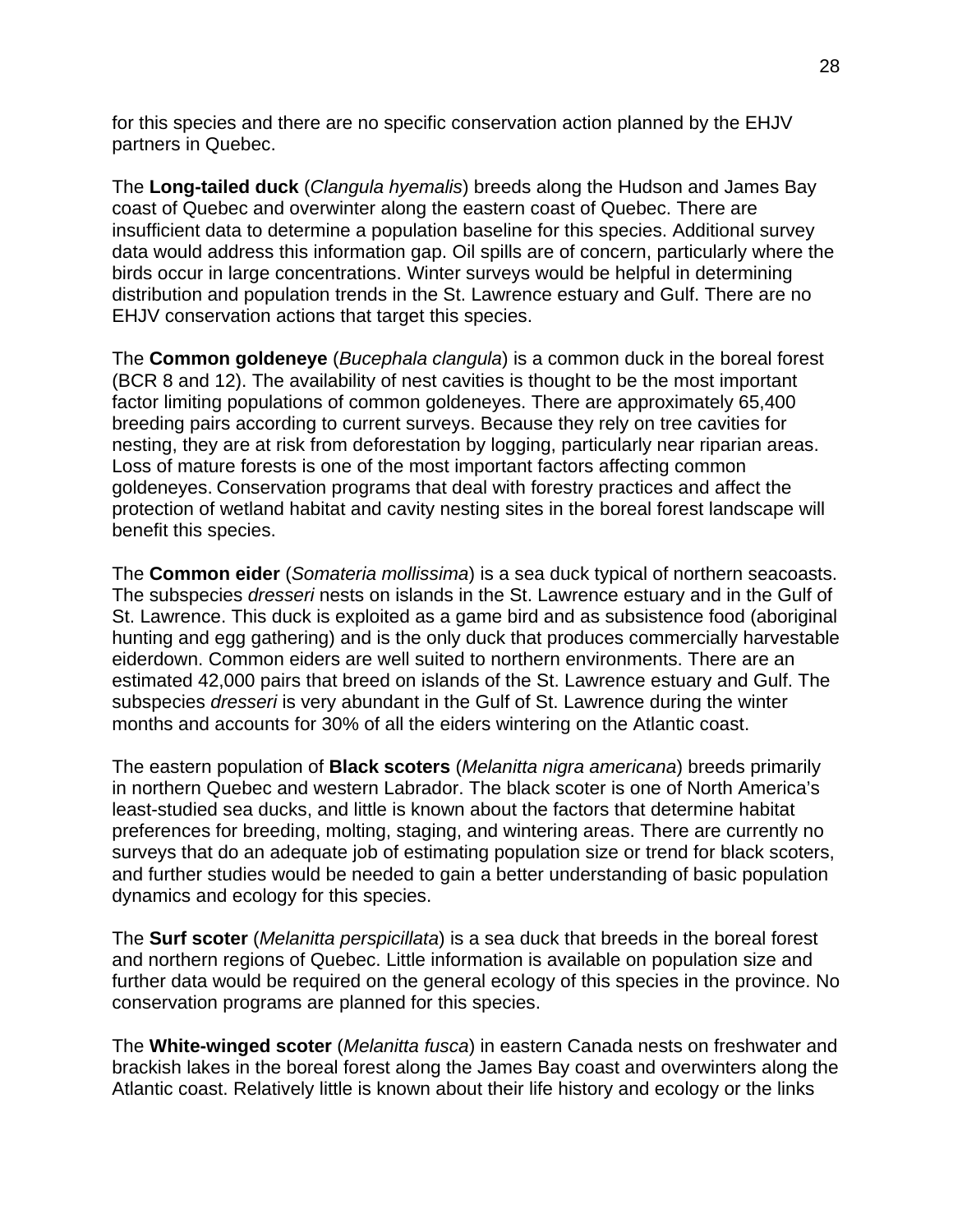among their breeding, wintering, and molting distributions. There are very few data available to accurately estimate population size. No conservation programs are planned for this species.

Three populations of **Canada geese** (*Branta canadensis*) breed in Quebec. The largest population is the Atlantic Population (AP) of Canada geese. Waterfowl surveys estimate that there are 160,000 breeding pairs Quebec, and that most breed in the northern part of the province (BCR 3 and 7). The other two populations, North Atlantic (NAP) and Atlantic flyway residents, are much less numerous. Because most geese breed in the northern regions of the province, no conservation actions have been planned specifically for this species.

The **Greater snow goose** (*Chen caerulescens atlantica*) population that stages along the St. Lawrence River and adjacent farmlands during the spring and fall migrations has shown the most spectacular waterfowl population growth rate in Quebec's history. Indeed, the spring population of Greater snow geese has increased from less than 50,000 birds in the late 1960's to approximately 1 million individuals at the end of the 1990's. The greater snow goose population was so large that staging geese were exerting tremendous pressure on their staging grounds. In light of this tremendous increase in population size, special conservation measures (spring harvest) were adopted to reduce population size, and the latter intervention resulted in the stabilization of the population at approximately 800,000 individuals for a few years. The population size has since increased to over 1 million individuals. The goal is to reduce the population to a target of 500,000 to 750,000 staging individuals.

#### Staging and Wintering Waterfowl

The number of birds staging and wintering in Quebec is related to continental and local breeding population size, habitat conditions and food availability as well as weather. Waterfowl are associated with the Atlantic and Mississippi flyways. Milder winters provide longer ice-free periods that are resulting in increased wintering populations as well as potentially increasing the residency time of waterfowl during migration.

The availability of high-energy food resources from agricultural activities is a key factor for staging waterfowl such as Black Ducks, Mallards and Snow and Canada Geese. Access to aquatic food resources is important for species like Ring-necked ducks and Green-winged teal. Wetland drainage within the agricultural landscape has likely degraded habitat conditions for staging waterfowl. However, given the mobility of most species and the proximity of agricultural areas to coastal environments, this degradation is likely buffered to some degree by the availability of coastal and estuarine habitats. These coastal and estuarine habitats are also important to migrating sea ducks such as common eiders, black scoters and long-tailed ducks.

Staging and wintering contributions from Quebec may be as important as breeding contributions to continental waterfowl populations. This statement is supported by the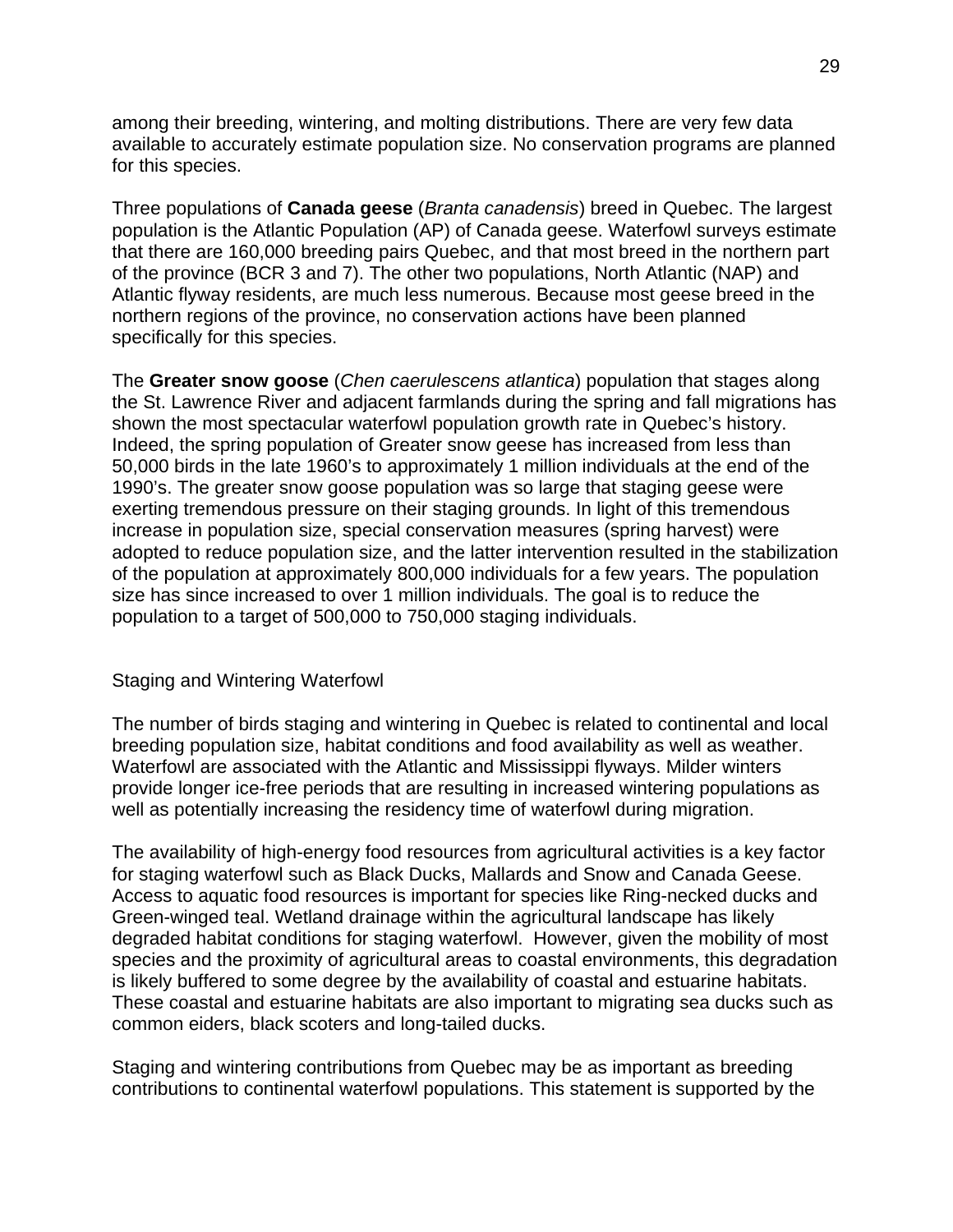diversity of species and the migration numbers. Estimates of fall flights are 8 million waterfowl. However, these estimates are conservative as they under represent sea ducks. We lack information on waterfowl use days for most species. We assume that residency times of field feeding waterfowl are relatively long.

The abundance and accessibility of quality foods and adequate energy are considered limiting factors for many migrating and wintering waterfowl. However, the availability of waste grain and legumes from agricultural activities is assumed to meet the energetic needs of most key staging waterfowl.

Late winter and spring nutrition and survival may limit some species, particularly Black Ducks, Scaup, scoters, eiders, Snow and Canada geese. There are no regional studies comparing food availability and quality for either agricultural or coastal landscapes.

For field feeding waterfowl we assume that the interspersion of fresh water wetlands and coastal habitats is sufficient to meet their needs. We assume the same for diving ducks as well, but are less certain about this assumption.

For sea ducks and coastal waterfowl we assume that the current mix of habitat and food resources is sufficient to meet their needs. Anthropogenic factors however, may be influencing access to these resources.

#### 4.2 Habitat threats

Although much effort has been put into conserving habitats for waterfowl and other wetland–associated wildlife, the reality is that threats, both old and new, still present important challenges to waterfowl conservation biologists. These threats not only affect waterfowl and other wildlife species using these habitats, but some even threaten basic ecosystem functions and could seriously impact water quality by negatively influencing wetland habitats. Threats facing waterfowl can be grouped into general categories that include habitat loss, fragmentation, and degradation, and environmental contaminants. These landscape level threats can negatively impact reproductive success of nesting ducks by reducing duckling survival, and nesting success is particularly at risk in BCR 13 where threats are greatest.

The continued intensification of agriculture and urban sprawl (residential, commercial, and industrial development) along the St. Lawrence floodplain will increase the draining and degradation of residual wetlands in rural and suburban areas. These small wetlands serve important functions not only to wildlife and biodiversity in general, but they also are important in terms of ensuring water quality and in managing fluctuating water levels downstream. In the past years severe flooding has occurred in different areas of the province and many agree that better management and conservation of wetland ecosystems could have limited the amount of flooding in certain areas. As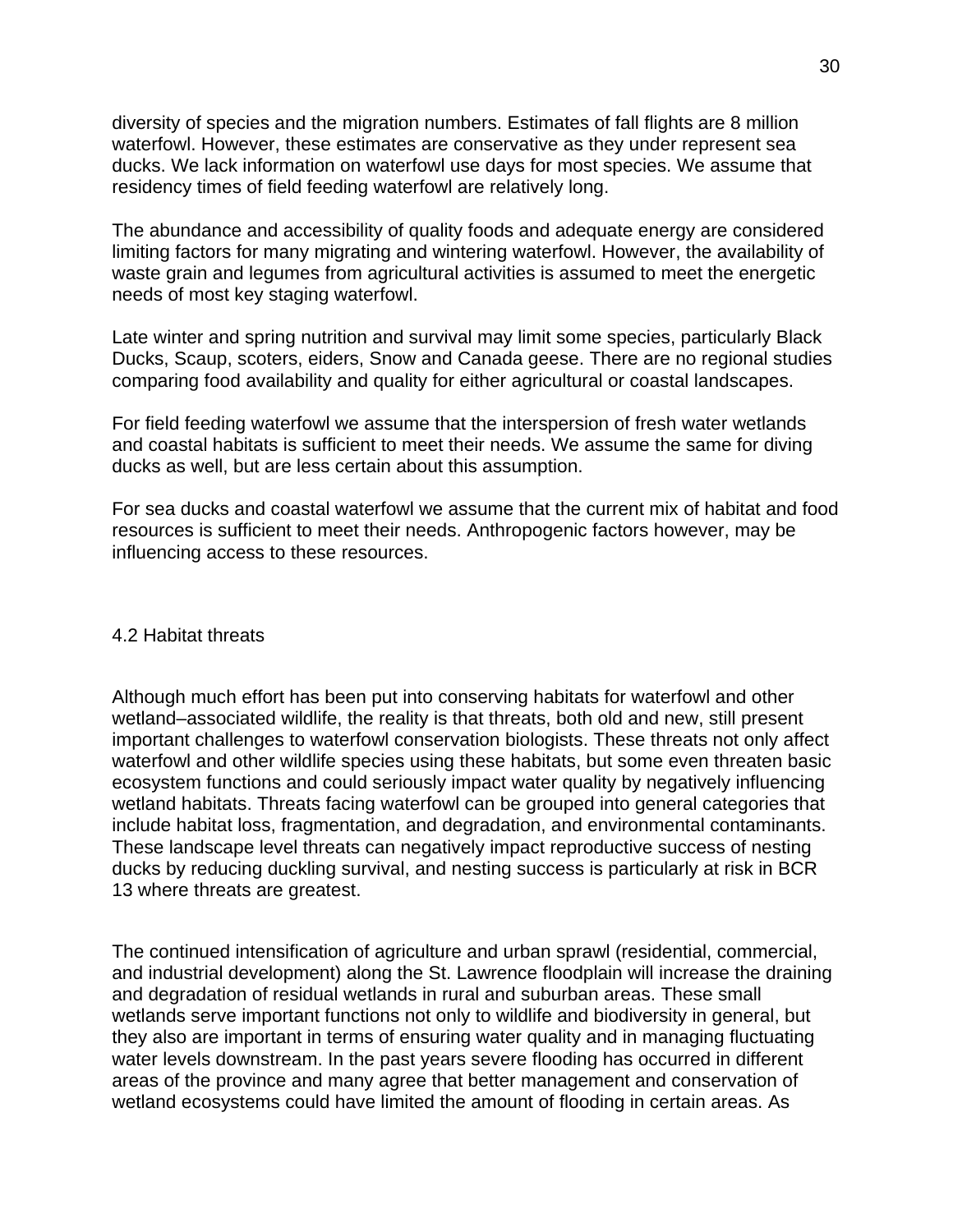global warming increases, the number of annual flooding events will probably increase and it is important that this be considered in wetland conservation discussions and urban planning.

Habitat loss, fragmentation, and degradation represent the greatest threats to waterfowl species in Quebec. Although we suspect wetland losses have decreased over the past 15 years, the loss of remaining wetlands remains a major concern. An estimated 4 000 hectares of wetlands were lost in southern Quebec prior to the onset of the EHJV, and much work needs to be done to protect the remaining wetlands.

The intensification of agriculture along watercourses presents a major threat to waterfowl because it can bring about the loss of forest habitats, fragmentation of the landscape, and an increase in the use of pesticides. Although some of these represent direct threats to waterfowl populations (loss and fragmentation of habitats), the use of pesticides may result in an indirect effect through the reduction of breeding success (fewer eggs, lower brood survival, etc.). Another threat, mainly to Black ducks, is the switch from traditional forms of agriculture (dairy farming; in which black ducks thrive) to cash crops (better for mallards). Although some of these changes may be detrimental to certain duck species, they can benefit other species at the same time. New monitoring programs will need to be developed to look into this issue while existing monitoring programs should continue (for example the Eastern Lowlands Initiative).

A regional habitat threat facing several species of waterfowl that breed in Quebec is a reduction in the availability of natural cavities. The intensification of forestry and mining activities in riparian areas on crown (boreal forest) and private (Appalachian forest) lands in the past decade has had a negative impact on the availability of habitat in the boreal forest. This is mainly the result of changes in silvicultural practices that favour shorter rotation (interval between harvests) and the removal of snags due to safety concerns. The end results are younger forests that contain fewer trees of the size and age class necessary to have naturally occurring nest cavities (old and decaying trees). If current forestry practices are not modified to leave old trees standing then many wildlife species will be negatively affected by the loss of cavity trees. Although nest boxes are an effective management tool to counter the loss of natural cavities, their installation and maintenance in areas of low human population is expansive and labour intensive making this management option unlikely to completely offset the natural loss of cavities in many areas of the boreal forest.

Environmental contaminants continue to represent a serious threat to wildlife populations. Waterfowl face numerous sources of contamination including municipal waste water treatment facilities, atmospheric deposition in lakes and rivers, agricultural runoff, and industrial productions facilities. Waterfowl must contend with numerous toxic compounds such as DDE, PCB's, mercury, lead, and a plethora of pesticides and herbicides. In addition to direct mortality at lethal doses, contaminants have also been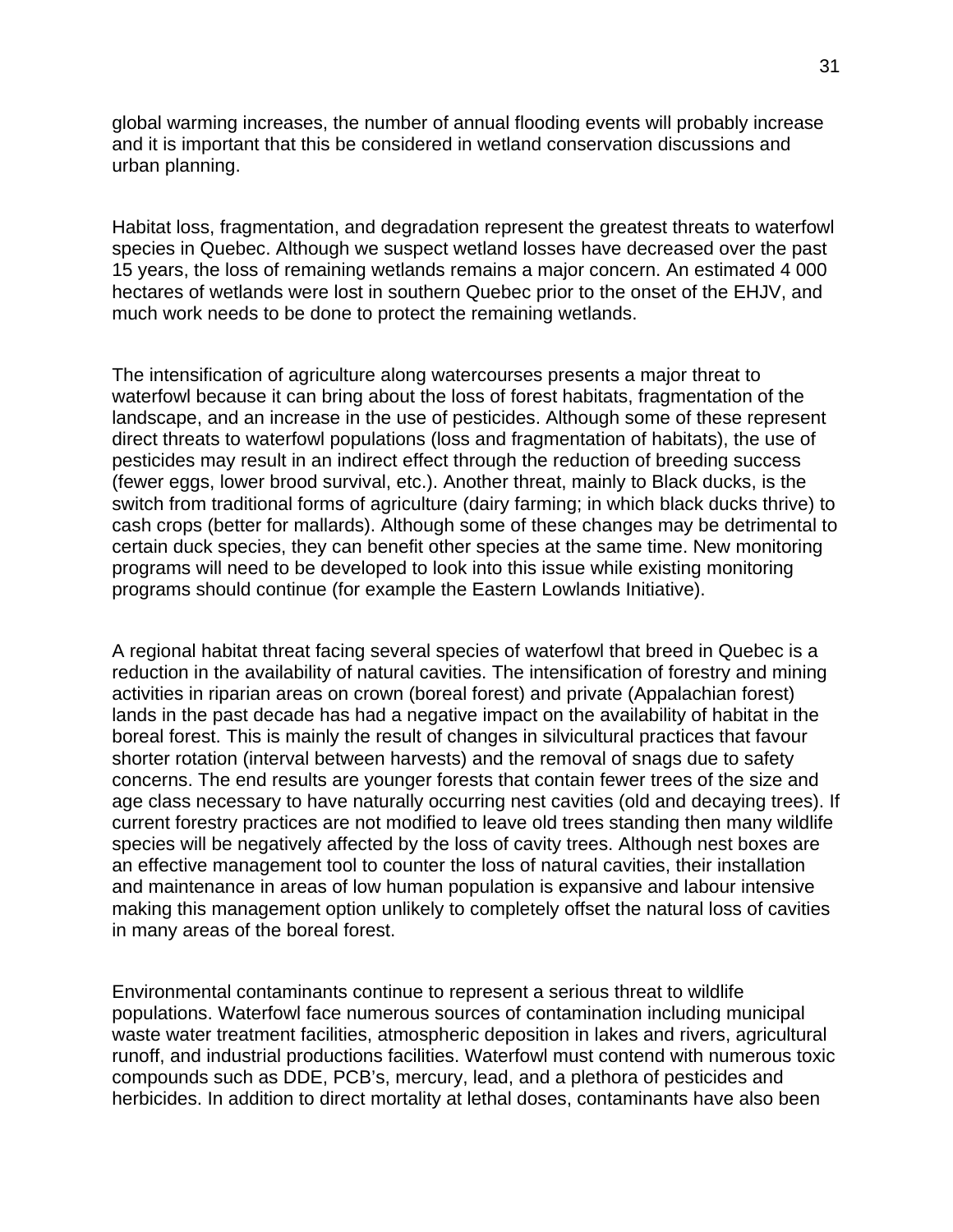shown to depress an individual's survival and reproductive rates, as well as cause birth defects that lower recruitment rates or reduce future cohorts' reproductive rates.

Waterfowl in the wild are susceptible to numerous pathogens that result in an unknown number of mortalities every year, but may result inlarge die-offs under certain conditions. For example, waterfowl are at risk to pathogens that cause avian botulism (*Clostridium botulinum*) and avian cholera (*Pasteurella multocida*). As waterfowl become more concentrated as a result of habitat loss and degradation, this may increase the risk that local populations become more susceptible to major die-offs these pathogens can cause. This is particularly relevant in several densely populated eider nesting colonies where significant die-offs have occurred in the past.

It has been suggested that long term climate change could potentially have an influence on the population ecology of birds. The main impacts of these changes should influence mostly northern ecosystems and species that breed at these latitudes. However, northern breeding species that would benefit from better conditions on their breeding grounds (more food, less harsh weather conditions), and thus increase their reproductive success, could put even more grazing pressure on staging habitats in the south because of the potential large increase in the number of individuals migrating through the southern staging areas (ex.: overabundant Arctic geese populations).

## 4.3 Waterfowl population and habitat objectives

#### Population objectives

Theoretically, the basis for a habitat conservation plan for migratory waterfowl should be quantitative population objectives and an estimate of the habitat necessary to sustain desired population levels. However, in most cases population sizes, densities, and distribution of species of interest are unknown or poorly estimated, as is our knowledge of how populations are affected by various management scenarios, and how those relationships differ over space and time. Because waterfowl populations are dynamic over time, and fluctuate temporally with annual changes in environmental conditions, existing monitoring programs may track waterfowl population trends imprecisely. Further, whether or not habitat in a given region is limiting to the population of interest may not be known, or it may be known not to be.

Setting population and habitat objectives can be controversial. At best, setting and using population or habitat objectives is a challenge, which should be viewed as an ongoing exercise requiring refinement, research into underlying assumptions, and improvement over time. At worst, setting population-based habitat objectives is viewed as a fundamentally flawed concept that would be too costly to do properly for many species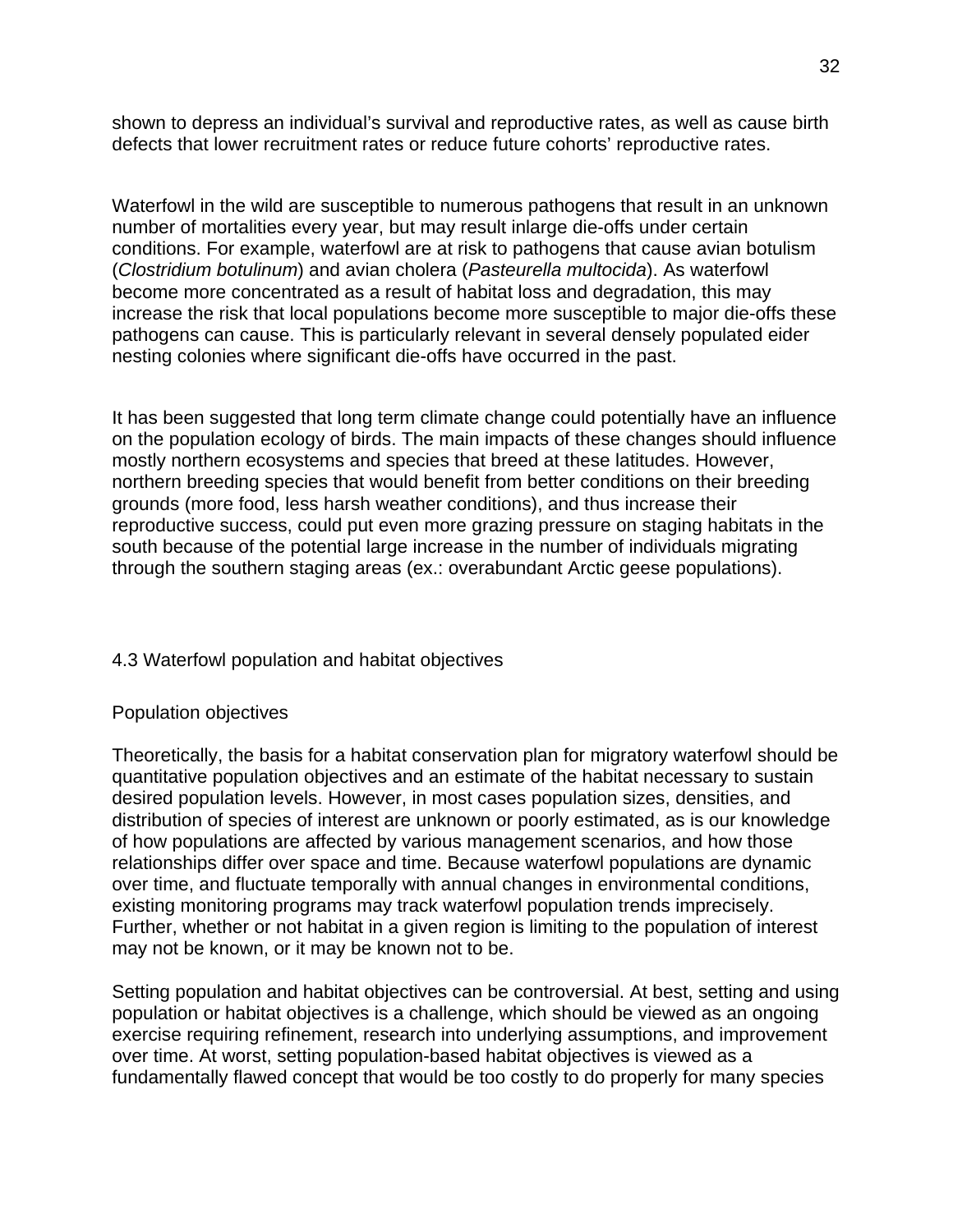and scales. Nevertheless, there is often a desire to go ahead and set population objectives with whatever information is currently available, in order to provide:

- 1. a baseline or starting point for habitat conservation planning (i.e., a specific goal or target);
- 2. a marketing tool to communicate conservation needs concretely with politicians and policymakers, who may be less willing to fund something that is undefined;
- 3. performance indicators for evaluation.

Selecting a population objective is the critical first step, as habitat objectives are largely determined from the latter. Habitat objectives are meant to relate directly to population objectives, yet our current understanding of the relationship between population response and habitat conditions is lacking. These objectives are a first step towards deciding which species' populations are currently robust, which populations are in need of restoration, and to what level, and which populations are overabundant and should be reduced by management actions.

Therefore, quantitative estimates of breeding waterfowl populations were developed using the most accurate information that captured the breeding and non-breeding conservation needs of individual species at the scale of the joint venture in Quebec (Table 5). The population objectives were set for a 10-year horizon with the intent of assessing our progress towards these goals after the first 5 years following the implementation of this plan. The most up-to-date waterfowl baseline population estimates are presented in Table 5, and these estimates are also broken down into the different BCR's. The latter values are estimates of current numbers of waterfowl present in the province. From these, population objectives were determined for the breeding season (Table 6), and for overwintering and staging waterfowl (Table 7). The overall picture including current population baselines and population objectives to reach within ten years is presented in Table 8.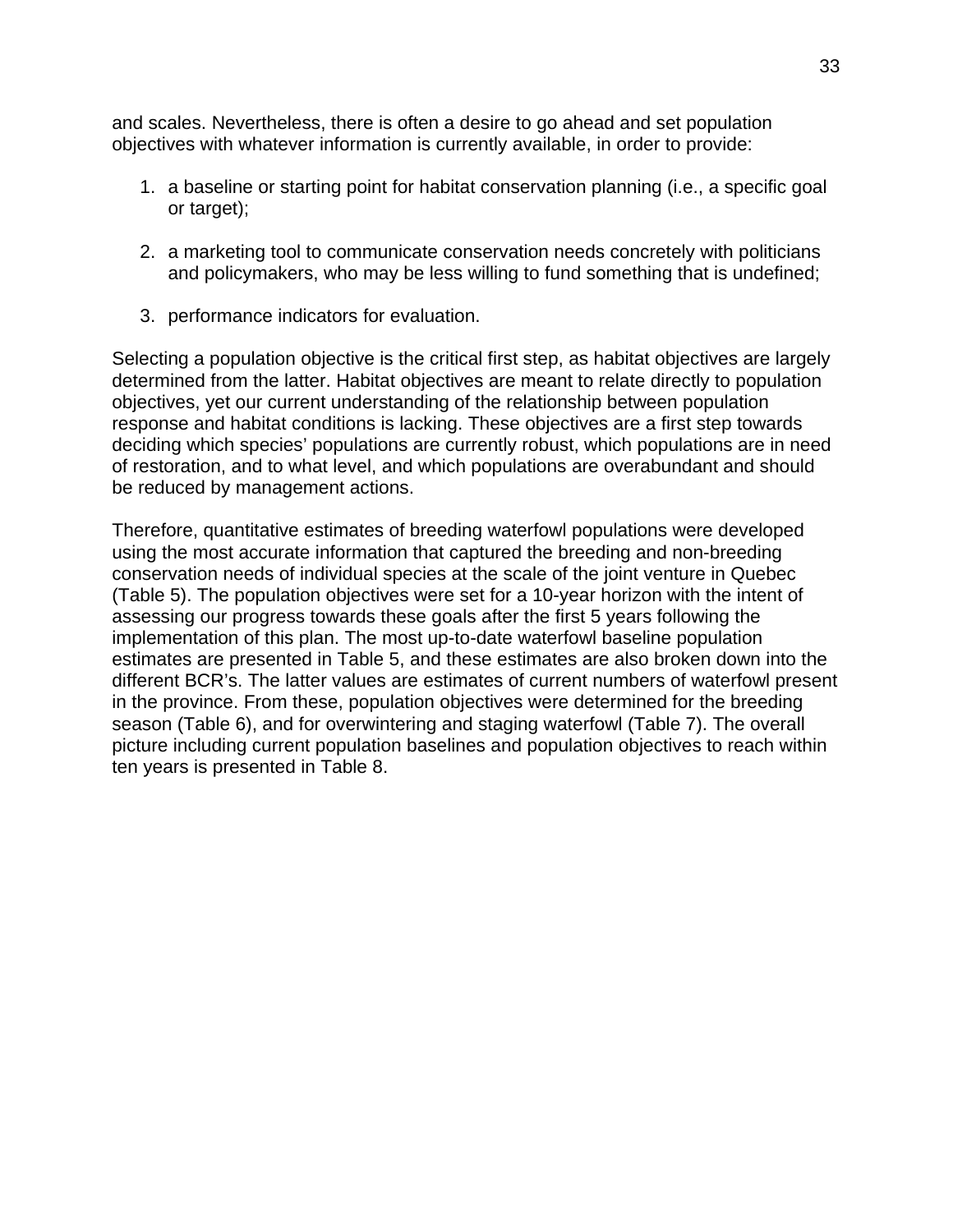|                                 | <b>Population</b>           |                  |             |                  |               |                |               |
|---------------------------------|-----------------------------|------------------|-------------|------------------|---------------|----------------|---------------|
| <b>Species</b>                  | baseline                    | BCR <sub>3</sub> | <b>BCR7</b> | BCR <sub>8</sub> | <b>BCR 12</b> | <b>BCR 13</b>  | <b>BCR 14</b> |
| <b>Ducks</b>                    |                             |                  |             |                  |               |                |               |
| American black duck             | 164,500 pairs               |                  |             | 85,500           | 59,000        | 8,000          | 12,000        |
| Mallard                         | 46,800 pairs                |                  |             | 17,800           | 8,000         | 11,000         | 10,000        |
| Ring-necked duck                | 79,400 pairs                |                  |             | 41,000           | 27,700        | 1,200          | 9,500         |
| Green-winged teal               | 39,400 pairs                |                  |             | 21,000           | 9,100         | 3,700          | 5,600         |
| Blue-winged teal                | N/A                         |                  |             | N/A              | N/A           | N/A            | N/A           |
| Wood duck                       | 6,400 pairs                 |                  |             | 1,200            | 3,400         | 1,000          | 800           |
| Barrow's goldeneye              | 2,500 ind.                  |                  |             | $\Omega$         | 0             | 0              | 2,500         |
| Harlequin duck                  | N/A                         |                  |             | N/A              | N/A           | N/A            | N/A           |
| Long-tailed duck                | N/A                         |                  |             | N/A              | N/A           | N/A            | N/A           |
| Common goldeneye                | 65,400 pairs                |                  |             | 38,000           | 25,200        | 200            | 2,000         |
| Common eider (dresseri)         | 42,000 pairs                |                  |             | 10,000           | 0             | 0              | 32,000        |
| Common eider (borealis)         | 90,000 ind.                 |                  |             | 90,000           | 0             | $\overline{0}$ | $\Omega$      |
| <b>Black scoter</b>             | N/A                         |                  |             | N/A              | N/A           | N/A            | N/A           |
| Surf scoter                     | N/A                         |                  |             | N/A              | N/A           | N/A            | N/A           |
| White-winged scoter             | N/A                         |                  |             | N/A              | N/A           | N/A            | N/A           |
|                                 |                             |                  |             |                  |               |                |               |
| <b>Geese and swans</b>          |                             |                  |             |                  |               |                |               |
| CAGO - Atlantic (AP)            | 160,000 pairs               |                  | 137,000     | 23,000           |               |                |               |
| CAGO - Atlantic flyway resident | 2,500 pairs                 |                  |             |                  |               | 2,500          |               |
| CAGO - North Atlantic (NAP)     | 9,000 pairs                 |                  |             | 9,000            |               |                |               |
| Greater snow goose              | 1,000,000 ind. <sup>1</sup> |                  |             |                  |               |                |               |

Table 5. Quebec waterfowl population baselines per BCR.

 $1$  It is impossible to determine the proportion of geese within each BCR during spring staging. This value is determined from surveys done in a single day across the province. Also, the number of geese within each BCR changes rapidly (daily) during staging.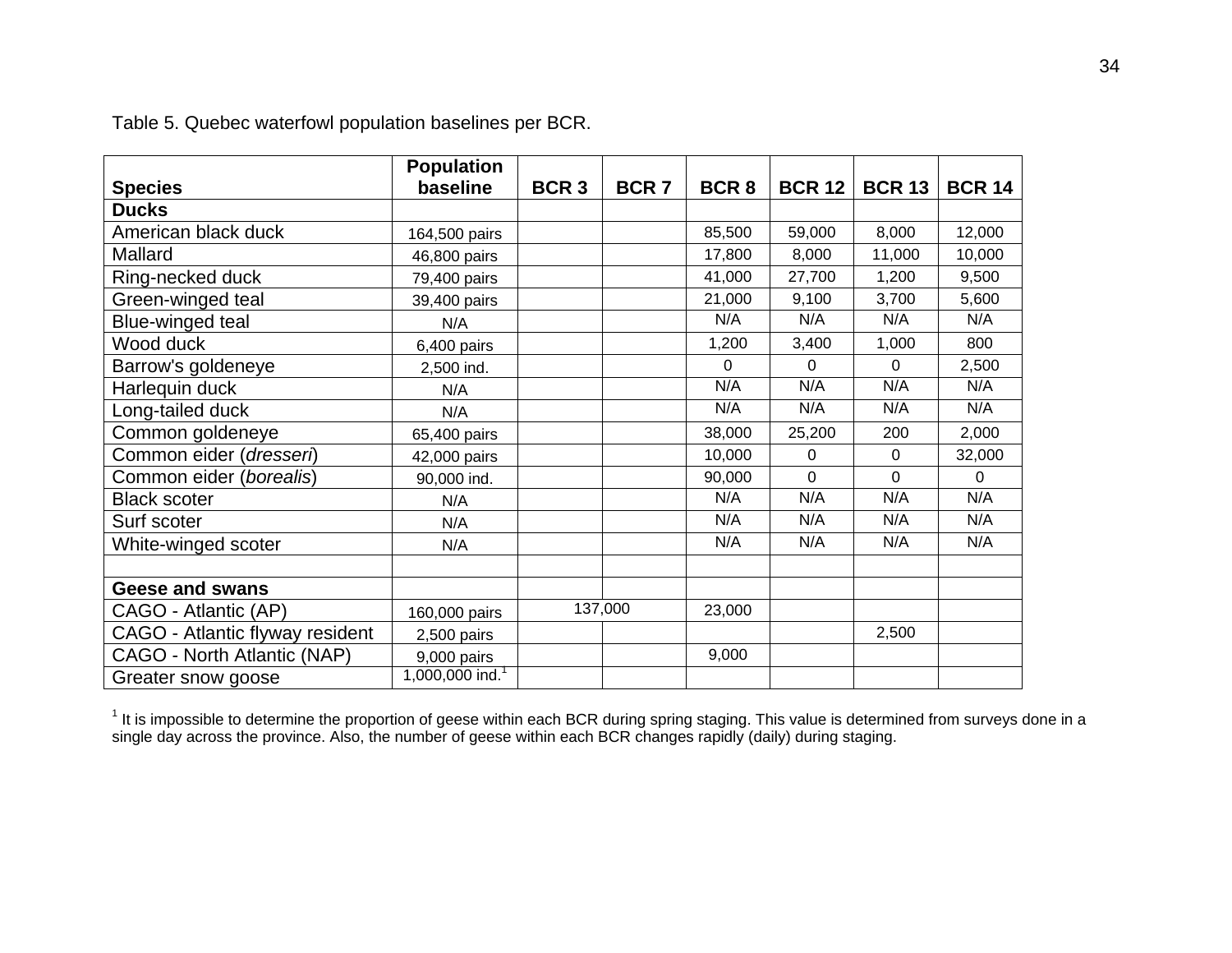|                                      | <b>EHJV conservation needs</b> |                           |                                        |                                         |                          |  |  |
|--------------------------------------|--------------------------------|---------------------------|----------------------------------------|-----------------------------------------|--------------------------|--|--|
| <b>Species</b>                       | <b>EHJV</b><br><b>Priority</b> | Quebec<br><b>Priority</b> | <b>Population</b><br>baseline<br>(IBP) | <b>Population</b><br>objective<br>(IBP) | <b>Population</b><br>gap |  |  |
| <b>Ducks</b>                         |                                |                           |                                        |                                         |                          |  |  |
| American black duck                  | High                           | High                      | 164,500                                | 171,500                                 | 7,000                    |  |  |
| Mallard                              | High                           | Low                       | 46,800                                 | 52,800                                  | 6,000                    |  |  |
| Ring-necked duck                     | High                           | Moderate                  | 79,400                                 | 80,900                                  | 1,500                    |  |  |
| Barrow's goldeneye                   | High                           | High                      | N/A                                    | N/A                                     |                          |  |  |
| Green-winged teal                    | High                           | Moderate                  | 39,400                                 | 41,400                                  | 2,000                    |  |  |
| Blue-winged teal <sup>1</sup>        |                                | Moderate                  | N/A                                    | N/A                                     |                          |  |  |
| Common goldeneye <sup>1</sup>        |                                | Moderate                  | 65,400                                 | 65,400                                  | $\overline{0}$           |  |  |
| Wood duck <sup>1</sup>               |                                | Moderate                  | 6,400                                  | 7,000                                   | 600                      |  |  |
| Harlequin duck                       | High                           | High                      | N/A                                    | N/A                                     |                          |  |  |
| Common eider (dresseri)              | High                           | High                      | 42,000                                 | $60,000^2$                              | 18,000                   |  |  |
| Common eider (borealis) <sup>1</sup> |                                | Moderate                  | N/A                                    | N/A                                     |                          |  |  |
|                                      |                                |                           |                                        |                                         |                          |  |  |
| <b>Geese and swans</b>               |                                |                           |                                        |                                         |                          |  |  |
| CAGO - Atlantic (AP)                 | High                           | High                      | 160,000                                | 150,000                                 | $-10,000$                |  |  |
| CAGO - Atlantic flyway resident      | High                           | Low                       | 2,500                                  | 0                                       | $-2,500$                 |  |  |
| CAGO - North Atlantic (NAP)          | High                           | Low                       | 9,000                                  | 9,000                                   | 0                        |  |  |

Table 6. Waterfowl breeding population objectives (indicated breeding pairs; IBP) for Quebec.

<sup>1</sup> Provincial priority species

<sup>2</sup>Population objective taken from the Common eider management plan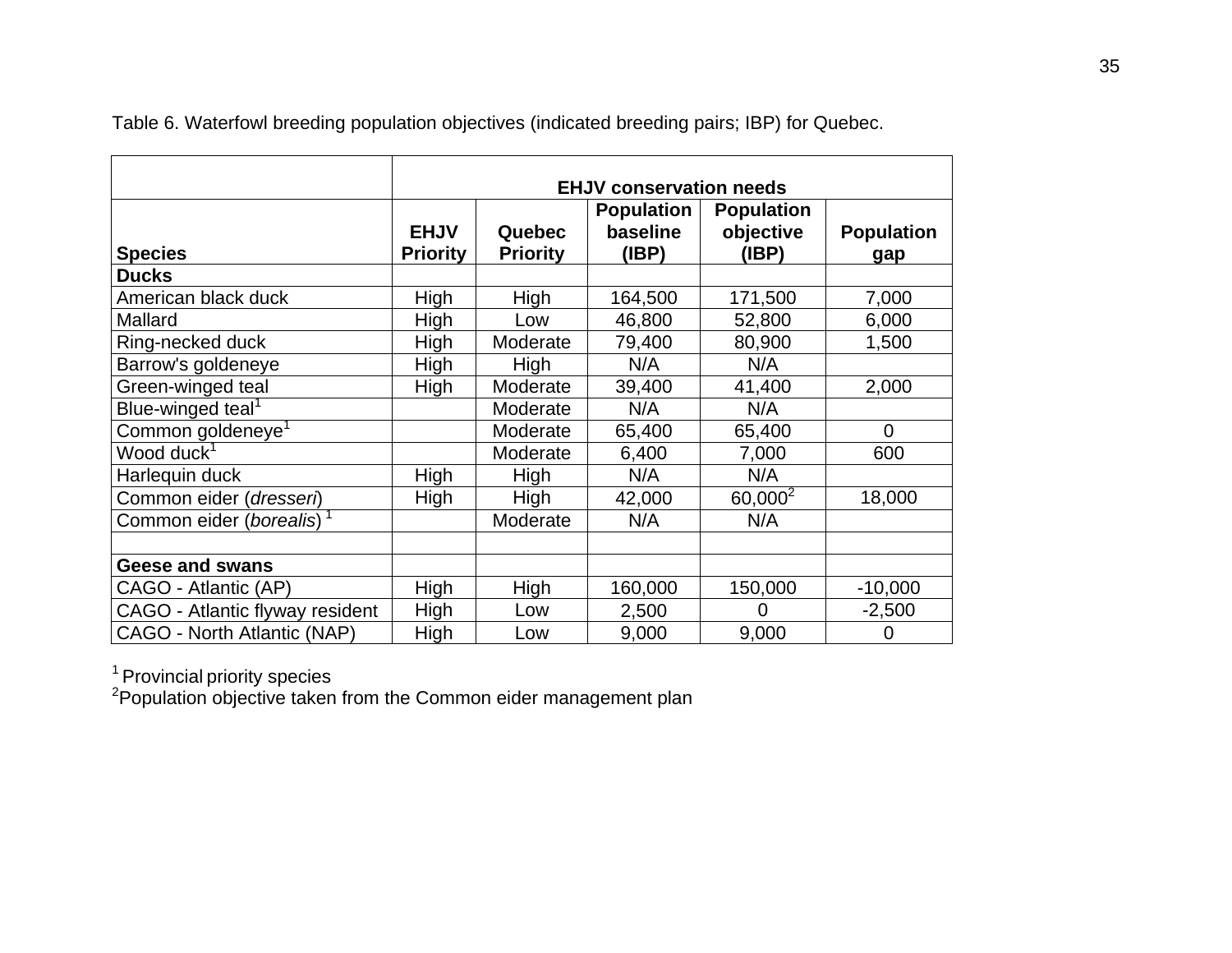|                                      | <b>EHJV conservation needs</b> |                           |                               |                                |                                           |
|--------------------------------------|--------------------------------|---------------------------|-------------------------------|--------------------------------|-------------------------------------------|
| <b>Species</b>                       | <b>EHJV</b><br><b>Priority</b> | Quebec<br><b>Priority</b> | <b>Population</b><br>baseline | <b>Population</b><br>objective | <b>Seasonal</b><br>relevance <sup>2</sup> |
| <b>Ducks</b>                         |                                |                           |                               |                                |                                           |
| Long-tailed duck                     | High                           | Moderate                  | N/A                           | N/A                            | W                                         |
| Barrow's goldeneye                   | High                           | High                      | 2,500                         | 3,500                          | W                                         |
| Common eider (borealis) <sup>1</sup> |                                | Moderate                  | 90,000                        | 100,000                        | W                                         |
| <b>Black scoter</b>                  | High                           | High                      | N/A                           | N/A                            | S                                         |
| Surf scoter <sup>1</sup>             |                                | High                      | N/A                           | N/A                            | S                                         |
| White-winged scoter <sup>1</sup>     |                                | Moderate                  | N/A                           | N/A                            | S                                         |
|                                      |                                |                           |                               |                                |                                           |
| <b>Geese and swans</b>               |                                |                           |                               |                                |                                           |
| Greater snow goose                   | High                           | High                      | 1,000,000                     | $500,000 - 750,000^{3}$        | S                                         |

Table 7. Waterfowl staging and overwintering population objectives (no. of individuals) for Quebec.

<sup>1</sup> Provincial priority species

<sup>2</sup>Overwintering: W; Staging: S

 ${}^{3}$ Population objective taken from the Greater snow goose integrated management action plan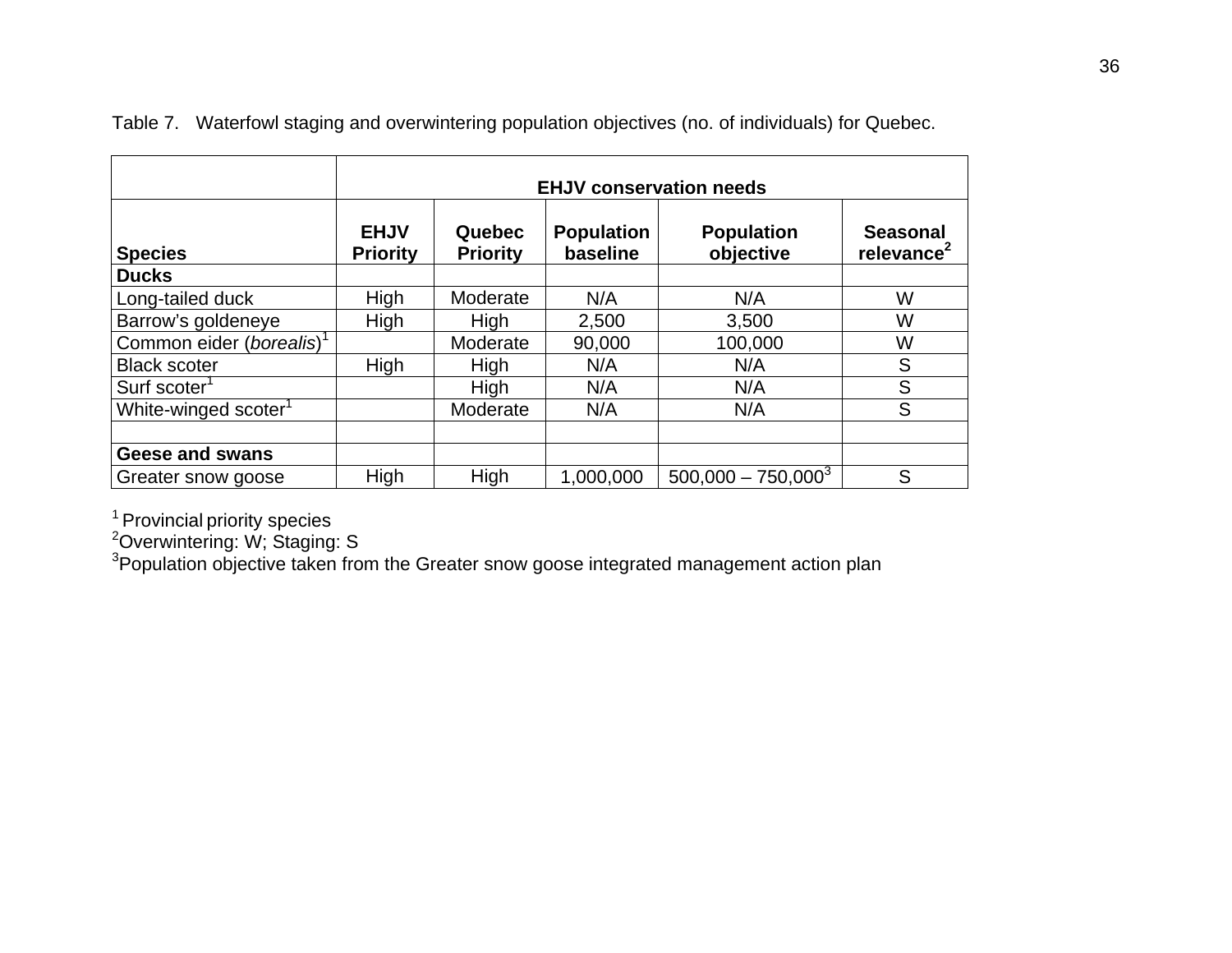|                                 | <b>EHJV conservation needs</b> |                          |                  |               |               |               |                 |
|---------------------------------|--------------------------------|--------------------------|------------------|---------------|---------------|---------------|-----------------|
|                                 | <b>Population</b>              | <b>Population</b>        |                  |               |               |               | <b>Seasonal</b> |
| <b>Species</b>                  | baseline                       | objective                | BCR <sub>8</sub> | <b>BCR 12</b> | <b>BCR 13</b> | <b>BCR 14</b> | relevance       |
| <b>Ducks</b>                    |                                |                          |                  |               |               |               |                 |
| American black duck             | 164,500 pairs                  | 171,500 pairs            | 93,500           | 64,500        | 9,000         | 13,000        | B               |
| Mallard                         | 46,800 pairs                   | 52,800 pairs             | 19,000           | 8,500         | 12,000        | 10,500        | B               |
| Ring-necked duck                | 79,400 pairs                   | 80,900 pairs             | 41,500           | 28,000        | 1,000         | 9,500         | B               |
| Green-winged teal               | 39,400 pairs                   | 41,400 pairs             | 21,500           | 9,000         | 4,000         | 5,500         | B               |
| Blue-winged teal                | N/A                            | N/A                      | N/A              | N/A           | N/A           | N/A           |                 |
| Wood duck                       | 6,400 pairs                    | 7,000 pairs              | 1,500            | 3,500         | 1,000         | 1,000         | B               |
| Barrow's goldeneye              | 2,500 ind.                     | 3,500 ind.               | 0                | $\Omega$      | 0             | 3,500         | W               |
| Harlequin duck                  | N/A                            | N/A                      | N/A              | N/A           | N/A           | N/A           |                 |
| Long-tailed duck                | N/A                            | N/A                      | N/A              | N/A           | N/A           | N/A           |                 |
| Common goldeneye                | 65,000 pairs                   | 65,000 pairs             | 38,000           | 25,000        | 200           | 0             | B               |
| Common eider (dresseri)         | 42,000 pairs                   | 60,000 pairs             | N/A              | N/A           | N/A           | N/A           | B               |
| Common eider (borealis)         | 90,000 ind.                    | 100,000 ind.             | 90,000           | $\Omega$      | 0             | 10,000        | W               |
| <b>Black scoter</b>             | N/A                            | N/A                      | N/A              | N/A           | N/A           | N/A           |                 |
| Surf scoter                     | N/A                            | N/A                      | N/A              | N/A           | N/A           | N/A           |                 |
| White-winged scoter             | N/A                            | N/A                      | N/A              | N/A           | N/A           | N/A           |                 |
|                                 |                                |                          |                  |               |               |               |                 |
| <b>Geese and swans</b>          |                                |                          |                  |               |               |               |                 |
| CAGO - Atlantic (AP)            | 160,000 pairs                  | 150,000 pairs            | N/A              | N/A           | 0             | 0             | B               |
| CAGO - Atlantic flyway resident | 2,500 pairs                    | $\Omega$                 | $\Omega$         | 0             | 0             | 0             | B               |
| CAGO - North Atlantic (NAP)     | 9,000 pairs                    | 9,000 pairs              | 9,000            | 0             | $\Omega$      | $\Omega$      | B               |
| Greater snow goose              | 1,000,000 ind.                 | $500,000 - 750,000$ ind. | N/A              | N/A           | N/A           | N/A           | $\overline{s}$  |

Table 8. Quebec overall waterfowl population objectives per BCR.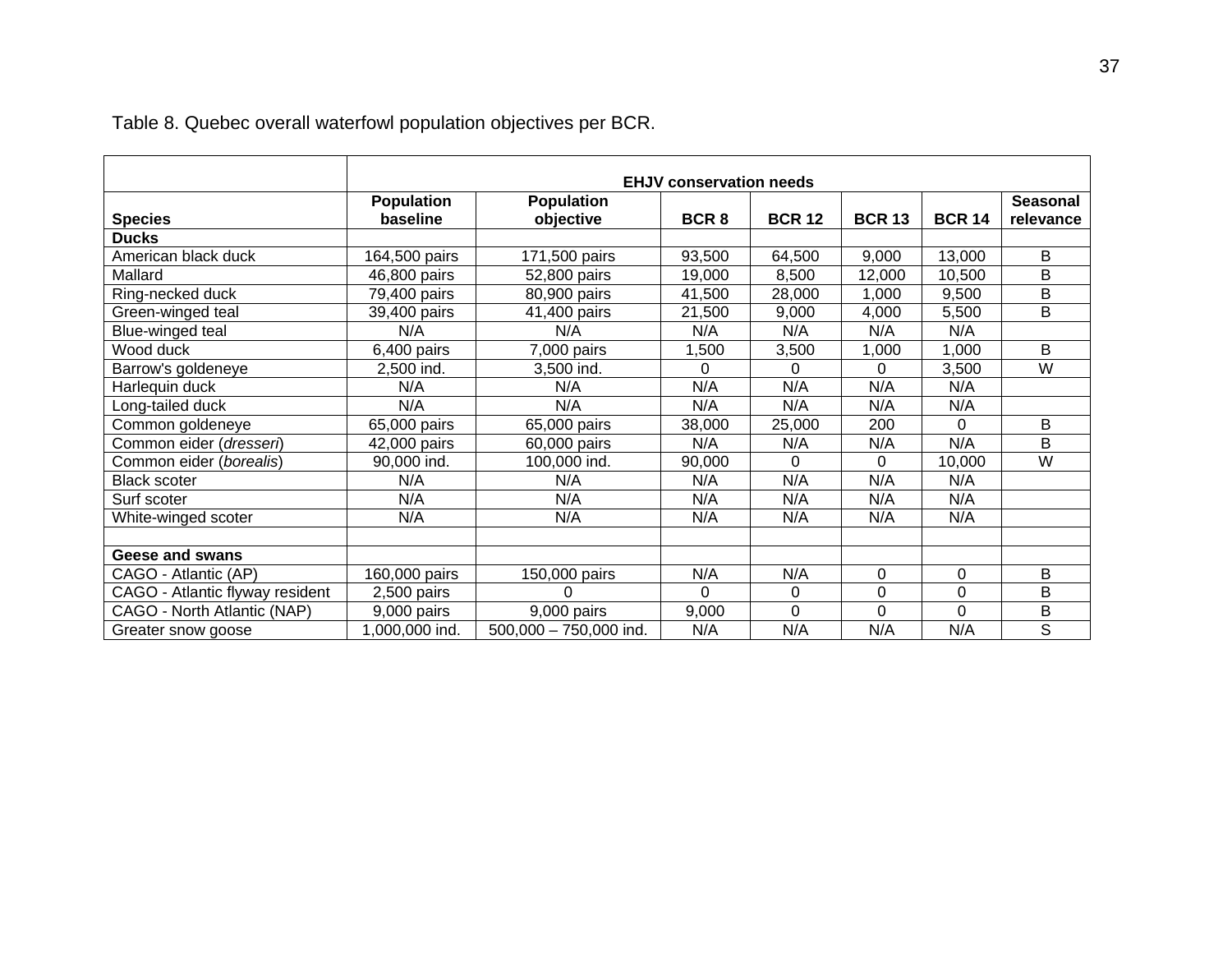#### Habitat objectives

The goal of the EHJV partnership is to restore breeding waterfowl populations to the relatively high levels observed during past decades and to improve the nutritional condition of migrating and wintering waterfowl thereby increasing their individual survival and reproductive potential. Habitat objectives are linked to desired population goals for a group of key waterfowl species and these objectives are assumed to reflect and accommodate the needs of other waterfowl and wetland-dependant species within Quebec. Habitat objectives will be refined and adjusted as new biological and environmental information is gathered and integrated into a model-based decision process.

Overall habitat goals for 2007-2012 are presented in Table 9. These goals were derived from the best information currently available. We determined an estimate of the number of hectares of wetlands and associated uplands that needed to be secured, enhanced, managed or influenced to ensure waterfowl conservation. These estimates were based on an assessment of waterfowl habitat needs in the different BCR's.

However, as described previously, we cannot currently assert that these habitat goals will necessarily produce more individual ducks and geese. However, as the EHJV moves forward and gathers more information, our desire is to develop a more biologically driven approach to estimating population-based habitat goals based on a better understanding of the waterfowl-habitat relationship.

A complete description of these habitat objectives and the conservation programs that will be implemented are discussed in the following section.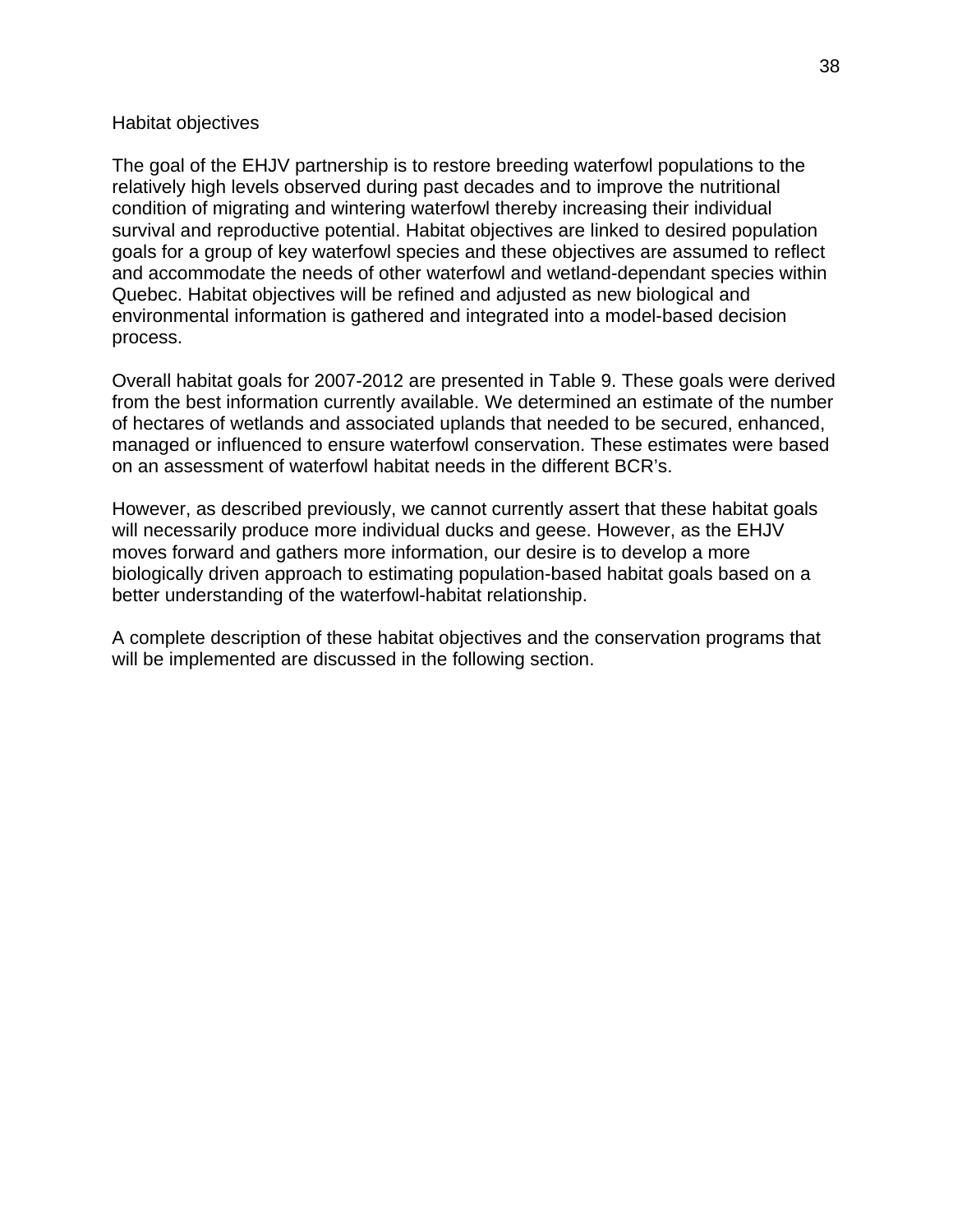| Program                                                                                                   | Projected                          | Delivery                                     |  |
|-----------------------------------------------------------------------------------------------------------|------------------------------------|----------------------------------------------|--|
|                                                                                                           | (hectares)                         | agency                                       |  |
| <b>INTENSIVE PROGRAMS</b>                                                                                 |                                    |                                              |  |
| Securement                                                                                                |                                    |                                              |  |
| Acquisition                                                                                               | 7,500                              | DUC, MRNF, NCC                               |  |
| <b>Conservation easements</b>                                                                             | 350                                | <b>NCC</b>                                   |  |
| Conservation agreements                                                                                   | 12,100                             | <b>DUC</b>                                   |  |
| Total                                                                                                     | 19,950                             |                                              |  |
| <b>Habitat Enhancement</b><br><b>Habitat restoration</b><br>Wood duck nesting boxes<br>Lure crop<br>Total | 2,300<br>500 boxes<br>N/A<br>2,300 | <b>DUC, MRNF</b><br><b>DUC</b><br><b>CWS</b> |  |
| Habitat management                                                                                        | 17,500                             | DUC, NCC                                     |  |
| <b>EXTENSIVE PROGRAMS</b><br>Stewardship                                                                  |                                    |                                              |  |
| influence                                                                                                 | 132,700                            | DUC, NCC, FFQ                                |  |
| Government policy                                                                                         | 30,279,735                         | <b>DUC</b>                                   |  |

|                        | Table 9. Projected habitat goals to be achieved through intensive and extensive |
|------------------------|---------------------------------------------------------------------------------|
| conservation programs. |                                                                                 |

<sup>1</sup>DUC: Ducks Unlimited Canada - Quebec region NCC: Nature Conservancy Canada – Quebec region FFQ: Fondation de la faune du Quebec MRNF: Ministère des Ressources naturelles et de la Faune du Quebec CWS: Canadian Wildlife Service – Quebec region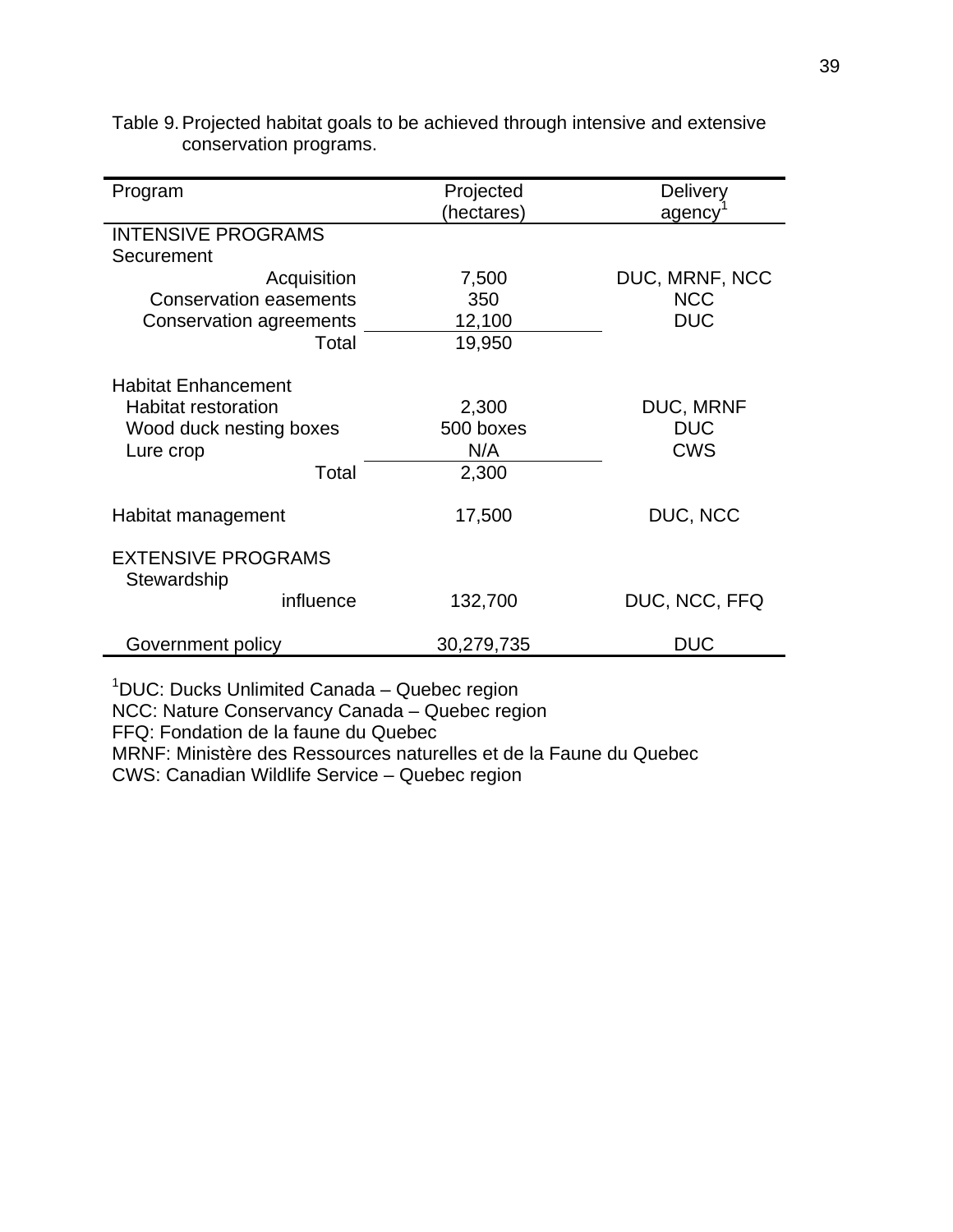#### **5. Conservation programs**

The implementation of this conservation plan at three different spatial scales will require the use of different conservation tools that are adapted to those scales. This integrated approach is summarized in Figure 6. Government policy influence actions have the possibility of affecting wetland conservation on a provincial level spatial scale. The second level of conservation programs involving stewardship target the regional spatial scale. Securement, enhancement, and management activities will be implemented at the local spatial scale. The latter activities are the most costly to implement but are crucial to protecting important wetlands.



#### **Knowledge - action - awareness**

Figure 7. Conservation approach at different spatial scales.

The following sections describe the different conservation actions that will be implemented in the next five years. This description goes from the local to the provincial spatial scales.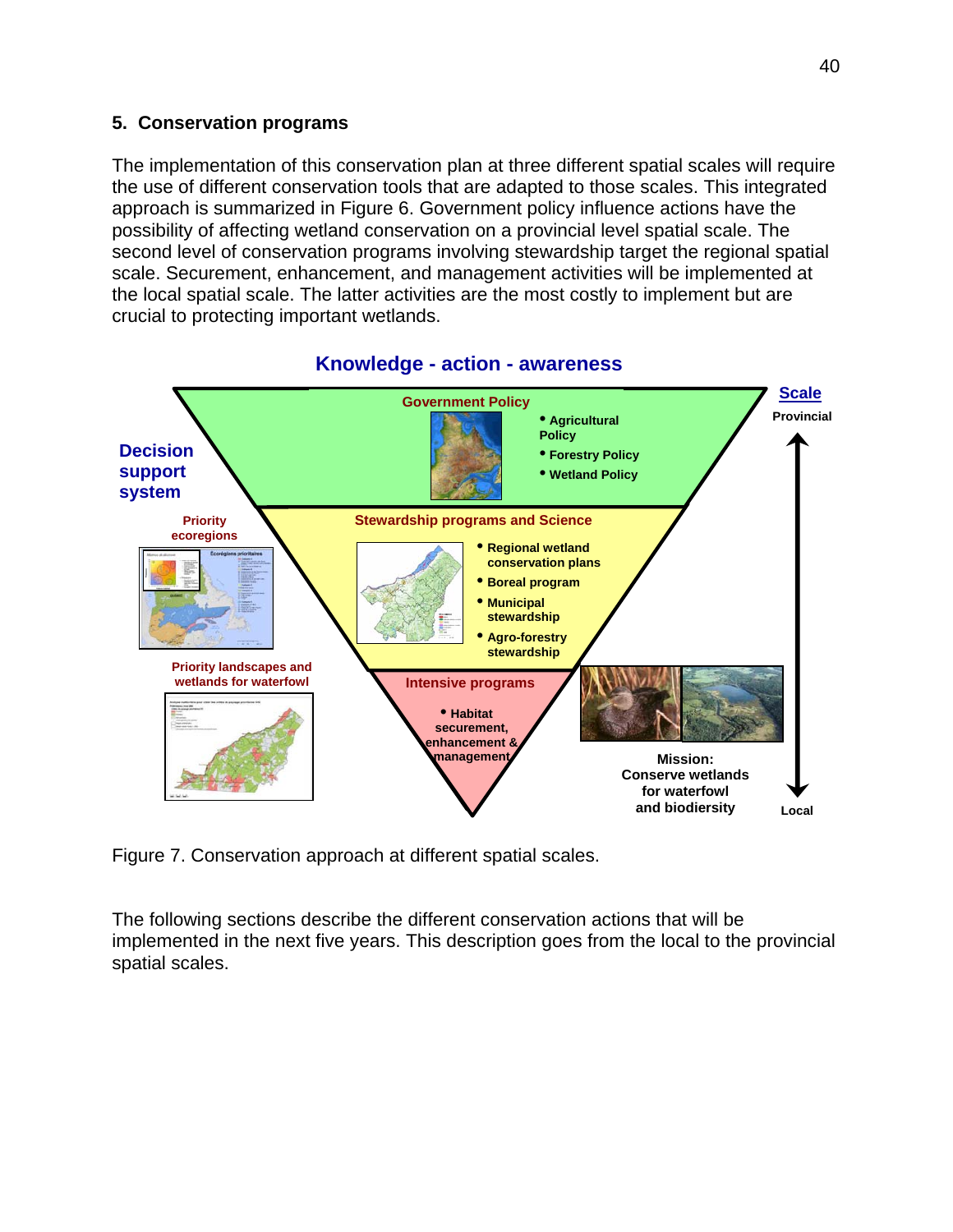#### 5.1 Intensive programs

Intensive wetland conservation programs will consist of securement, enhancement, and management programs. The priorities for these programs will be determined according to local needs and the urgency to protect threatened wetlands based on GIS analysis of priority landscapes and wetlands.

Most intensive conservation actions will be focused on priority habitats within Bird Conservation Region (BCR) 13. As stated previously, this area is critical to breeding and staging waterfowl, and this BCR is where we find the greatest threats to wetland loss and degradation (urban sprawl, intensive agriculture, etc.), and the largest areas of privately-owned land in the province. In the past, more than 80% of conservation investments have occurred within this area. We will certainly secure more critical wetland habitats in this BCR because of the continued and emerging threats to wetlands. Sites to be secured will be identified by EHJV partners and the priority will be based according to several factors such as threats to wetland function, benefits to waterfowl and other wetland-associated species, ecological goods and services, and land area.

#### **Securement**

Protecting and securing wetlands in Quebec involves a diversity of approaches. In areas with a high risk of habitat loss, such as along the St. Lawrence River and in key areas of the agricultural landscape, conservation actions must include direct acquisition of critical habitats to ensure the long-term integrity of the landscape. These direct securement activities work in concert with other conservation efforts that provide shortterm or less direct conservation measures.

Clearly, there is a need for strategic investment in these activities as costs are relatively high compared to other securement approaches. As such, a screening process has been developed that assesses wetlands on the basis of the risk of loss, value to waterfowl, and cost of acquiring the habitat. There are a number of options available to obtain long-term securement and these include fee-simple acquisition, land donation, conservation easements, voluntary nature reserves, and conservation agreements. Some of these securement activities are defined below:

- 1. Fee title acquisition: Acquisition of lands to be owned by a conservation agency or organization and managed for wildlife conservation in perpetuity. This technique offers the highest level of security but is also the highest in cost. The objective is to secure title to 9,960 hectares of critical waterfowl habitat.
- 2. Conservation easements: Conservation easements with private landowners and local government will be used to acquire legal interests to conserve and manage important wetlands and associated uplands and limit development while allowing some use by the landowner consistent with the easement conditions. The easements may be particularly effective in working landscapes including working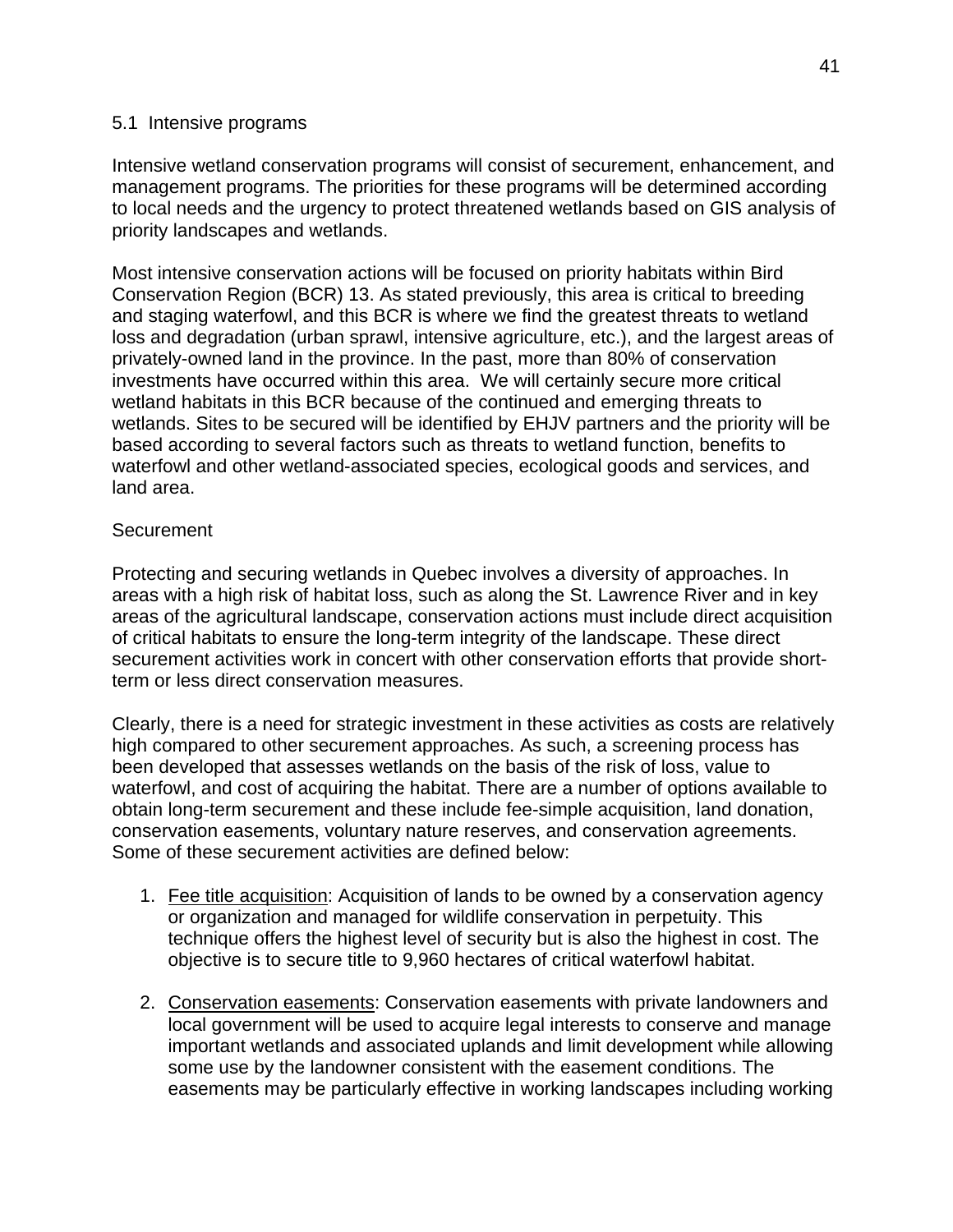forests and farms where the use of the land is consistent with wildlife habitat conservation. Easements will generally be held by federal, provincial or regional conservation organization with the resources to monitor and enforce the easement conditions. The goal is to secure 500 hectares through easements.

3. Conservation agreements: Conservation agreements are 10-year minimum securemetn agreements between landowners and sponsoring agencies, which may not be registered on land title. This agreement entitles the landowner to maintain all property rights and can assume responsibility for maintaining projects, although the sponsoring agency typically assumes full management responsibility to ensure optimal project performance. These no-cost agreements contain restrictions against future uses of the land, for the purpose of wildlife habitat management.

The prioritization exercise that Ducks Unlimited Canada carried out pointed to a focus on protection and consolidation of critical waterfowl habitats along the St. Lawrence and Ottawa rivers, as well as key wetlands surrounding Brompton and Megantic lakes in the agricultural areas of southern Quebec. These key sites have been targeted for acquisition by DUC in their protection and securement program, and the objective for Ducks Unlimited is to secure 14,350 ha of critical waterfowl habitat. An additional 4,850 hectares will be secured by Nature Conservancy of Canada, and 750 ha by the province of Quebec.

#### Enhancement

Wetland enhancement is one of the key solutions to increasing waterfowl populations for key species as it improves the abundance and productivity of brood rearing habitat. Enhancement programs will be applied to wetlands having great potential for waterfowl populations but that currently are submitted to natural or human-induced constraints (intermittent flooding, agriculture, forestry, etc.) that limit their use by wildlife. It is assumed that duckling survival is the key limiting factor for our key species, therefore enhancement directly increases duckling survival. It should also increase the number of pairs settling in an area. These two factors increase the carrying capacity of the landscape and increase waterfowl populations.

Enhancement through wetland restoration includes actions to restore habitat features that have been lost or degraded and thus create new waterfowl habitats that serve as ecological equivalents to lost habitats.

Wetland restoration programs involve restoring large degraded wetlands primarily along the productive St. Lawrence system and within agricultural areas using a variety of restoration techniques (i.e. water control structures and dykes). The resulting habitat is typically open marsh in a hemi-marsh state. These wetlands are important to all priority waterfowl species in terms of increasing duckling survival. These enhanced habitats can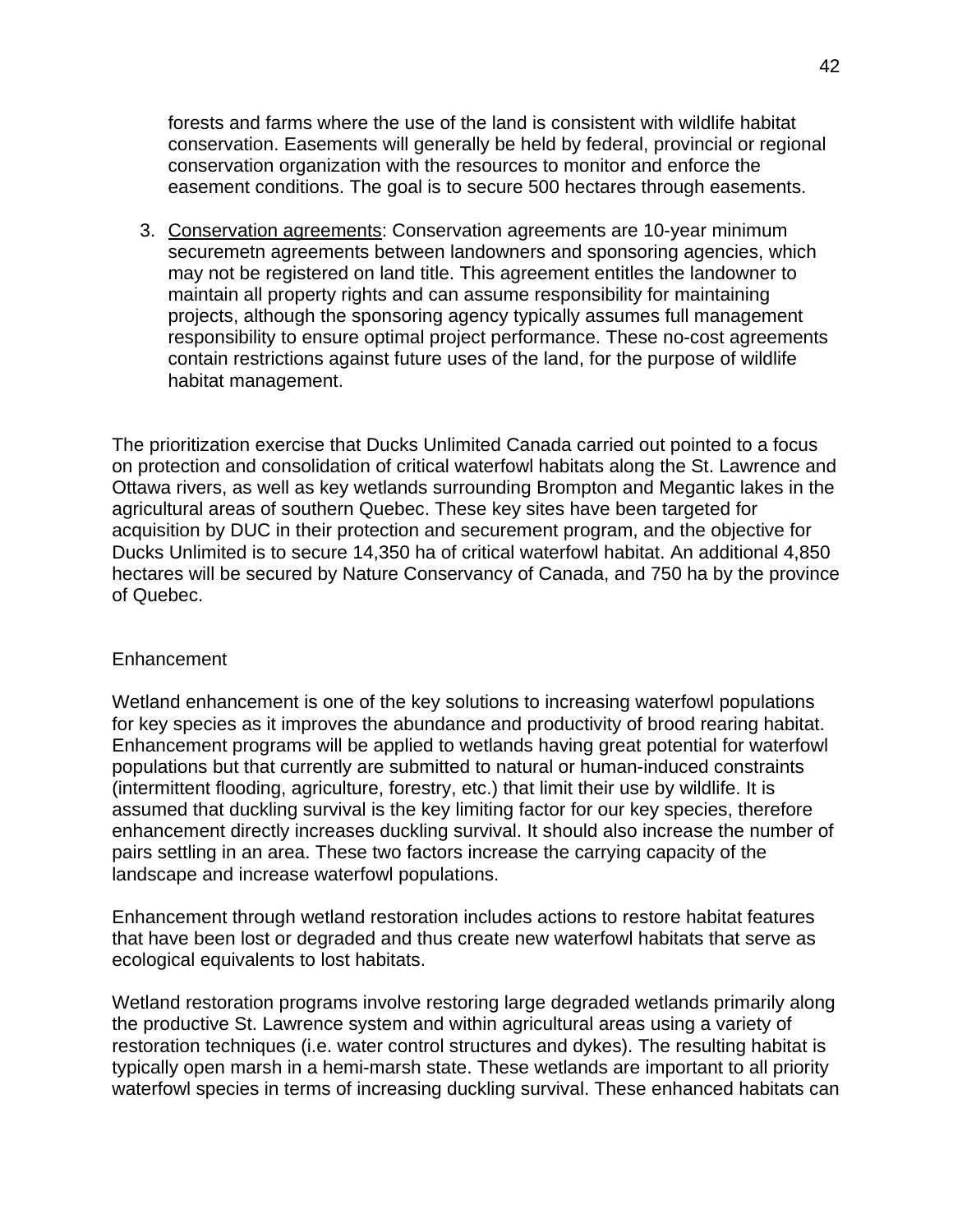also benefit other wetland-dependent wildlife and improve the ecological goods and services provided by the wetland. These restoration techniques are critical in highly developed areas such as the St. Lawrence coastal zone and agricultural landscapes.

Past projects, such as installing nest structures and upland cover management to improve nesting success which is a key limiting factor for cavity nesting species, eiders, and perhaps blue-winged teal have been a success. We plan on pursuing some of the same programs that were initiated in the 1990-2004 EHJV Implementation plan. A new program that we would like to develop addresses the potential impact that overabundant Greater snow goose and other rapidly increasing waterfowl populations may have on agricultural lands. Geese and ducks that migrate through the province and stopover at different migratory halts often feed in adjacent corn fields. These large flocks of geese and ducks may, in the long term, exert heavy grazing pressure on these agricultural lands and there is growing concern from the agricultural community that these impacts may be on the rise. A lure crop program, similar to the one implemented in the Prairie Habitat Joint Venture, would be set up to attract waterfowl away from cash crops and thus lessen their impact on these lands. These lure crops could also lessen the impact of grazing on tidal wetlands (bullrush marshes, for example), as these are important for many staging waterfowl along the St. Lawrence.

The other enhancement program that we will continue is the installation of wood duck nesting boxes. There are currently approximately 3,500 boxes installed throughout the province, and the program calls for an additional 500 boxes over the next five-year period. This program has met with great success and hinges on community involvement. Current estimates indicate that approximately 45% of nesting boxes are exclusively used by waterfowl during the breeding season and it is estimated that an average of 1,500 new ducks are produced annually.

Habitat enhancement activities by partners will result in 2,300 ha of restored wetlands over the next five-year period. The waterfowl response to these restored wetlands will accumulate as the program is deployed across the landscape.

Currently, there are no waterfowl productivity models that relate the additional brood production to waterfowl population response as a result of habitat restoration. The development of waterfowl-habitat relationship models is a key component of this implementation plan and the latter will help in assessing population response to conservation actions.

#### Management

Over the past 15 years different EHJV partners have either secured or enhanced wetlands in order to increase waterfowl habitat. The continued success of these habitats necessitates the management of infrastructure that were originally put into place.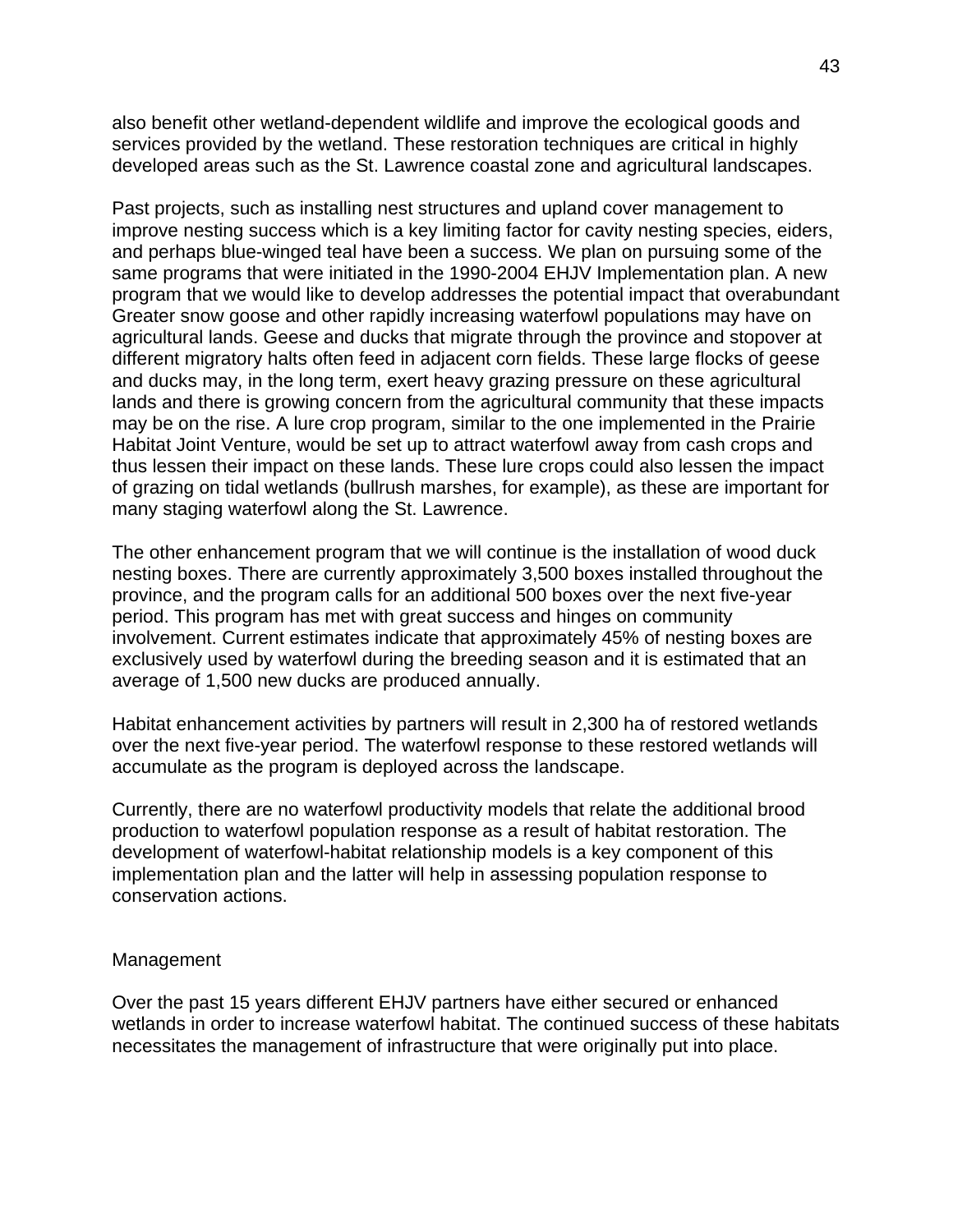Intensive management generally requires repeated efforts to attain and sustain habitat conditions that meet the needs of waterfowl species. These actions improve habitat conditions for waterfowl beyond what would occur in the absence of management, and are suited to areas where the overall carrying capacity of the landscape has been reduced.

There are a total of 17,500 ha of managed wetlands in Quebec that support approximately 17,500 breeding pairs of ducks (1 breeding pair/hectare). Significant inventories of intensively managed projects in Quebec are ageing. One of the consequences of this ageing, aside from the decline in the condition of the infrastructure, is a decline in the productivity of wetlands as they move increasingly away from a hemi-marsh state. These outcomes can be reversed or minimized through intensive management activities. The management activities can range from low cost measures such as water level manipulation when the vegetative community is rooted, to the high cost of physically removing dense vegetation mats. These activities are expected to return waterfowl productivity back to levels expected in the early phases of the management project.

Investment in management activities will be concentrated on wetlands along the St. Lawrence River.

#### 5.2 Extensive programs

As stated above, a key focus of the EHJV program in Quebec will be to maintain current habitat conditions at the landscape level. This will involve investments in Extensive programs that are aimed at influencing wetland conservation. These activities will consist of trying to influence provincial policies and programs that may currently exert pressures on wildlife habitats, and in promoting wetland and water strategies, policies, and programs. The types of actions expected in this program will allow for the protection of larger areas than in the intensive programs, and at a much lower cost. Extensive programs are critical to maintaining the current habitat quality that is sustaining our waterfowl populations.

## Government influence

The conservation of large areas of wetland and associated upland habitats will be possible through changes in certain policies, norms, practices, and regulations. The major thrust of this program will be to continue working towards influencing the provincial government to adopt a no net loss wetland conservation policy, and to influence forestry and agricultural practices through the approval of Best Management Practices (BMP). More specifically, this policy influence will affect waterfowl habitats in the boreal forest (BCR 8 and 12) as well as in the St. Lawrence River valley (BCR 13).

It is important that the Quebec government adopts a wetland conservation policy. This policy would set a vision and overarching guidelines for the long term conservation of wetland habitats and associated uplands. Although this legislation has been discussed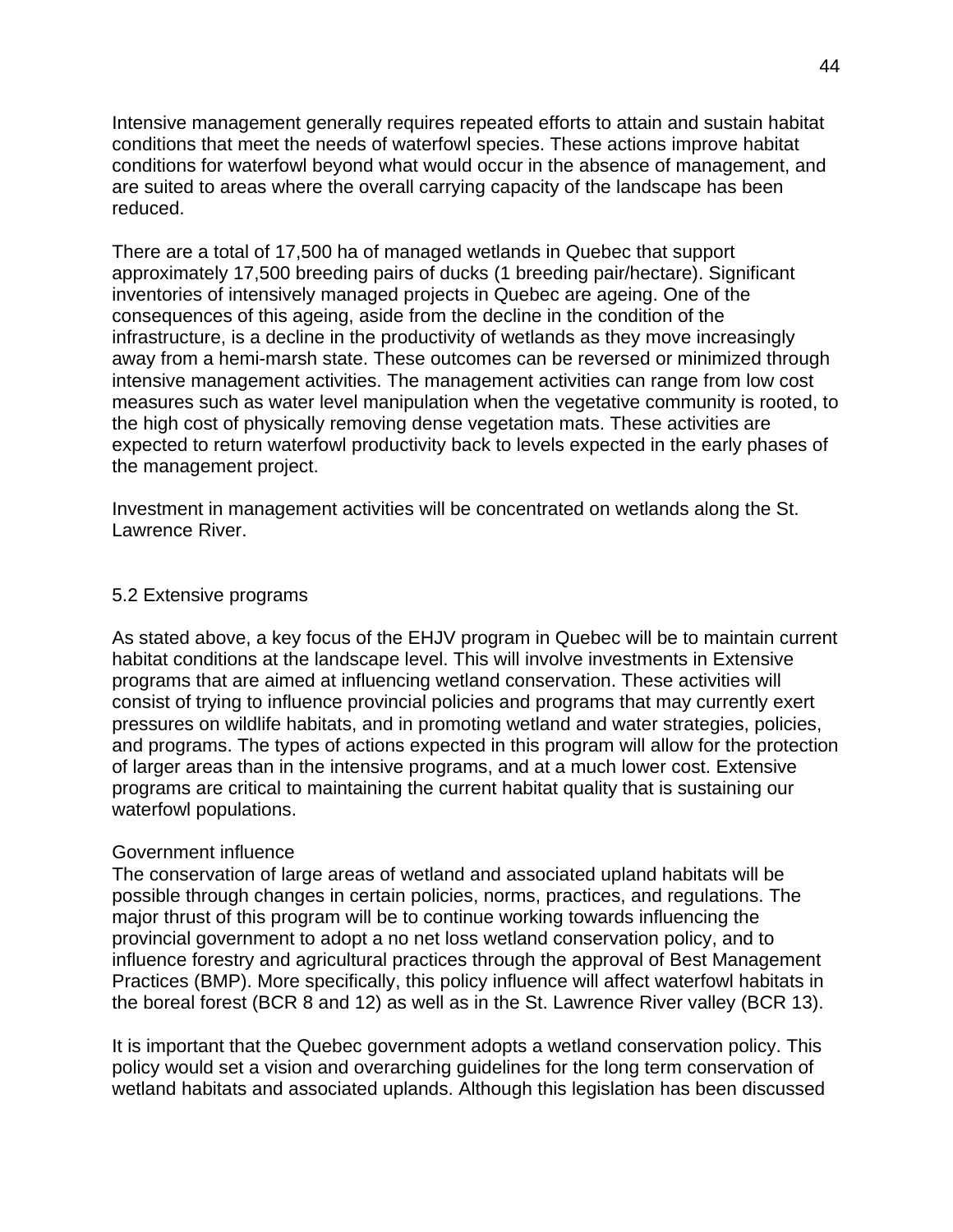for a number of years, continued efforts will be deployed to ensure that it is adopted. The objective is to protect more than 14 million hectares of wetland habitats.

Current and past agricultural practices are a major cause of the degradation of wetland habitats. Our goal is to influence agricultural practices to ensure the protection of wetland habitats in the agricultural landscape, and woodlot framing on private land through adopting BMPs and recognizing the landowners contribution to protecting ecological goods and services of natural areas.

The boreal forest covers approximately 77% of Quebec's landscape. It is mainly public lands that are managed by the provincial government. Human activities in the boreal forest are geared towards the utilization of natural resources (forestry, hydro-electricity), and this exploitation has resulted in the loss of many hectares of wetland habitats that were key to the breeding of many duck species. Our goal is to influence the forestry industry and the government to adopt new environmental guidelines (BMPs) to better protect wetland habitats. The objective is to protect 15 660 000 hectares of wetlands, including riparian wetlands.

#### **Stewardship**

Stewardship activites will be either extension of influence. Extension activities will target land-use management organizations and private landowners to raise their awareness about the importance and benefits of wetlands to society. Ducks Unlimited Canada will assist regional municipalities with their planning and land use strategies through the development of their Regional Conservation Plans. In addition, EHJV partner activities will also help private landowners in understanding the importance of their involvement in wetland and upland habitat stewardship and implement Best Management Practices (BMPs). Extension will target many land-use sectors: municipal (regional and local scales), agricultural, forestry, private woodlot, and boreal crown land.A key element to the extension activities will continue to be the development of awareness tools such as wetland maps, reports and facsheets, and public education.

Influence activities will include Environment Canada's Habitat Stewardship Program which assists in the conservation of important wildlife habitats. Another influence activity will be the implementation of the Regional Conservation Plans and to promote wetland conservation actions by regional planners.

Because some of the most threatened wetland habitats are located in BCR 13, and that most of this land is privately-owned, continued efforts will be deployed to obtain the voluntary collaboration of landowners in conserving wetland habitats. One program that has had good success in the past, and will continue in this plan, is the voluntary stewardship of wetlands in privately-owned woodlots.

5.3 Evaluation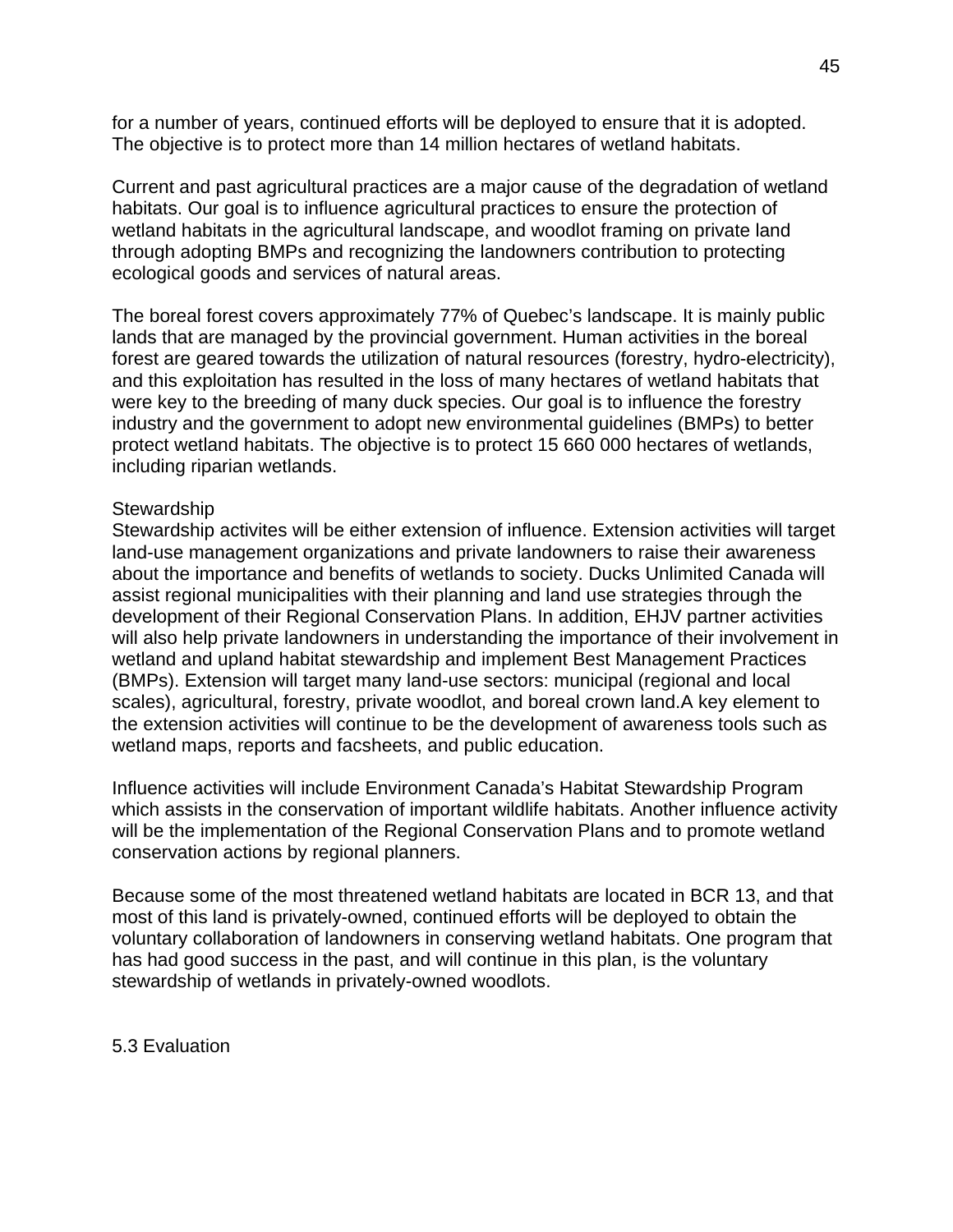The overall success of EHJV programs depend on proper development and implementation so that they provide positive benefits to waterfowl conservation. The main objectives of the evaluation program will be to assess whether the implemented conservation programs do in fact provide for better conservation of waterfowl populations and their habitats, and also to validate underlying biological assumptions that were used to estimate supplemental waterfowl production. We will also conduct cost-benefit analyses for individual conservation strategies to assess their efficacy.

The three main questions that need to be posed are the following:

- Is the Joint Venture meeting its stated objectives?
- Is the Joint Venture employing the best techniques and implementing the most effective programs?
- Are changes needed in the Joint Venture's approach?

The evaluation program will be developed to answer the three questions listed above, and to assess the overall success of the Joint Venture. The results of the ongoing evaluation process will allow us to feed these results back into the management and implementation of our programs in such a way as to adapt our approach to integrate these new findings into subsequent actions. This adaptive management approach will be used in the development and refinement of our conservation programs.

In keeping with the theme of the most recent NAWMP update (*Strengthening the Biological Foundation*), we will develop a research program aimed at gaining a better understanding of the relationship between waterfowl populations and their habitats. One of the shortcomings of the previous EHJV plan (and in many other bird conservation plans) was a missing link between habitat objectives and species population objectives - the hallmark of a strong planning process. For example, how do birds benefit (reproduction, recruitment, etc.) from the direct conservation actions of the EHJV? Without this link, the joint venture could reach habitat conservation goals without seeing improvements in bird populations. To the extent possible, these linkages are made in this implementation planning update. We believe that gaining a better insight regarding the link between waterfowl species and habitat needs and uses is a very important component to developing long term solutions for waterfowl conservation, and our actions need to be framed within this conceptual framework. This will only be possible through carefully planned long term projects aimed at examining these relationships. The ultimate goal is to develop an explicit waterfowl habitat model that will provide insights into expected waterfowl responses to changes in landscape conditions.

Our proposed evaluation program will allow the assessment of the efficacy of EHJV programs at different spatial scales. The different scales and their associated evaluation components are shown in Figure 8, and a description for each component follows.

a) Tracking habitat goals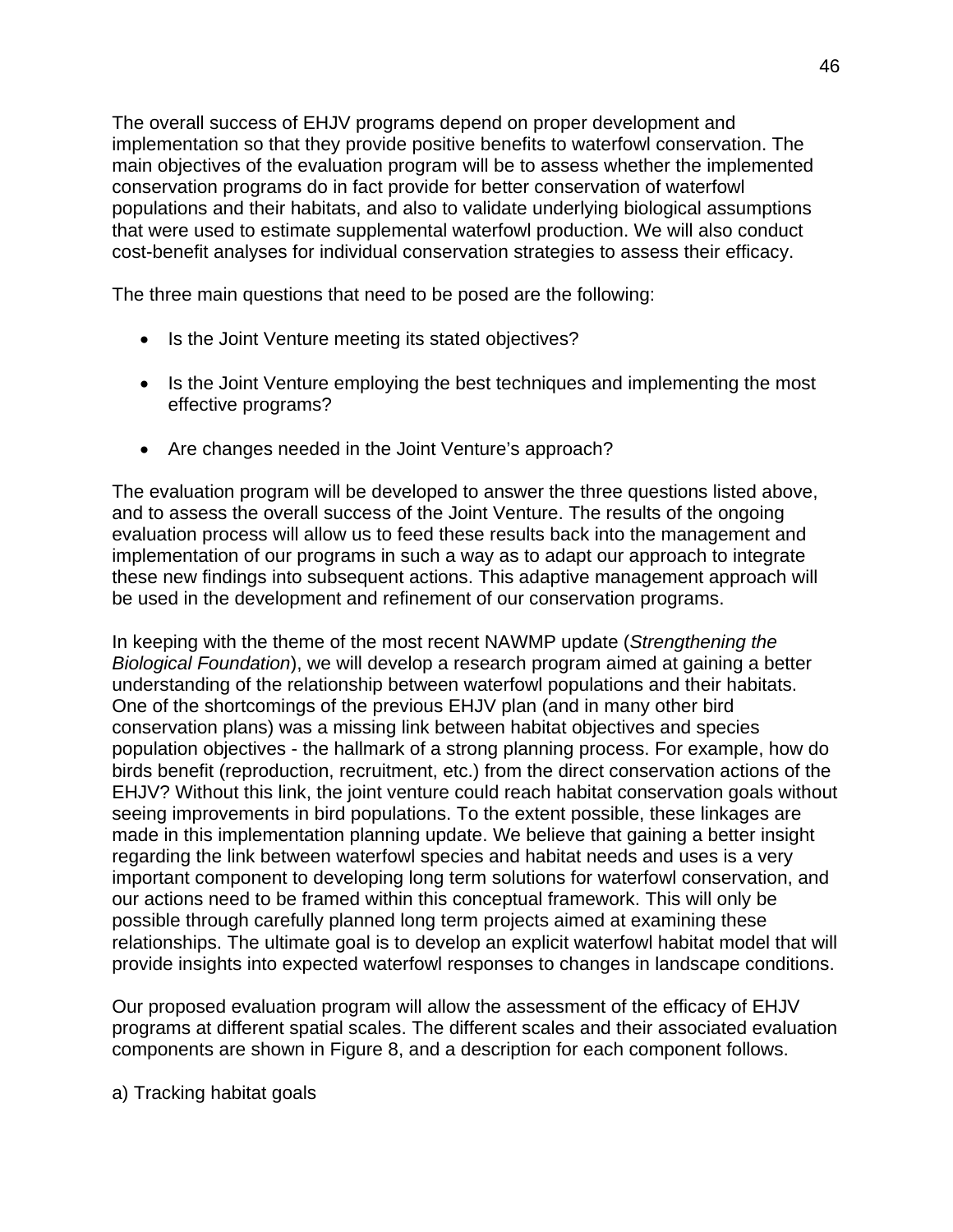This represents the coarsest spatial scale (tracking) and represents an evaluation at the regional (provincial) scale. This level will allow us to determine how many hectares of wetlands have been affected through our conservation programs. All habitats conserved through either Intensive or Extensive programs will be registered in the National Tracking System database administered by Ducks Unlimited Canada. This habitat database allows for a very good accounting of habitat accomplishments and allows us to track our progress toward habitat objectives.



Figure 8. Conceptual framework for the evaluation of the EHJV in the Quebec region.

## b) Monitoring habitat and waterfowl changes

The second level at which we will assess the success of EHJV programs is at the BCR (KPA) spatial scale. An evaluation at this level will allow us to monitor the impacts of EHJV programs on waterfowl populations and overall land use. This evaluation will be possible through the use of different waterfowl and habitat monitoring programs. There are a number of monitoring programs that we can use to monitor changes in both habitats and waterfowl populations, and the following is a list of those we intend to use:

Monitoring changes in habitat:

– National Wetland Inventory: BCR 8, 12, 13 and 14, and other wetland mapping using photo interpretation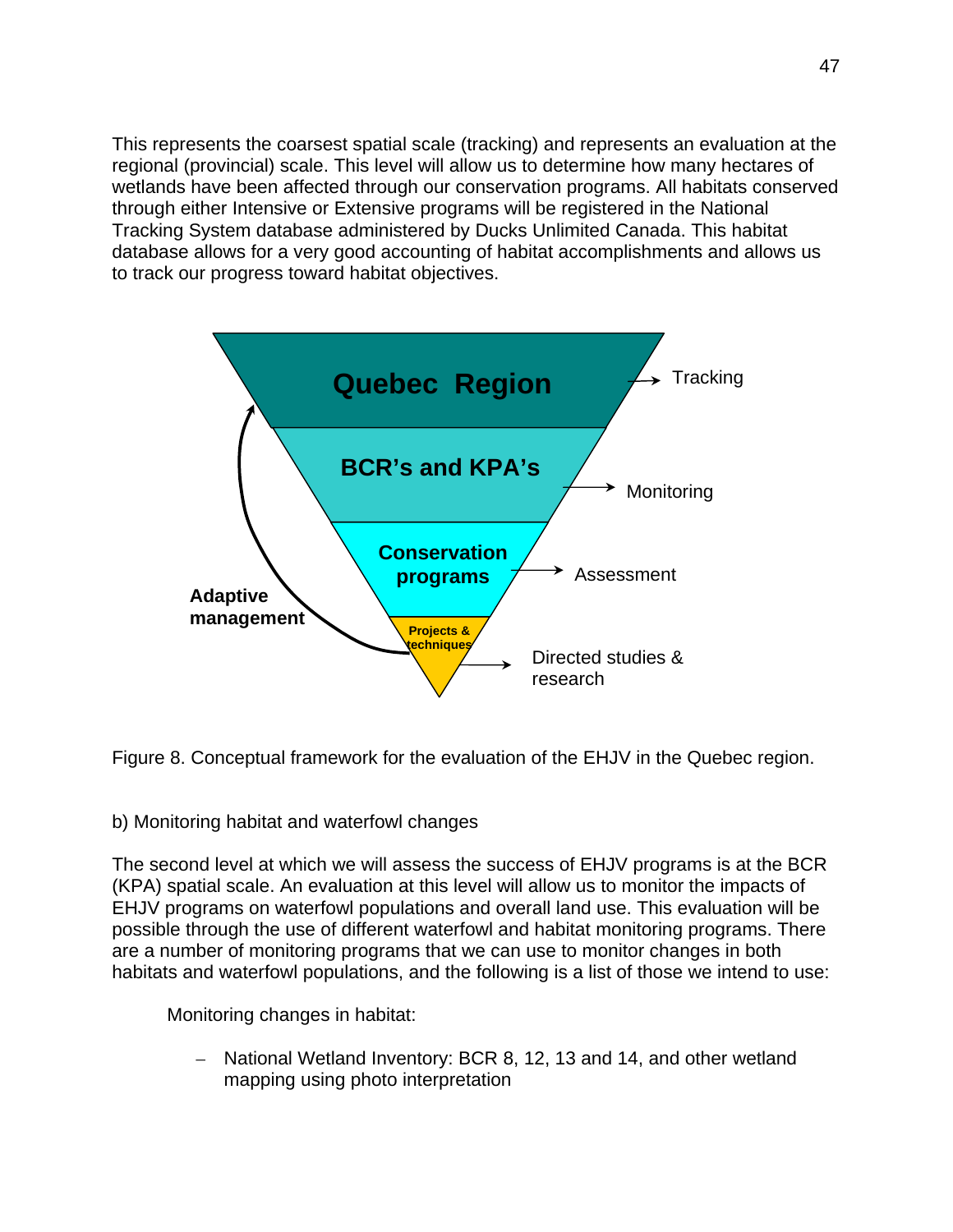- 10-year survey of St. Lawrence wetlands and shore habitats (St. Lawrence Centre; CSL): BCR 13 and 14
- 10-year survey of changes in the availability and configuration of wetland habitats along the St. Lawrence river (using the 1  $km^2$  breeding pairs survey quadrats): BCR 13
- Current status of the boreal forest (forest cover maps): BCR 8 and 12
- Changes in land use in the boreal forest (ecotourism, forestry activities): BCR 8 and 12

Monitoring changes in breeding waterfowl populations:

- Indicator: Trends in the estimated breeding population size, annual breeding pair density and recruitment (fledging success)
	- CWS USFWS Eastern waterfowl annual integrated survey program – BCR 8-12-13-14
	- CWS Banding program BCR13-14
	- Fledging success for BCR 8-12 (BDJV isotope study)

Monitoring changes in staging/moulting waterfowl populations:

- Indicator: Changes in waterfowl abundance and distribution along the St. Lawrence River and its tributaries
	- CWS fall and spring surveys BCR13
	- CWS Greater snow goose annual spring surveys BCR 13 and 14
	- MRNFQ 5-yr Waterfowl concentration areas surveys BCR 13 and 14
	- Sea Duck Joint Venture monitoring programs BCR 14

Monitoring changes in non-waterfowl wetland-related species:

- Provincial Bird Checklist (EPOQ) BCR 13 and 14
- Marsh Monitoring Program BCR 13
- Species at risk annual survey BCR 13 and 14
- MRNFQ 5-yr heron colony surveys
- CWS 5-yr seabird nesting colonies surveys
- PRISM (waterbirds)

## c) Program assessment

The assessment of the effectiveness of conservation programs will be done through studies that will evaluate the efficacy of individual techniques or groups of techniques to meet the desired outcome within the overall implementation plan. An example of such an assessment would be the development of a general monitoring protocol for waterfowl populations in paired control/treatment blocks that represent the range of landscapes in the areas of concern (target areas), where treatments blocks would be those where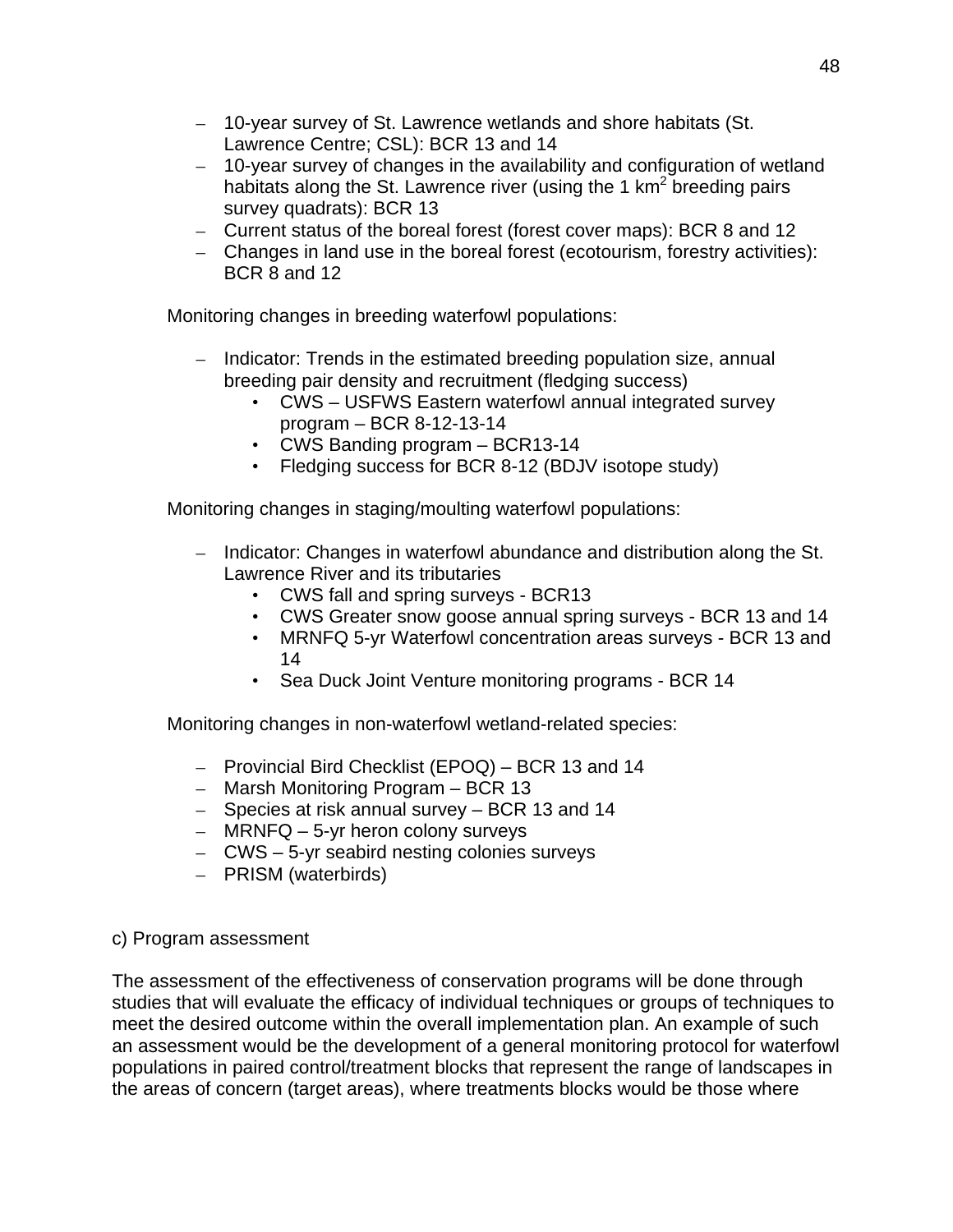EHJV conservation efforts would have been applied. This approach would allow for the evaluation of the efficacy of the technique in producing additional waterfowl.

# d) Directed studies and research

Directed studies and research projects are small scale, short-term studies of problems or issues with implications for waterfowl in the EHJV. We will develop a research program that will address important knowledge gaps for which information is needed. Current research priorities are the following: 1) the linkage between habitat and waterfowl population biology, 2) the effects of specific waterfowl management practices on non-waterfowl species and overall biodiversity, 3) general waterfowl biology, and 4) the impact of exotic species.

The following is a preliminary list of possible directed studies: (under review)

- Study of the relationship between habitat characteristics and Black duck population biology (jointly with BDJV and DUC's boreal forest research program)
- Identify the relationship between seasonal species distribution and habitat characteristics (species habitat needs)
- Ecological integrity of St. Lawrence river bullrush marshes and their carrying capacity for Greater snow geese (jointly with AGJV)
- Contribution of EHJV protection and stewardship programs to the conservation of other wetland bird species, in particular, species at risk, and mutual benefits for both programs (EHJV/SAR – Habitat Stewardship Program)
- Monitoring the impacts of geese on *zoostera* beds in the James Bay and the St. Lawrence estuary (jointly with AGJV)

# e) Adaptive management

Adaptive management describes an iterative process designed to improve the rate of learning about the management of complex systems. The process incorporates an explicit acknowledgement of uncertainties and knowledge gaps about the response of the system to management actions. Reducing these uncertainties (i.e. learning) becomes one objective of management. Adaptive management is a process by which we use cyclic planning, implementation, and evaluation to improve on management decisions and performance. This approach uses current assessment and results of ongoing programs and feeds them back into the planning and implementing phases to further refine the overall delivery of programs.

While there are several approaches, the following are key attributes of an adaptive management approach: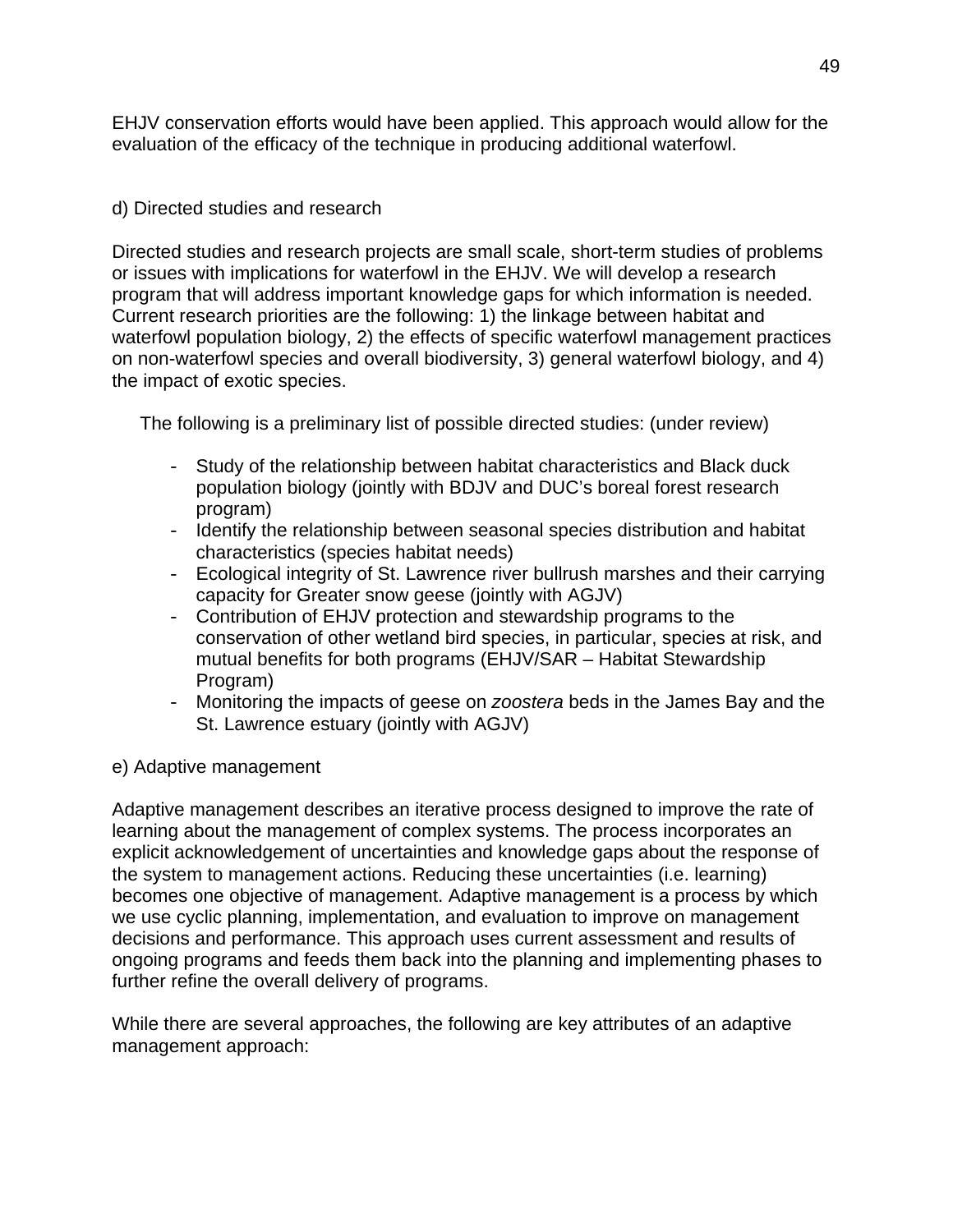- 1. Decision makers, scientists, and other stakeholders work together and seek to enhance the understanding of the system that they manage.
- 2. Identification of: **indicators** (i.e. quantitative measures of the state or dynamics of the system that are relevant in the analysis of trade-offs among management alternatives), **actions** (management activities or policies that will affect the system) and **ecological processes** that link actions to changes in the indicators.
- 3. Explicit predictions of outcomes of potential management actions on a suite of indicators, using simulation models or other projection tools. Exploration of tradeoffs among alternative approaches.
- 4. Identification of key uncertainties and knowledge gaps. These are prioritised based on how reducing these uncertainties will help in the trade-off analysis. I.e. if we knew X, would it help us to choose among management alternatives A and B?
- 5. Adaptive management typically involves experiments implemented at an operational scale (management), designed to test hypotheses or qualitative relationships between management actions and changes in indicators.
- 6. Monitoring of indicators.
- 7. Evaluation of observed and predicted changes, diagnosis of reasons for differences, and assessment whether newly acquired knowledge justifies modification of the management plan, e.g. based on new projections of the consequences of proposed actions with new relationships between actions and indicators. Other reasons for changes in plans include new objectives of stakeholders.

Although there are detailed models available, the basic adaptive management model consists of four steps and is illustrated in figure 9.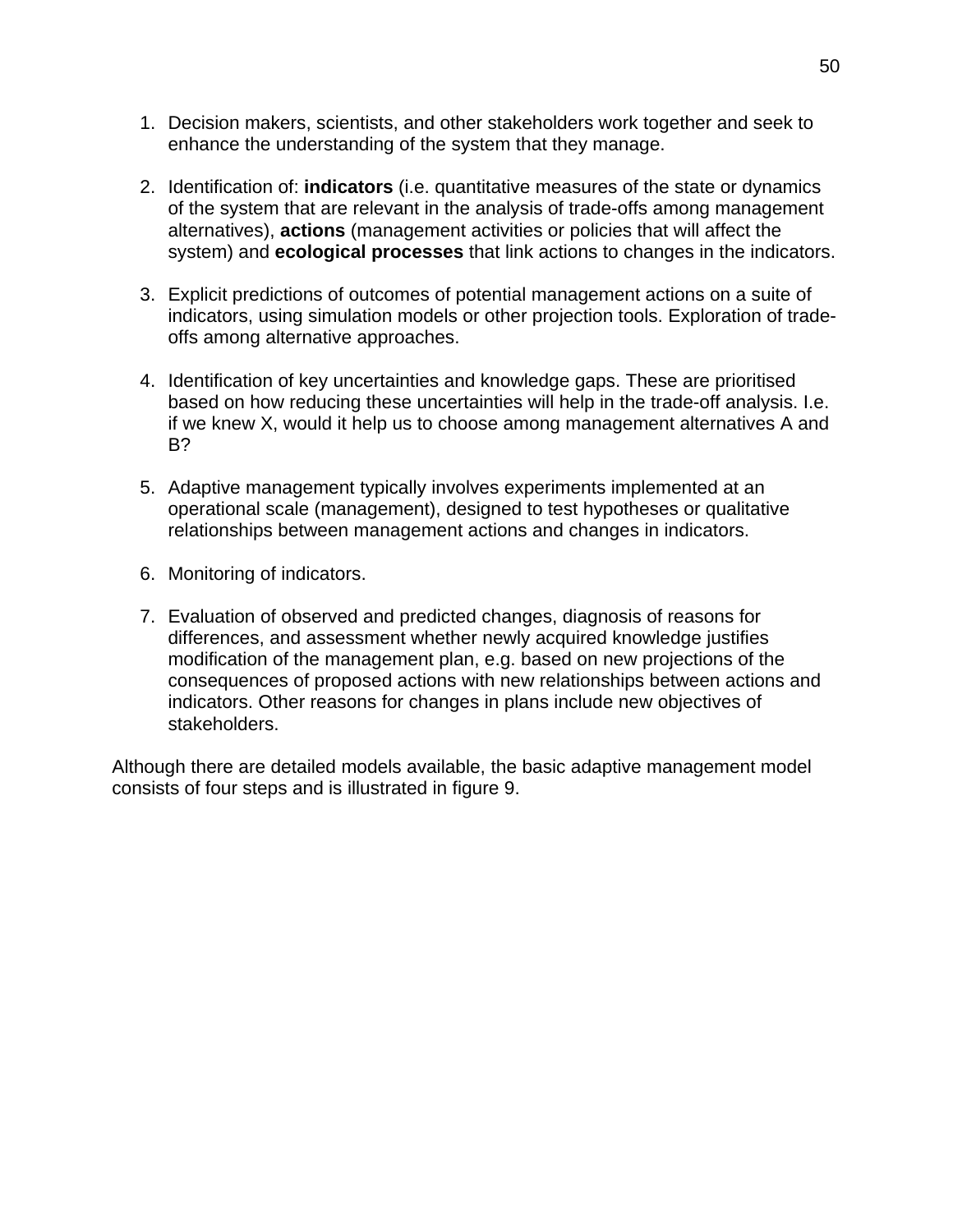

Figure 9. Basic conceptual model for adaptive management.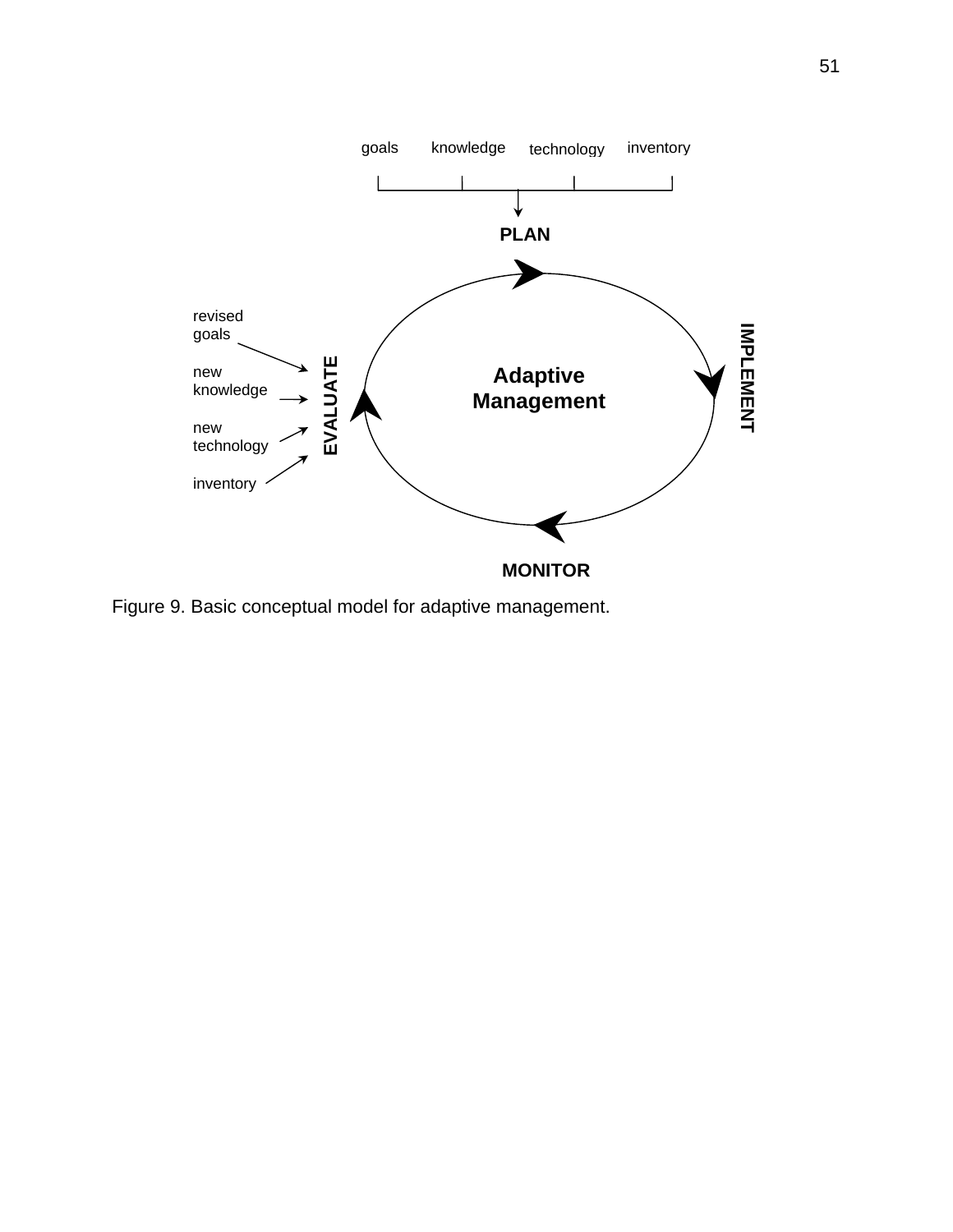## **6. Resource needs**

To achieve the conservation objectives presented in this implementation and evaluation plan will require an investment of \$9,772,600 per year. Approximately 4% will be used for planning and coordination, 13% will be allocated to evaluation and research programs, 1% will be invested in communications and education, and the remainder of the funds will be dedicated to the implementation of the different intensive and extensive conservation programs (Table 10).

|                                 | <b>Land area</b> | Projected    | <b>Delivery</b>     |
|---------------------------------|------------------|--------------|---------------------|
| <b>Program/activity</b>         | (hectares)       | cost         | agency              |
| 1. Habitat securement           |                  |              |                     |
| a) Acquisition                  |                  |              |                     |
| Fee-simple purchase             | 7,500            | \$25,000,000 | DUC, MRNF, NCC      |
| Land donation                   |                  |              |                     |
| <b>TOTAL ACQUISITION</b>        | 7,500            | \$25,000,000 | DUC, MRNF, NCC      |
| b) Other than acquisitions      |                  |              |                     |
| Conservation easement           | 350              | \$1,000,000  | <b>NCC</b>          |
| Conservation agreements         | 12,100           | \$300,000    | <b>DUC</b>          |
| TOTAL OTHER THAN ACQUISITION    | 12,450           | \$1,300,000  | DUC, NCC            |
| <b>TOTAL SECUREMENT</b>         | 19,950           | \$26,300,000 | DUC, MRNF, NCC      |
| 2. Habitat enhancement          |                  |              |                     |
| Habitat restoration             | 2,300            | \$6,550,000  | DUC, MRNF           |
| Wood duck nesting boxes         | 500 boxes        | \$125,000    | <b>DUC</b>          |
| Lure crops                      | N/A              | \$150,000    | <b>CWS</b>          |
| <b>TOTAL ENHANCEMENT</b>        | 2,300            | \$6,825,000  | DUC, MRNF, CWS      |
| 3. Habitat management           | 17,500           | \$3,750,000  | DUC, NCC            |
| 4. Stewardship                  |                  |              |                     |
| a) Extension                    | 9,700            | \$1,675,000  | DUC, NCC            |
| b) Influence                    | 123,000          | \$1,000,000  | DUC, FFQ, CWS       |
| <b>TOTAL STEWARDSHIP</b>        |                  | \$2,675,000  | DUC, NCC, FFQ, CWS  |
| 5. Communications and education | N/A              | \$600,000    | <b>ALL</b>          |
| <b>6. Coordination</b>          | N/A              | \$1,938,000  | ALL                 |
| 7. Evaluation                   | N/A              | \$6,525,000  | CWS, DUC, MRNF, NCC |
| 8. Government influence         | 30,279,735       | \$250,000    | <b>DUC</b>          |
| <b>TOTAL</b>                    | ÷                | \$48,863,000 |                     |

Table 10. Forecasted financial resources required to achieve 2007-2012 EHJV waterfowl habitat goals.

\* Note that acres are not additive; enhanced and managed hectares are hectares that have been previously secured.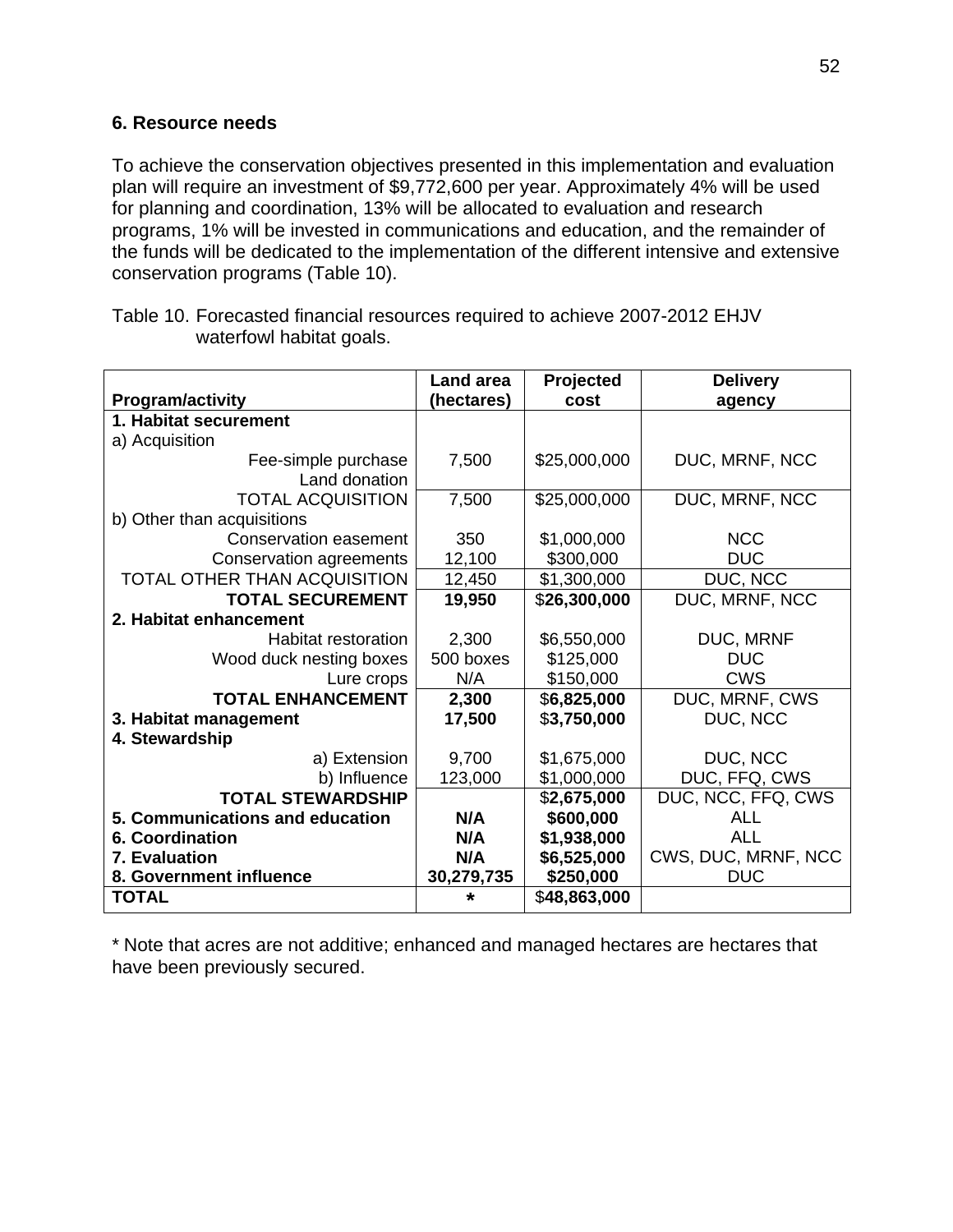#### **7. Integration with other Bird Conservation Initiatives**

All-bird planning is an iterative process to determine how landscapes can support desired population levels of all birds as prescribed by national and international bird conservation plans under NABCI. In the past, most conservation initiatives delivered messages that improved populations for a single species or group of species without consideration of impacts on other birds. This can be inefficient, especially in times of shrinking budgets for wildlife conservation. Furthermore, wildlife planners have been unable to tell wildlife managers and decision-makers how much habitat is enough, or often send mixed messages depending on the species.

NAWMP recommended that an "all bird conservation" strategy should be used in planning activities in one of its Updates, and care was taken during the planning stages of this implementation plan to consider and integrate, whenever possible, the science needs and conservation priorities for all bird groups. Habitat conservation for all bird species would require an important increase in overall funding, and new partners will be sollicited.

In Quebec, conservation plans are currently available for shorebirds and waterbirds, and a landbird conservation strategy is also available. The Quebec region has also been involved in conservation planning at the BCR level through its participation in the development of conservation plans for BCRs 13 and 14. These plans contain a listing of priority species and important bird habitats in Quebec, and these were selected based on biologically-based criteria. Much of the conservation planning currently being developed will use a scientifically driven ecosystem-based approach, and will consider the priority species and habitats identified in the BCR plans.

The conservation programs proposed in this implementation plan should not only have positive repercussions to waterfowl, but should be beneficial to overall wetland and associated upland biological diversity. For example, shorebirds, songbirds, reptiles and amphibians, insects, semi-aquatic mammals, and fishes that depend on wetlands for their entire life or only during certain periods of their life cycle should benefit from the conservation actions of the EHJV.

Appendix 1 outlines a summary of the different science needs and conservation priorities proposed for the conservation of shorebirds, waterbirds, and landbirds as described in the different bird conservation plans currently available for the Quebec region.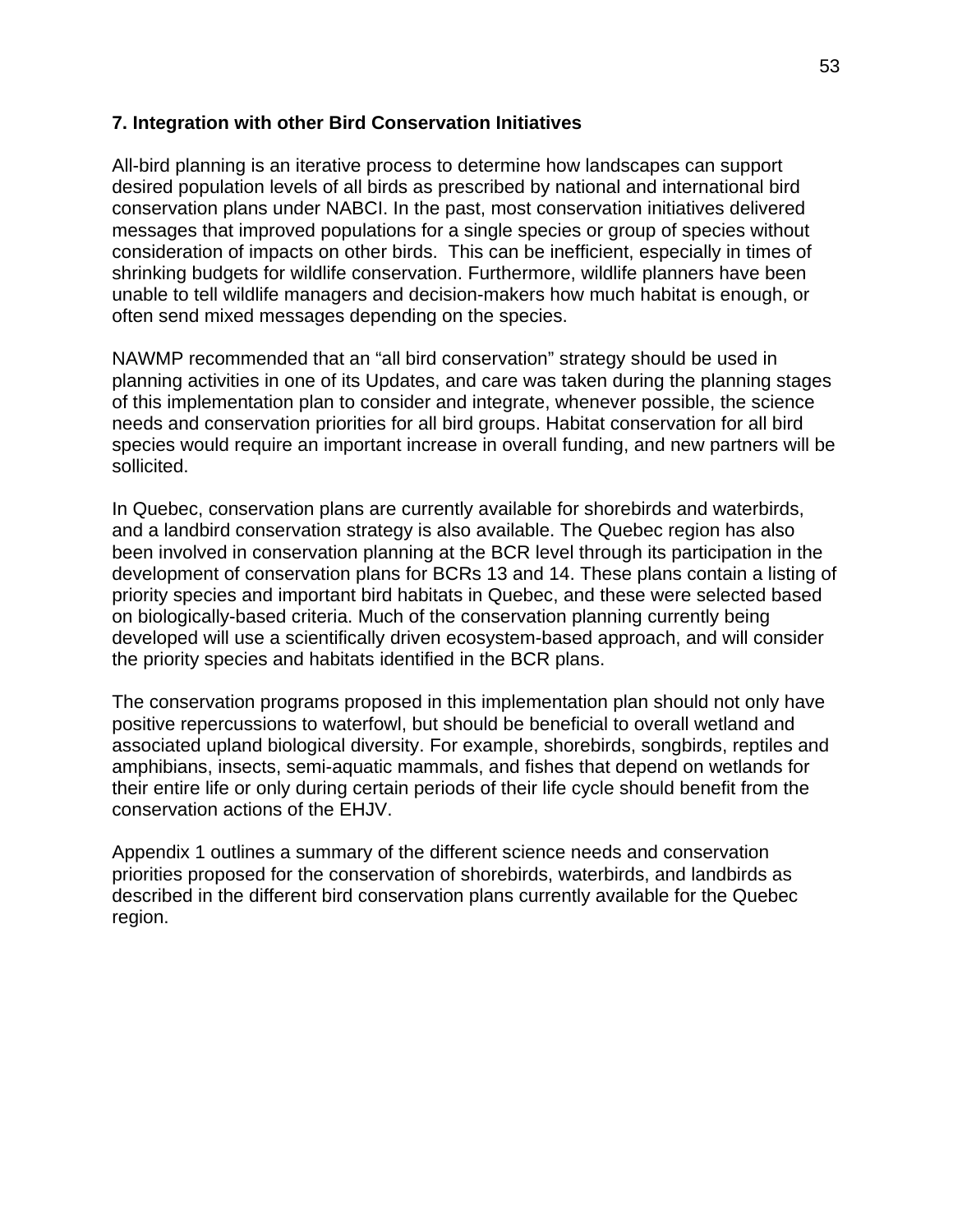#### **8. Implementation processes and relationships**

There are two committees that operate within the Quebec EHJV partnership: the Steering Committee and the Technical Committee. The Steering Committee provides overall direction to the partnership, establishes goals and objectives, and oversees the other committees that exist within the EHJV in Quebec. The Steering Committee also coordinates the development of conservation programs, governs the implementation of programs, liaises with the EHJV Management Board and evaluates program delivery.

The Technical Committee is responsible for providing guidance to the Steering Committee on scientific and technical matters. It provides sound scientific advice and guidance, including setting research, monitoring and evaluation priorities, and is responsible for implementing plans, the evaluation process, and making recommendations on adaptive management techniques. It acts as a forum for discussion and integration of biological planning and evaluation at multiple spatial scales, facilitates technical information exchange and reporting, and helps to identify and communicate results of research, monitoring, and assessment to academia and NAWMP/NABCI partners. It reports on the status of biological foundations, evaluation results and implications for future conservation activities.

Each partner agency plays a significant role in the implementation of the EHJV programs in Quebec and contributes to the collective objectives and goals of the partnership.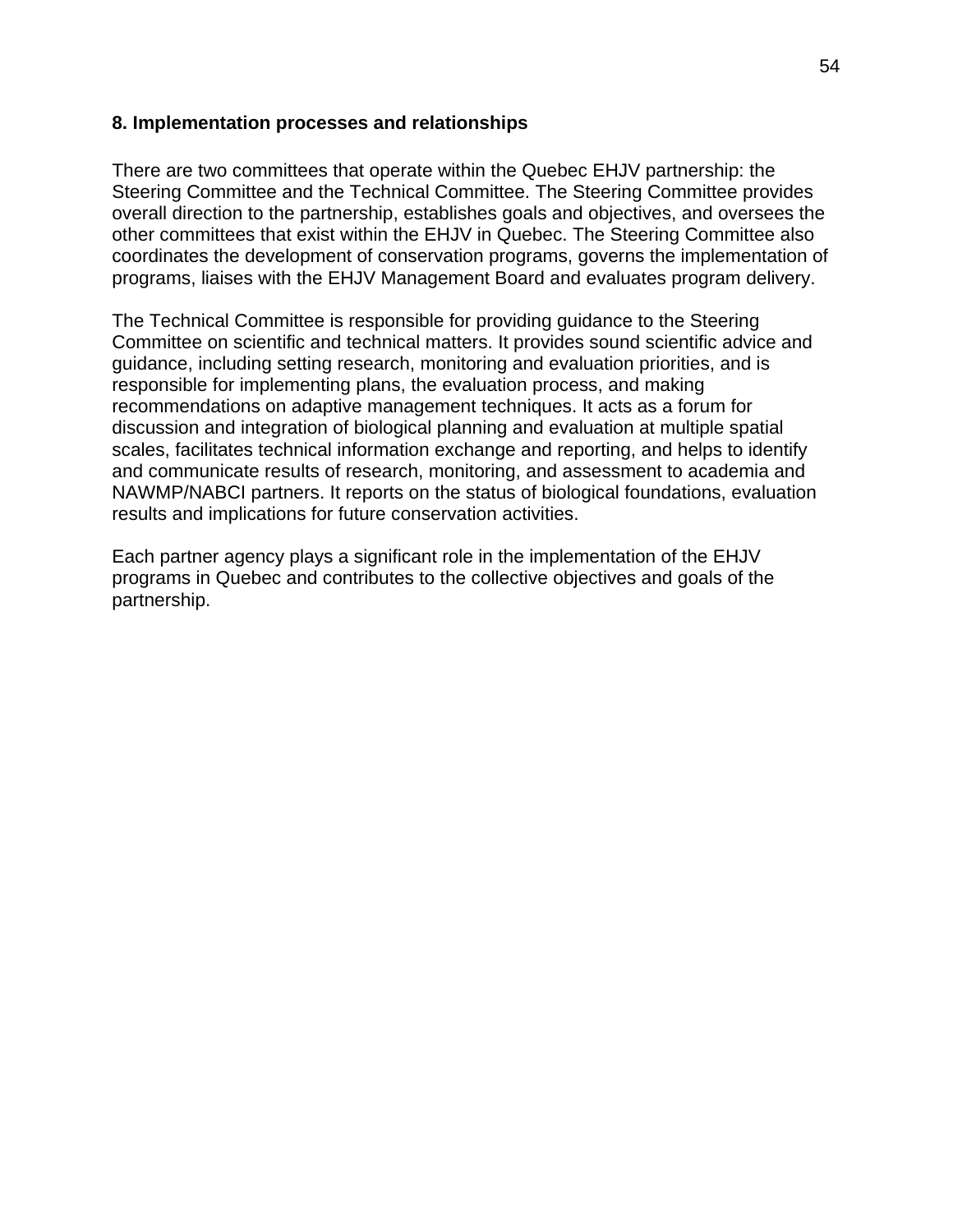## **9. Communications and education**

A communication program will be approved and implemented on an annual basis by the Quebec EHJV partners to generate public awareness of and support for NAWMP's goals and objectives. It will also serve to inform stakeholders of partner's accomplishments in Quebec, and to motivate organizations, governments, and politicians to support the protection and enhancement of wetland and upland habitats and to thus attain an all-bird conservation strategy.

Various communication and education actions will be implemented such as:

- annual progress report
- Quebec EHJV website update
- Press conferences and releases
- Scientific publications and technical reports
- Wetland education programs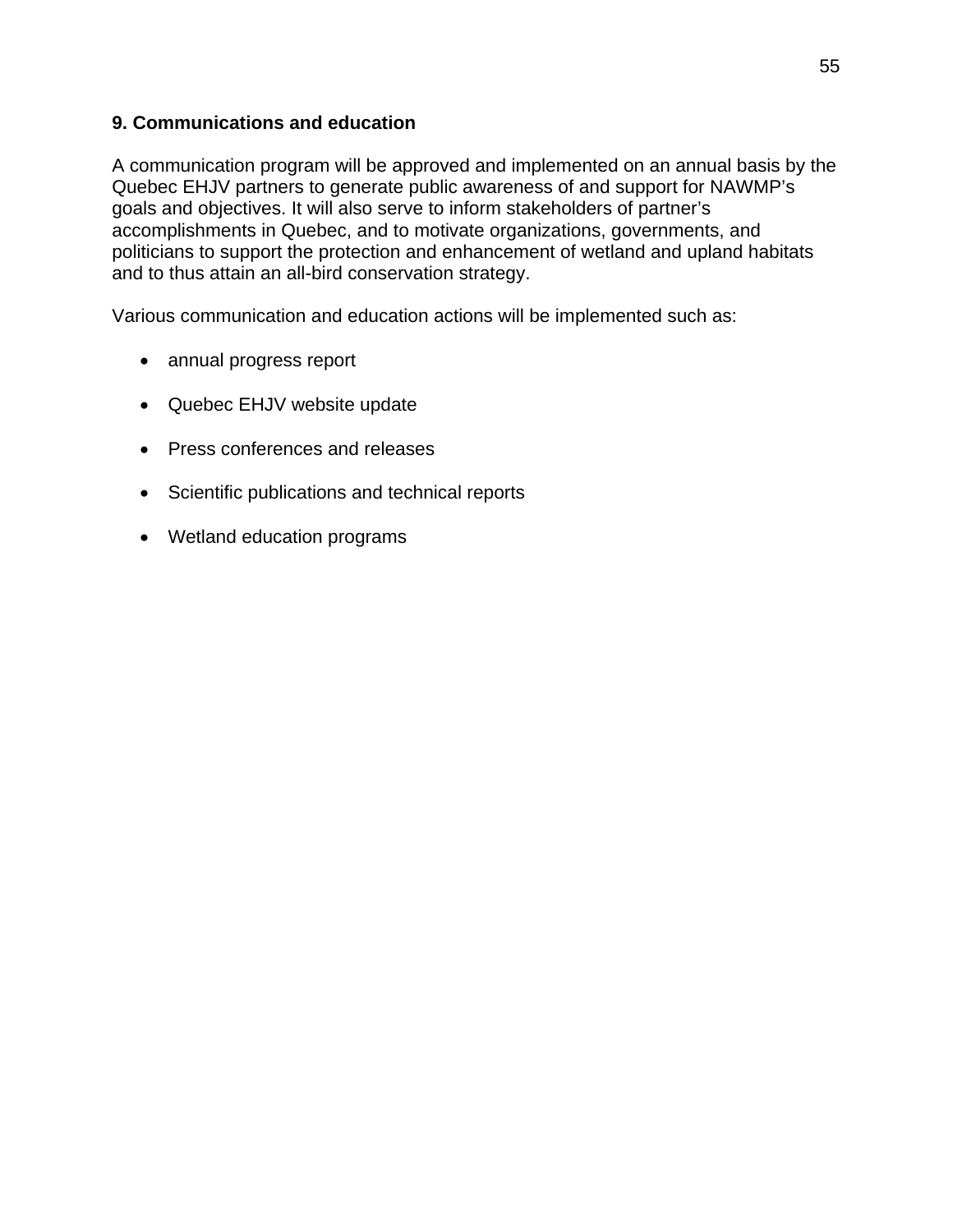## **Appendix 1: Conservation planning for other bird pillars under NABCI**

The following actions and science needs were extracted from the **Quebec Waterbird Conservation Plan**, the **Quebec Shorebird Conservation Plan**, and the **Quebec Landbird Conservation Strategy**.

# **WATERBIRD SCIENCE NEEDS AND CONSERVATION ACTIONS**

## **Monitoring and research needs for waterbird conservation in Quebec**

## **1. Population monitoring**

**T**he objective of a bird population monitoring program, no matter which bird group it addresses, is to gather detailed information on distribution, population abundance and trends as well as data on reproduction (hatching success, flight success, net productivity) which will enable the prediction of long term population levels or population goals. Only with long term monitoring and the use of efficient methodologies within a reasonable time frame, will we be able to know if a species is increasing or declining. We have noticed that for certain species, particularly the grebes and the rails, no reliable data exists to determine their population trends on a regional or continental scale because the monitoring systems addressing these species do not exist in Quebec.

## **1.1 Seabird population monitoring**

**T**he survey results for seabirds nesting in Quebec are compiled in the seabird data bank (BIOMQ) which essentially contains data on distribution according to a geographic information system (GIS), abundance, survey methods, survey chronology and other references. A CWS biologist has the responsibility to maintain the BIOMQ as well as its diffusion to biologists, university researchers and the public. The BIOMQ also helps in responding to specific demands for impact assessment in marine habitats and for academic or practical research projects. Part of this bank is also available on the internet. The population monitoring that presently exist are under-financed and do not respect the preestablished time intervals. It is equally impossible to implement other studies which would be necessary to fully understand the problematics related to seabirds especially in northern regions.

## **Seabird monitoring in Migratory Bird Sanctuaries of the North Shore of the Gulf of St. Lawrence since 1925 (BCR 8)**

This monitoring program is unique in North America and lead to the measurement of the efficiency of the network of Migratory Bird Sanctuaries of BCR 8. This study is also part of the National Seabird Program of CWS established in 1971. It has reported on the population dynamics of 16 seabird species. It is also used to measure the health status of the St. Lawrence marine ecosystem when research projects are specific to certain species and can be conducted jointly. Seabirds play a central role at different levels of the food chain and they are sensitive to natural and anthropogenic modifications of the marine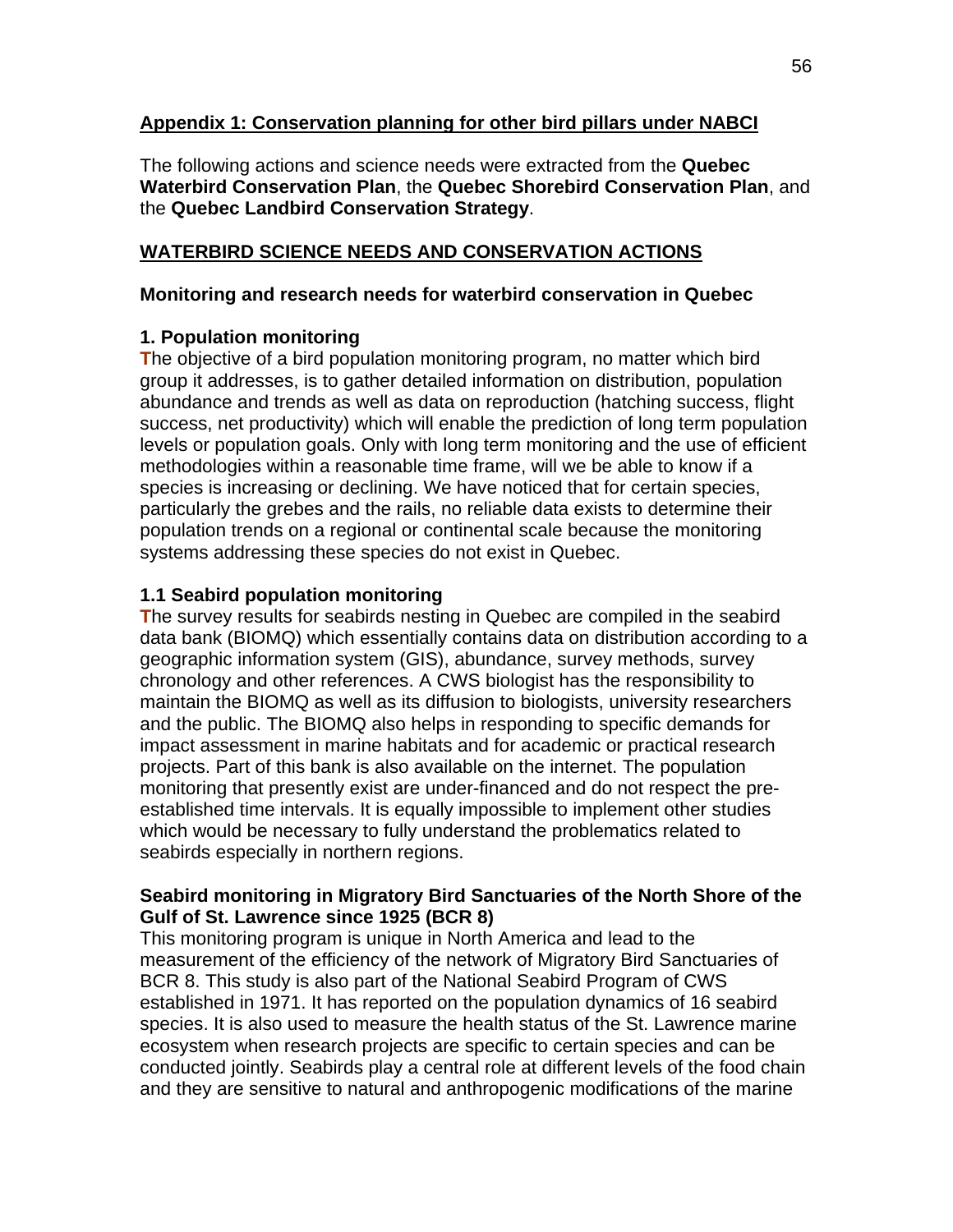ecosystems. In this context, this seabird monitoring study has also been integrated to the monitoring section of St. Lawrence Action Plan Phase III (SLAP-III) to help judge the health of the St. Lawrence. The actual program must be solidified because a chronic lack of resources in 1998-99 forced the responsible biologist to split the survey over a two year period instead of carrying it out yearly as it had always been done since 1925, and to abandon long term research projects which would allow survey results to be interpreted through an ecosystemic approach. Such modifications decrease our capacity to objectively and scientifically interpret what goes on in the marine environment. In addition, survey techniques for certain species, especially in the more populated sanctuaries, need to be revised and developed to improve our capacity to detect statistically significant changes. To this survey, it would be equally appropriate to incorporate the survey on seabird colonies on the North East of Anticosti Island where there are Black-legged Kittiwake, Black Guillemot and Great Cormorant colonies of national importance but have never been the object of regular monitoring. These colonies are part of BCR 8 just as are the North Shore MBS.

#### **Seabird monitoring in the Mingan Archipelago National Park Reserve of Canada and the Forillon National Park of Canada (BCR 8 and 14)**

These monitoring programs are carried out by teams of technicians and biologists from Parks Canada in order to better understand the seabird trends within the parks' limits. The time span varies according to the species, but is usually three years. The results from these surveys are recorded in the BIOMQ and consolidate our knowledge on seabirds of BCR 8 and 14.

#### **Seabird monitoring in the St. Lawrence Estuary, the Gaspé Peninsula and the Magdalen Islands (BCR 14)**

These large geographic entities are part of BCR 14. The seabird colonies of BCR 14 have been surveyed according to a more or less regular time interval due to a lack of resources. We need to establish a 5-year survey interval for each of these geographic regions and survey seabird nesting in the most important colonies of this BCR (see the important sites of BCR 14 in section 2.0) (last partial survey, St. Lawrence Estuary: 2001, expected: 2006; last survey, Gaspé Peninsula: 2002, expected: 2008; last partial survey, Magdalen Islands: 2000; expected 2007).

#### **Monitoring of the Northern Gannet population in the Gulf of St. Lawrence (BCR 14)**

This survey is part of CWS National Seabird Program established in 1971 and recurs every 5 years. Since there are only 6 colonies across Canada, three of which are in Quebec, all colonies are surveyed during the same season jointly by the Quebec and Atlantic regions. This species is also used as an indicator species of the St. Lawrence marine ecosystem's health status in the monitoring phase of the SLAP-III. Data on productivity and contamination of the Northern Gannet of Bonaventure Island area also recorded. Until now, this monitoring program has respected the five year time span since 1967. The research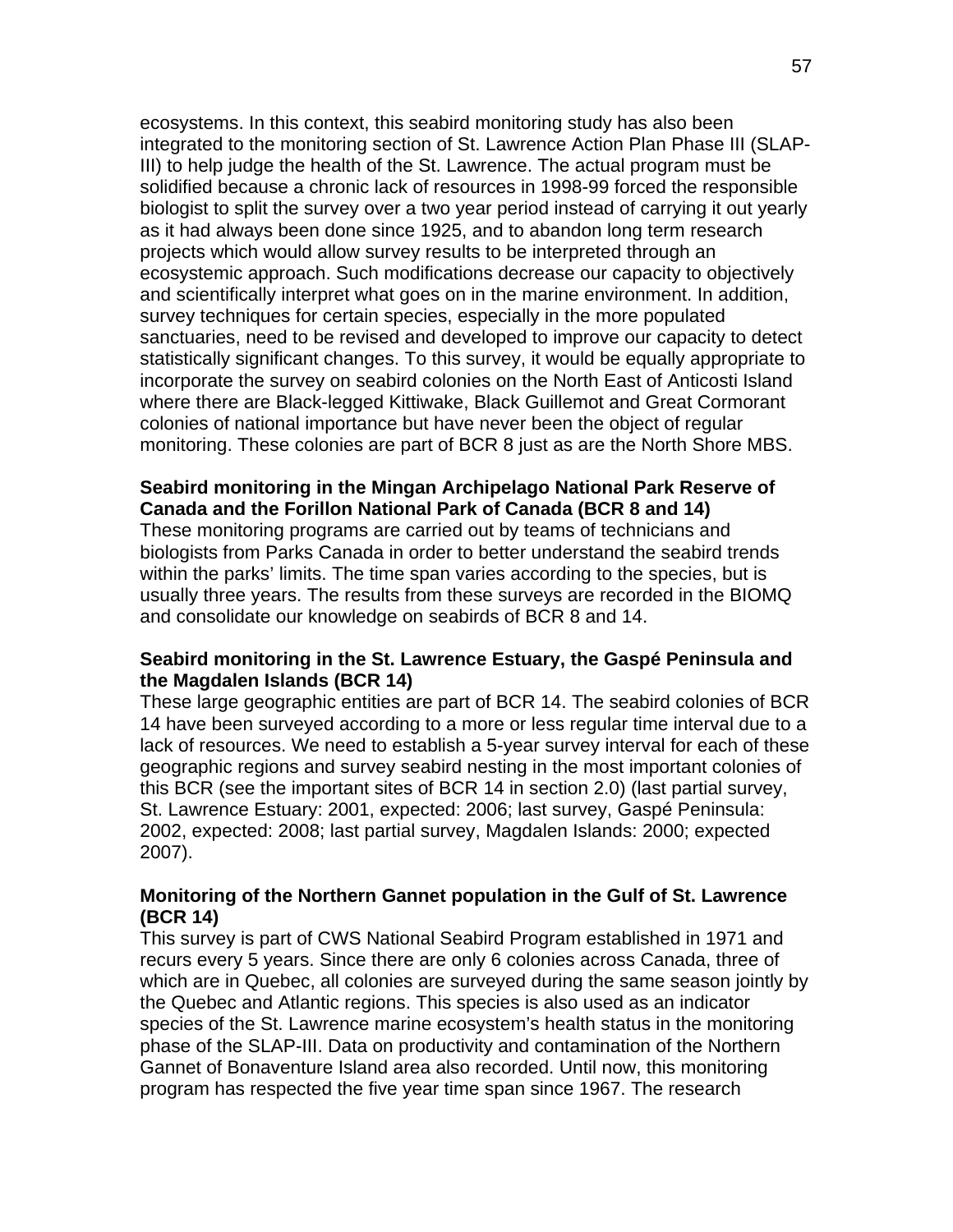division, on the other hand, would need to be supported by additional resources (see research section).

## **Monitoring of Thick-billed Murre colonies (BCR 3)**

Even if certain Thick-billed Murre colonies are geo-politically situated in Nunavut, seabird populations biologists from the Quebec region have had, in the past, the monitoring responsibility of two Thick-billed Murre colonies of Akpatok Island and still have that responsibility within the framework of the National Seabird Program of CWS. All the islands along the coasts of Ungava Bay and Hudson Strait (included in the Nouveau- Quebec) are visited by Inuits from Nunavik who harvest wildlife. The Makivik Corporation is their spokesperson on wildlife matters and it is with this corporation that CWS, Quebec region, collaborates to conduct surveys in this BCR (e.g. Common Eider survey in Ungava Bay in 1980 and 2000). In 1981, 1982 and 1987, a series of control colonies were established at the North and South colonies of Akpatok Island to detect population trends, but have not been re-examined since. These two colonies represent one of the largest, if not the largest, Thick-billed Murre concentration in the world. Update surveys are needed at Akpatok Island as well as at Digges Island and Cape Wolstenholme colonies situated on the continent at the northern point of the Ungava Peninsula. This last colony has never been surveyed according to the unified method of type I or II whereas on Digges Island, CWS operated a research station for several years and established a monitoring protocol according to the unified method (last survey at Akpatok Island, South colony: 1982; North colony: 1983; expected: to be determined).

## **Monitoring seabird populations of the coastal zones of James Bay and Hudson Bay (BCR 7 and 3)**

This portion of the Quebec territory includes the coastal zones of BCR 7 and 3. In 1985, the Makivik Corporation, in collaboration with CWS, Quebec region, set the basis of a colonial bird population monitoring program within the framework of the Common Eider population monitoring of Northern Quebec, for the following species: Herring Gull, Great Black-backed Gull, Glaucous Gull and the Arctic Tern. Several other waterbird species were not surveyed, but should be included in future monitoring. For example, it would be important to know the population status of the Arctic Tern (inland colonies), the Black Guillemot and the unidentified Jaegers of BCR 7 and 3 (last survey: 1985, expected: to be determined).

## **Population monitoring of the Ring-billed Gull**

This survey is carried out every three years within the framework of the monitoring of overabundant species. Due to the numerous complaints concerning the invasion of gulls in urban areas, CWS, Quebec region, follows the evolution of Ring-billed Gull populations in BCRs 13 and 14 because of their close links to urban environments. This survey is very important to support and justify gull control when necessary.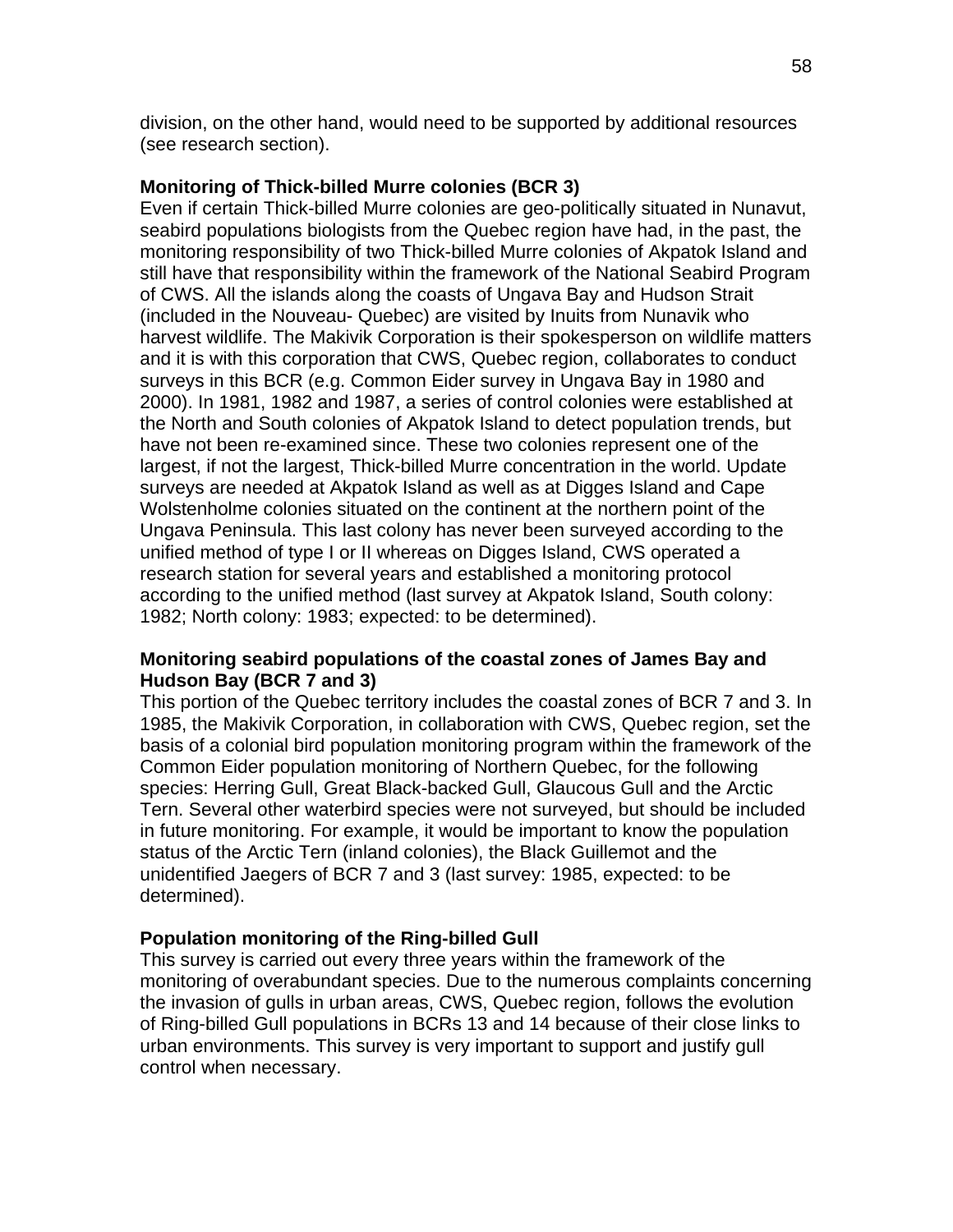#### **Population monitoring of the Double-crested Cormorant**

This species is protected under provincial government legislation. In the last couple of years, an increase in the North American Double-crested Cormorant population has raised questions among Lake Saint-Pierre commercial and sport fishermen concerning a possible competition for resources. An increase in the Double-crested Cormorant population in the St. Lawrence Estuary has also affected the nesting habitat of other colonial bird species which justified population control for this species in the late 80s and early 90s. To support and justify these controls, The Quebec Ministry of Natural Resources and Wildlife (MRNF) wants to maintain a survey for this species in BCR 13 and 14.

## **1.2 Monitoring of waterbirds other than seabirds**

**T**here are currently few monitoring programs covering waterbird species other than seabirds. As opposed to seabirds, which usually nest in colonies, several waterbird species are found in isolated pairs. Very low densities require survey techniques which are adapted to scattered distributions. We must therefore plan on several years of development and practice to implement monitoring systems for these species. Even if certain monitoring programs already exist for particular species, resources to maintain them and improve their contents are deficient.

## **Monitoring Great Blue Heron colonies in Quebec (BCR 12, 13, 14)**

In connection with the Conservation Law of the Quebec government and its regulation on wildlife habitats, MRNF conducts surveys for all heron colonies on the entire Quebec territory every five years. This survey is also a monitoring element within the framework of SLAP (Monitoring program of SLAP-III) and is carried out jointly with contaminant monitoring directed by CWS.

## **Canadian Lake Loon Survey**

The Canadian Lake Loon Survey is supervised by Bird Studies Canada. This monitoring program is carried out by volunteers who send their observations to Bird Studies Canada. The authorities of La Mauricie National Park of Canada also have a monitoring program on the Common Loon which began in 1987.

## **Monitoring waterbirds associated with wetlands**

The Marsh Monitoring Program (MMP) is a bi-national program (Canada and United States) for which the Canadian portion is supervised by Bird Studies Canada. It would be appropriate to link a future survey program on waterbirds associated with Quebec wetlands with the MMP via a Bird Studies Canada coordinator. The sites to be surveyed could consist of the existing National Wildlife Reserves in BCR 13 and 14 as well as certain provincial and federal parks in the BCRs situated farther north. Exceptional environments should also be surveyed, such as Rupert Bay for example, where we find an important population of Yellow Rail which is a species at risk.

## **2. Research on waterbirds**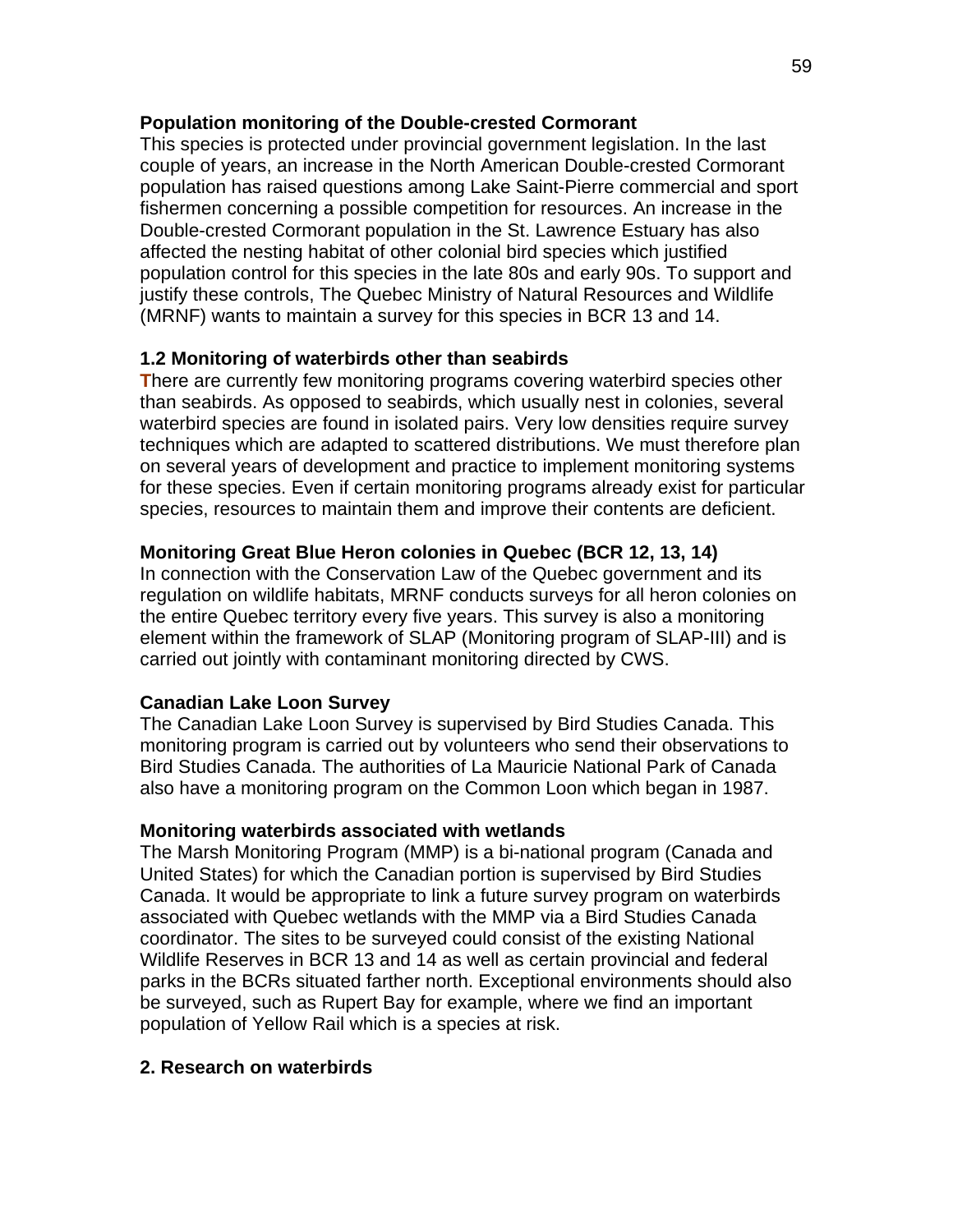**F**undamental studies on several aspects of waterbird ecology are required to explain and interpret population trends. Data collection of demographic parameters such as productivity and juvenile and adult survival rate is essential to understand population dynamics. Knowledge based on scientific research must be part of our arsenal to make decisions and take action for waterbird population management. Research is intimately linked to population surveys in such a way that it is more accurate and appropriate to talk about «integrated research».

#### **2.1 Research on seabirds and other waterbird species**

#### **Population demography**

Demographic parameters such as reproductive success and adult and juvenile survival rate are essential information to understand population dynamics. Seabird populations are sensitive to variations in adult survival rates. Obtaining reliable data on survival rates is difficult because it requires the use of banding recapture techniques over several years (10 to 15 years). In Quebec, estimations exist only for the Razorbill of the Sainte- Marie Islands (adult survival rate = 0.90). An empirical method based on reproductive success and the evolution of the Northern Gannet population of Bonaventure Island has also permitted the estimation of an adult survival rate for this species (0.92). Due to the Razorbill's importance in BCRs 8 and 14 in Quebec, we insist on the importance of continuing the Razorbill project in the Sainte-Marie Islands (this project was abandoned in 1997 for financial reasons) and the establishment of control colonies on the islands in the St. Lawrence Estuary to carry out the same type of research. The Northern Gannet of Bonaventure Island should also be the object of long term research on adult and juvenile survival rates. Because of a 40% decline in the Atlantic Puffin population in several sanctuaries of the North Shore, this species should also be the object of a similar study in the Sainte-Marie Islands and Brador Bay sanctuaries. From a logistic point of view, studies on Razorbill and Atlantic Puffin demography can be carried out jointly since these two species use the same nesting sites.

#### **Seabirds as bio-indicators of the St. Lawrence marine ecosystem**

Seabird population fluctuations can be correlated to natural stresses (climate change, large scale oceanographic disruptions [e.g. North Atlantic Oscillation; NAO]) and anthropogenic stresses (e.g. oil or chemical spills, contaminants, interaction with fisheries) in the St. Lawrence marine ecosystem. A series of quantifiable parameters such as activity budget, productivity (hatching success, flight success, net productivity), juvenile growth and diet (composition, quality and quantity) can be correlated together and interpreted on the basis of abundance or rarity and quality of food resources. Seven species of seabirds (Northern Gannet, Double-crested Cormorant, Herring Gull, Black-legged Kittiwake, Common Tern, Common Murre and Razorbill) have already been selected in BCRs 8 and 14 to establish an environmental monitoring network. Several scientific publications have been written within this monitoring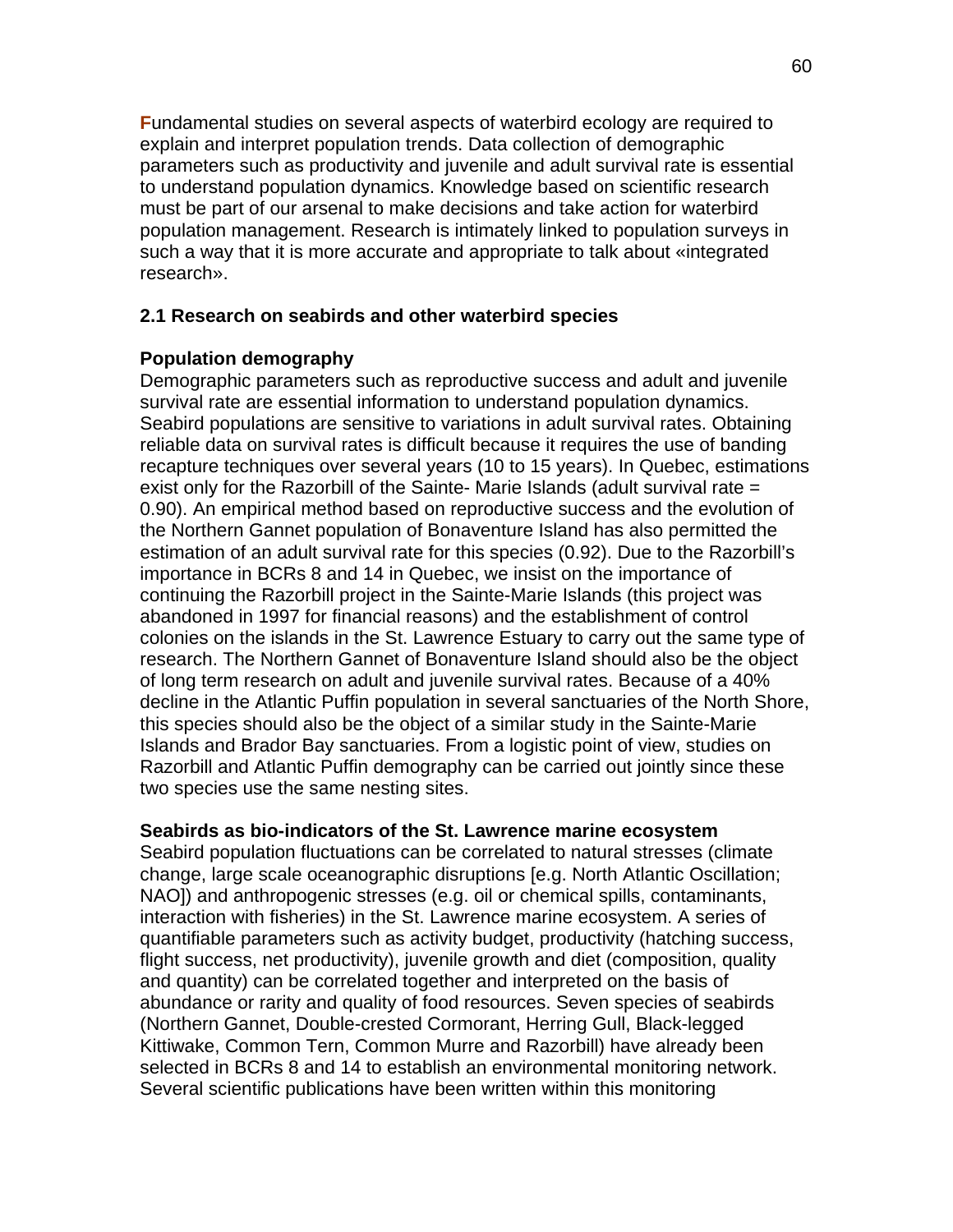framework. The objective of these research projects was to obtain basic data to start and maintain a St. Lawrence marine environment monitoring program using an ecosystemic approach. University participation in these projects is essential and a financial participation is expected through SLAP-IV.

## **Development of survey techniques for alcids in the sanctuaries of the North Shore, Bonaventure Island, and the islands of the St. Lawrence Estuary**

There is an urgent need to establish study plots to improve our survey network in order to obtain more precisions on population estimates particularly for alcids (Common Murre, Razorbill, Atlantic Puffin and Black Guillemot). Due to the lack of resources, surveys have been conducted within a short time frame and with very approximate methods, therefore reducing the precision of the results significantly.

## **Recovery of Common Tern colonies in the Gaspé Peninsula and Magdalen Islands**

The Common Tern populations of the Gaspé region have declined considerably over the past ten years. Gull control techniques are being experimented to restore the Common Tern colony of Sandy Beach in the Gaspé region as well as in the Magdalen Islands, where Red Fox predation and gull invasion in areas favourable for the Common, Arctic and Roseate Tern (an endangered species) are factors which prevent their respective populations from increasing. Parallel to these measures taken to restore these populations, there should be long term research on tern reproductive success and survival rates. These studies would enable us to measure the effectiveness of the interactions carried out in the colonies.

## **Impacts of water level on the reproductive success of the Black Tern in the fluvial section of the St. Lawrence and extension of this research project to grebes and rails**

The Black Tern reproduces in wetlands and was once proposed as a species at risk in Canada. A drastic population decline has been noted in Ontario and we believe the same is true in Quebec. Spring and summer water level conditions appear to be a determining factor in the nesting success of Black Terns along the St. Lawrence (BCR 13). The water level range that represents the optimum conditions for reproductive success of this species should be determined. It would also be appropriate to examine water level impacts on other groups of species (grebes and rails) with similar nesting habits.

## **3. Conservation actions**

## **Recovery of Common Tern colonies of the Gaspé Peninsula and the Magdalen Islands**

In BCR 14, we find several favourable habitats for the establishment of large tern colonies. In the Gaspé region, there is presently a project to restore the Common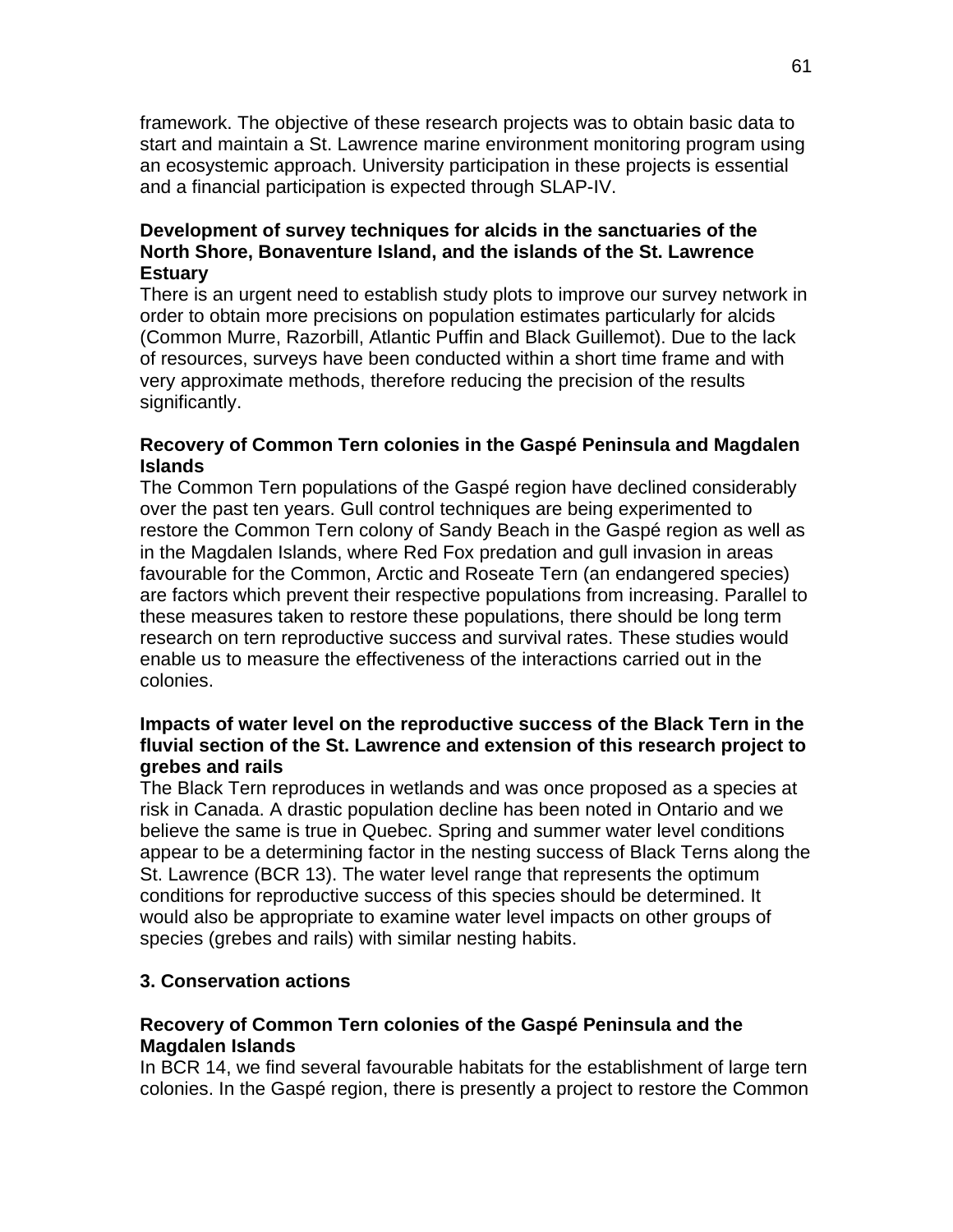Tern at Sandy Beach (Gaspé Bay) which requires varied management techniques such as predator elimination either by trapping or electric fence installation (Red Fox) or the installation of enclosures made of monofilament treillis which prevents gulls from establishing in habitats favourable for tern nesting. There are other sites in the Gaspé region which should be managed to restore Common Tern colonies which were once thriving such as the Carleton Beach Ridge and the Saint-Omer MBS. At the Magdalen Islands, the colonies of Paquet Island, Îlot du Chenal, Baie du Portage Island (Havre-aux-Basques) and the 2nd islet of Point-aux-Loups should also be the object of management for tern colony recovery. Let us mention that three species nest at the Magdalen Islands: the Common Tern, the Artic Tern and the Roseate Tern, a species at risk.

#### **Predator control on the islands of the St. Lawrence Estuary, and in the sanctuaries of the North Shore and Brion Island (Magdalen Islands)**

Predation by the Red Fox is a recurrent problem on islands of the St. Lawrence Estuary (BCR 14) like the Long Pèlerin, the Petit Pèlerin, the Gros Pèlerin, the Gros Pot and the Pot du Phare where the majority of Razorbills of the St. Lawrence Estuary are found. The Société Duvetnor Ltée has made efforts to eliminate them until now, but without substantial and sustained help, we cannot guarantee control efficiency. On the North Shore (BCR 8), the predation problem is particularly important in the following three sanctuaries: Baie des Loups, Sainte-Marie Islands and Brador Bay. Efforts are currently under way to control the Red Fox at the Sainte-Marie Islands, which is not the case for the other two sanctuaries. At Brion Island, a Provincial Ecological Reserve, Red Fox control would allow the recovery of the Leach's Storm-Petrel colony and would most certainly be favourable for the Atlantic Puffin.

#### **Increase the surveillance in the Migratory Bird Sanctuaries on the North Shore**

Waterbird poaching is particularly important in remote regions. This is especially true on the North Shore (BCR 8). In several locations, harvesting seabird eggs and increased motorboat use close to Migratory Bird Sanctuaries left without surveillance, are still common activities. From the late 80s until 1997, a substantial increase in surveillance had positive results on reproductive success and on seabird population increases in this region. Unfortunately, a slack in surveillance since 1997 seems to correspond to a recent population decline observed inside and outside the Migratory Bird Sanctuaries. We will have to increase and maintain the surveillance efforts of the North Shore sanctuaries if we want to maintain and increase seabird populations in BCR 8.

#### **Update the recovery plan for the Caspian Tern**

Since the Île à la Brume MBS (BCR 8) is the only place where the Caspian Tern nests in Quebec, we feel the urgency to prepare a recovery plan for this species which clearly shows signs of decline. A revision of the Caspian Tern situation in Quebec has already been made in 1997, but didn't follow through since it was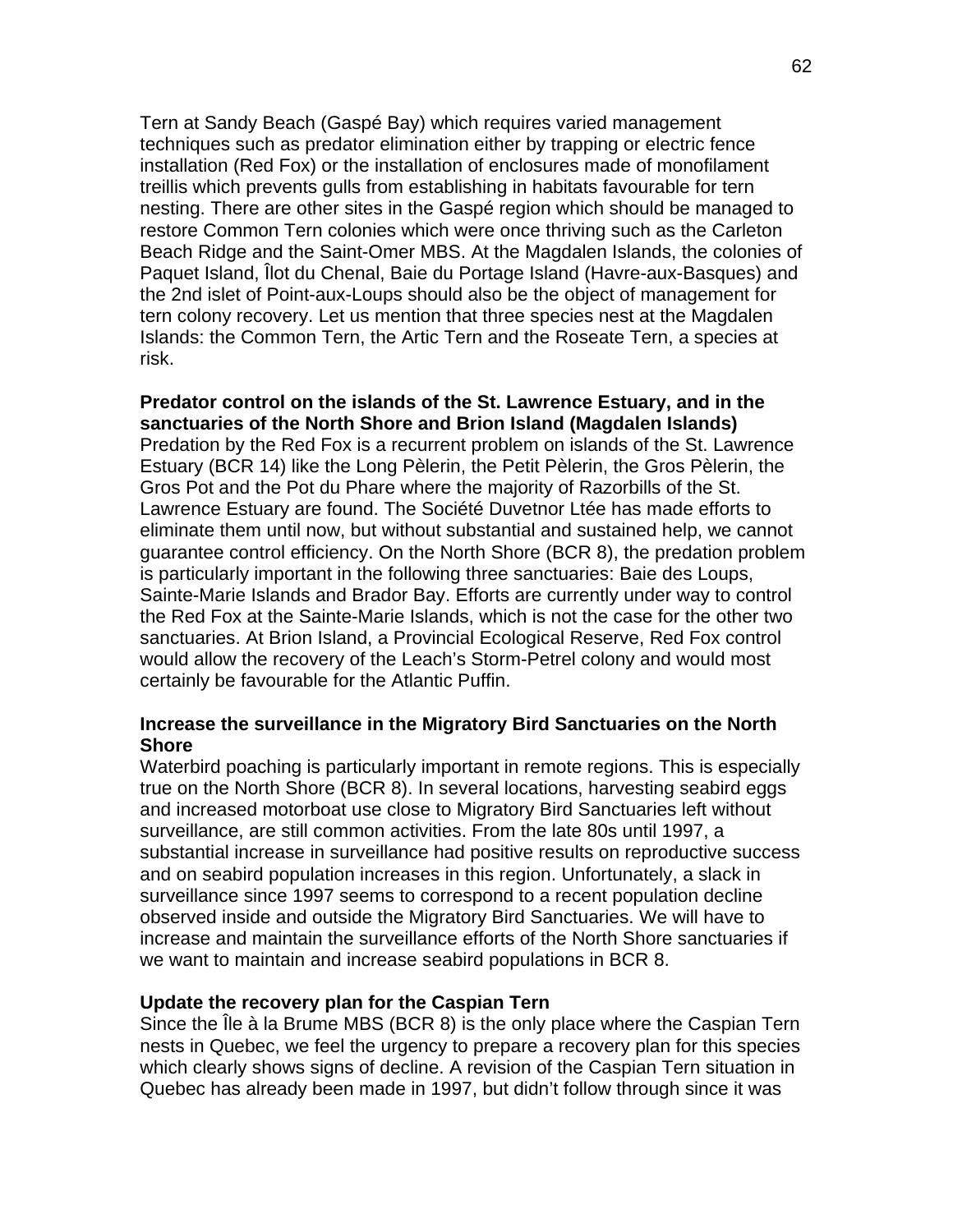not retained by the COSEWIC as a species at risk. In our opinion, this decision was based on an arbitrary reason since scientific data clearly shows the precarious status of the Caspian Tern on the North Shore. Not to mention that this species' distribution in Eastern Canada is very restricted and could constitute a distinct population from the Caspian Tern of Western Canada which shows no sign of decline.

# **SHOREBIRD SCIENCE AND CONSERVATION NEEDS**

## **Monitoring and research needs for shorebirds conservation in Quebec**

In this section, we present the research and conservation needs of shorebirds in Quebec. There are three key components to this section: i) population monitoring, ii) research, and iii) habitat management. The needs discussed here reflect the conservation priorities that have been developed for each shorebird species which occur regularly in Quebec (see Section II Quebec Shorebird Species Status & Action Sheets).

## **1. Population Monitoring**

One of the goals of population monitoring of shorebirds in Quebec is to assess the use of all known staging areas, present and past, and to evaluate the importance (or potential importance) of each site for breeding or migrating shorebirds and to recommend appropriate actions that may secure the site. A second goal is to identify and survey potential breeding or staging areas for which there are currently little or no data, in order to assess their importance and use by shorebirds. In addition to the goals mentioned above, monitoring programme(s) can be used to obtain a wide range of information for a species, including its distribution, migration routes, abundance (rare vs common), and population trends. Any long-term management of a species would not be possible without such information. Monitoring programmes can also be used in determining, for particular species, the importance of a region (or province) in a national or international perspective (e.g., percent of Canadian/global population breeding or migrating in Quebec). Finally, monitoring is essential to evaluate any changes in populations that may occur in response to human activities (especially at a community level) and environmental changes, and to assess the effectiveness of any action plans or protective measures that have been implemented. It must be emphasized that data from any monitoring programme(s) would compliment checklist data submitted annually by birders and entered into the ÉPOQ databank. Therefore, birdwatchers and bird clubs must be encouraged to continue submitting and processing all checklists with shorebird sightings from all regions of the province and all times of the year.

# **1.1 Proposed Shorebird Monitoring Programmes for Quebec**

# **Migrating Shorebirds**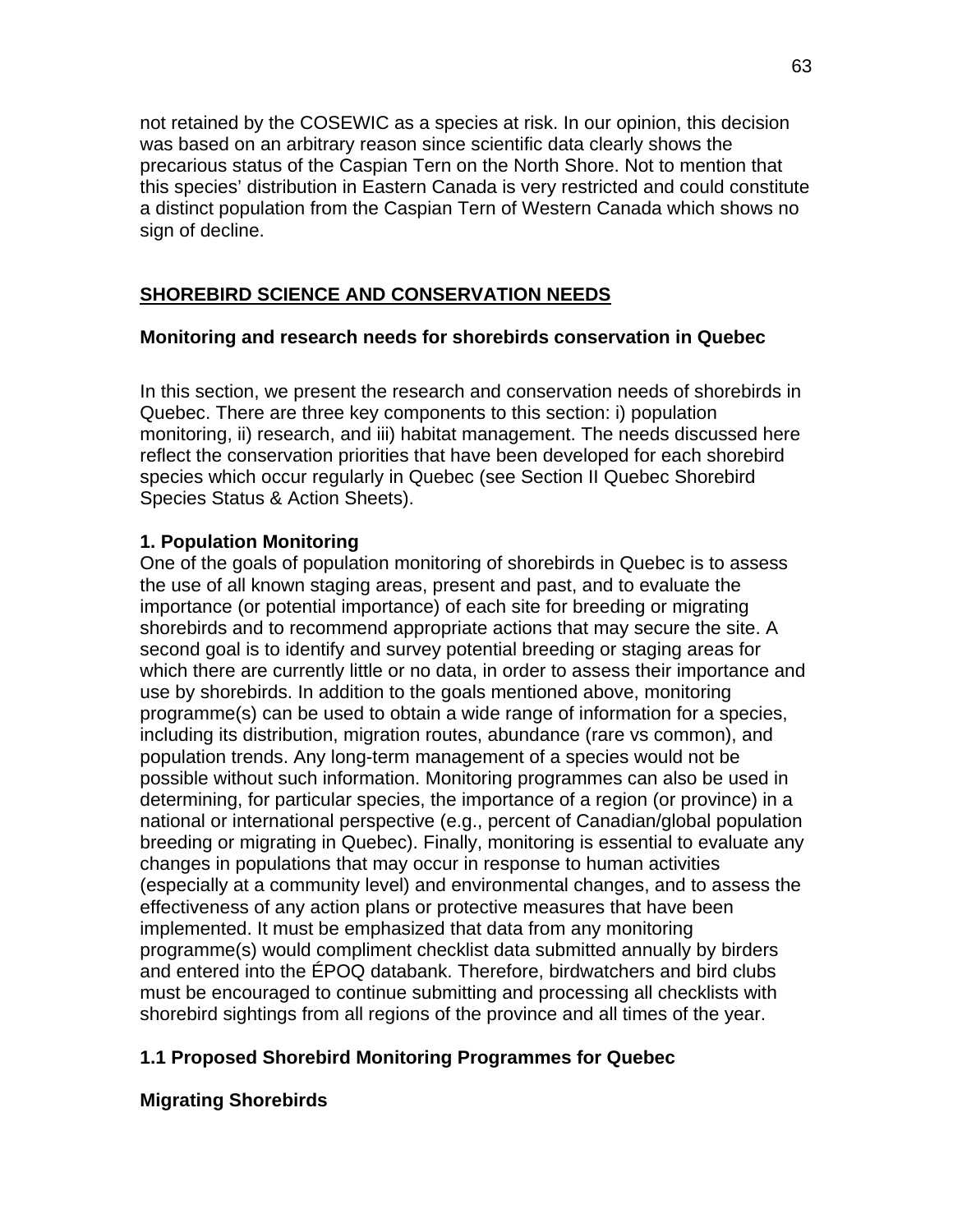Initially, prior to implementing an active monitoring programme for migrating shorebirds in Quebec, we propose establishing at CWS-Quebec Region a centralized computer databank that will contain all shorebird sightings, both new and old (e.g., data from the 1987-91 surveys and ÉPOQ data from 1976 up to now), and in a format that will allow computation of population estimates and trends as well as being able to be used in Geographical Information Systems (GIS) mapping software. Because of the large number of shorebird species migrating through Quebec, the large area of the province that they migrate through, the wide range of habitats they utilise on migration, and the differences in the timing of migration for different species, no single programme would ever be sufficient to monitor all species. We therefore propose that a number of monitoring programmes be implemented:

# ¾ *Quebec Shorebird Survey (QSS)*

Re-establish the annual MSS-based surveys in Quebec for both spring and fall migrations. A Quebec Shorebird Survey should be designed to work with and compliment birders' checklists that are submitted each year and entered into ÉPOQ. We propose two phases in the implementation of a QSS:

## 1. Extensive survey

For the initial three years, the QSS should be conducted by CWS and be extensive in both effort (personnel and time) and coverage throughout the St. Lawrence corridor (including Ottawa River, Lake Saint-Jean, the Îles-de-la-Madeleine). This information must be collected apart from ÉPOQ checklists. This will enable a direct comparison of QSS extensive survey data collected on each species (such as estimates of number of birds, flock sizes, migration routes, and timing) to be made with ÉPOQ data from the same three years in order to determine not only the accuracy of ÉPOQ data but, equally important, to determine where ÉPOQ data is insufficient or inadequate (specific sites and periods of time). Since a species' migration route or use of staging areas may change over time, we recommend an extensive survey be conducted every 10-15 years.

# 2. Annual survey

This survey (starting in year 4) will be smaller in scale than the initial extensive survey and will target and focus only on sites, species (or even group of species), or time periods for which the extensive survey had shown ÉPOQ data to be insufficient or inadequate.

# ¾ *Shorebird checklist programme*

This programme would encourage birdwatchers to continue to fill out and submit daily checklists (perhaps involve birders in a standardised monitoring of specific sites) and have them entered into the ÉPOQ database. Checklists with sightings of shorebirds would be submitted directly to the Association québécoise des groupes d'ornithologues (AQGO) and/or the CWS. (Currently, checklists can be submitted via the Internet at *www.oiseauxqc.org/feuillets/chkan.html* ). Such data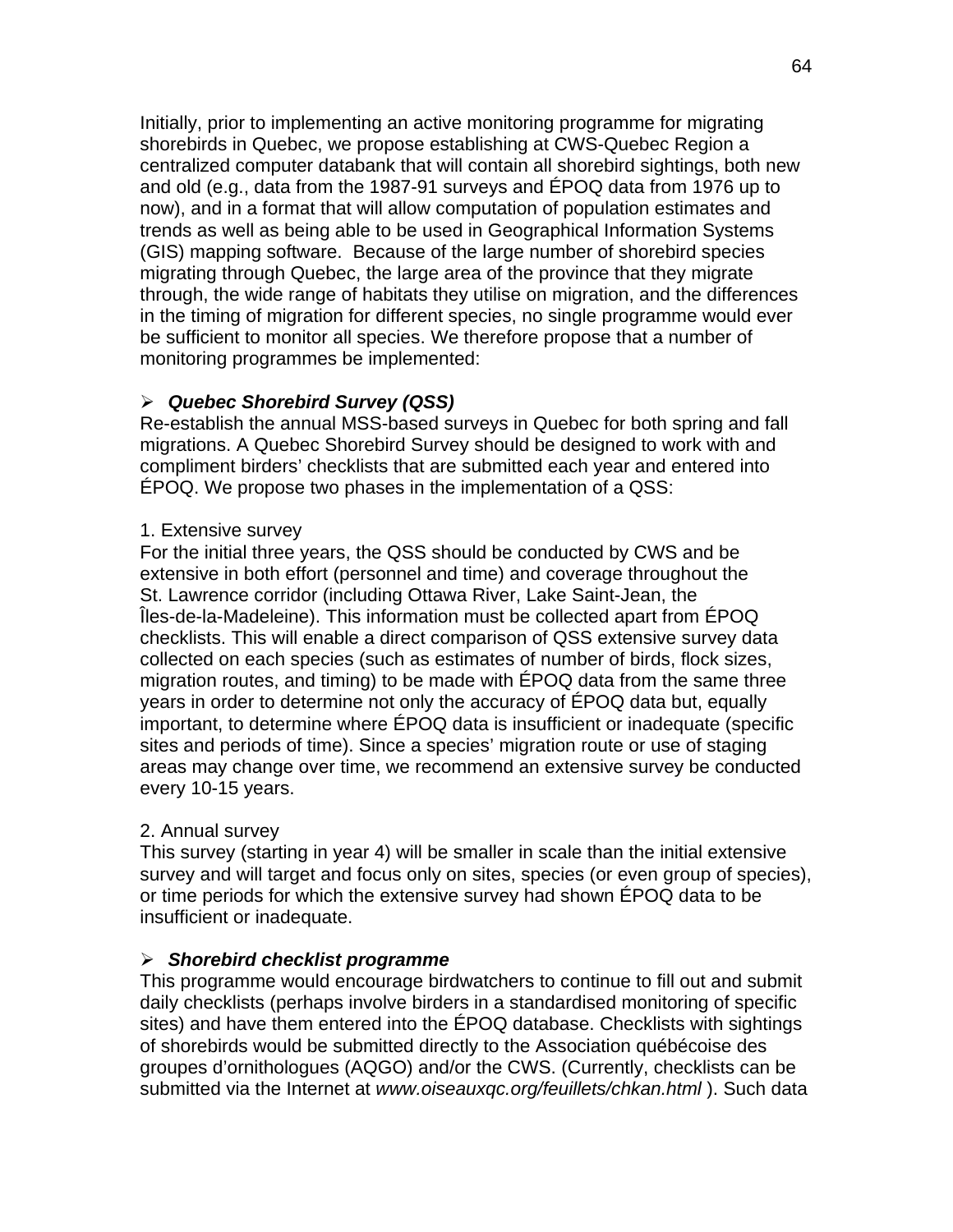would complement QSS data and be used in determining population estimates and trends (as was done for this Plan). Each year's compilations and results could be published online at the CWS-Quebec Region web site and/or in a Quebec ornithological publication.

# ¾ *Species-specific programme*

This programme would target a species for which it was shown that the QSS and the ÉPOQ data are inadequate, possibly because the species is rare (e.g., Willet) or endangered (e.g., Piping Plover), has a very limited distribution, or migrates through the province outside the regular survey period or in a habitat not usually surveyed. For endangered species, a programme could be conducted in collaboration with the Endangered Species Programme for that species.

# ¾ *Region-specific programme (northern Quebec)*

This programme would target regions which the QSS can not cover or for which it was inadequate. One such area is northern Quebec, specifically the taiga and tundra regions (from James Bay north to Ungava Bay). A monitoring programme in this region would include two steps. First, potentially important sites (habitat) would be identified and evaluated using aerial photographs or remote sensing (Landsat TM Imagery). Second, breeding and staging areas that have been identified would be visited and ground surveys conducted to determine the actual use of the area by shorebirds. Such programme could be undertaken in partnership between Environment Canada and Hydro-Quebec, or it could be implemented under the framework of PRISM, the Canada-US shorebird monitoring programme, or Environment Canada's *Northern Ecosystem Initiative*. The second step could also be done in collaboration with other projects or researchers working in the north.

# ¾ *Linking with national and international programmes*

Collaborate with other regions in national or international programmes designed to monitor a particular species (or group of species). An example of an existing programme is the International Piping Plover Census conducted every five years on the plover's breeding and overwintering grounds.

# ¾ *Aerial surveys*

An aerial survey would cover the entire coastline (north and south shores) of the St. Lawrence River corridor, and be repeated every two weeks from mid-July to early November (covering the peak migration for most shorebird species), for a total of 8 surveys. These surveys could be conducted once every five years, and would identify for each species any changes in the location of sites used for staging and the timing of migration. This information is needed in order to adjust the annual QSS to ensure that it targets and focuses on the proper regions and species.

# ¾ *Replicate previous surveys (Îles-de-la-Madeleine)*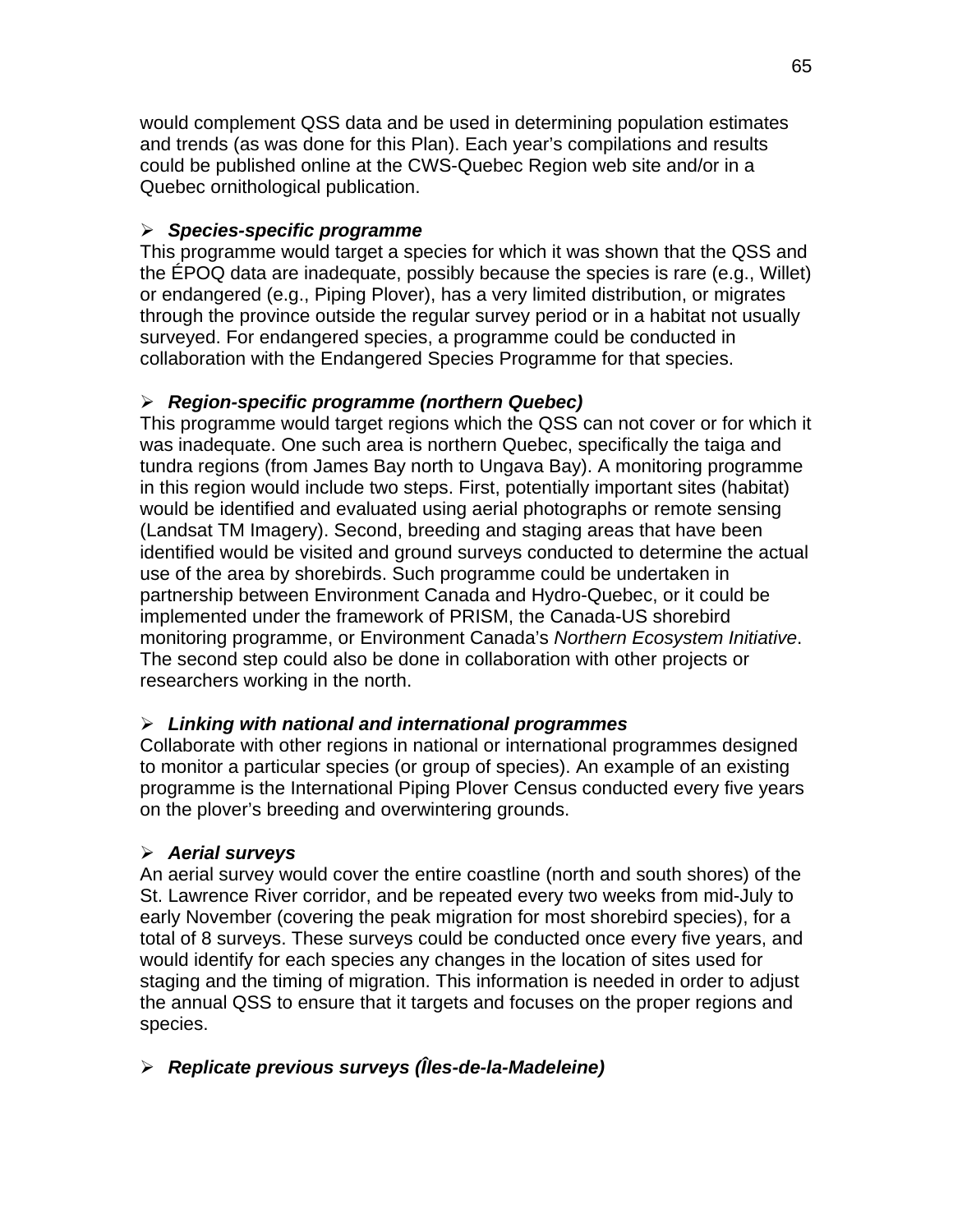Beginning in 1969, shorebirds were studied for seven consecutive years on the Îles-de-la-Madeleine. From 1969 to 1972, fall migrating shorebirds were captured, weighed, measured, and banded at sites all across the archipelago, and from 1973 to 1976, a comprehensive breeding census was conducted annually. These two extensive studies provide an excellent baseline to monitor migrating and breeding shorebirds on these islands. However, since these studies were carried out 30 years ago, a repeat of both studies would be very valuable in identifying long-term changes in shorebird use (species and numbers) of this important Quebec archipelago.

## **Breeding Shorebirds**

Breeding shorebirds require a separate monitoring programme from the QSS. Because of habitats and the accessibility to breeding grounds which vary according to the different species, a single programme for all breeding species will not work. We propose that the following different programmes be implemented:

## ¾ *Program for Regional and International Shorebird Monitoring (PRISM)*

This programme was formerly known as the North American Shorebird Assessment and Monitoring Program. One of its objectives is to estimate population size and trend of North American shorebird populations. An important component of the programme is to survey breeding shorebird populations in the arctic, i.e., Alaska, Northwest Territories, Nunavut, and the Ungava Peninsula of northern Quebec. A survey protocol has been developed for these areas. It is based on the double-sampling technique, and has two levels of effort: i) a large continental effort that occurs at 20 year intervals, and ii) a selection of good shorebird sites that are surveyed at 10 year intervals. In addition to the surveys, a number of sites will be chosen where checklist survey cards are filled out annually by volunteer birdwatchers. Surveys have been conducted in Nunavut (2001-2005) and in northern Quebec in 2002. Future surveys in the other regions of Arctic Canada, including Quebec, are planned for 2007 and beyond.

## ¾ *Breeding Bird Survey (BBS)*

These annual point-count surveys record all species of birds heard or seen in a 3-minute interval at specific sites along the survey routes. However, for most shorebird species the BBS is unsuitable as a monitoring programme because the habitat the birds nest in is often inaccessible or because of the bird's behaviour during the breeding season (i.e., the species is quiet or reclusive). In Quebec BBS data exists for Killdeer, Greater Yellowlegs, Spotted Sandpiper, Upland Sandpiper, Wilson's Snipe, and American Woodcock. Prior to relying on BBS data for any species, however, a thorough evaluation should be done.

## ¾ *Boreal forest road-side survey*

Using the network of roads in the James Bay region, an off-road survey technique developed in Alaska for boreal-nesting shorebirds (Lee Tibbitts, Alaska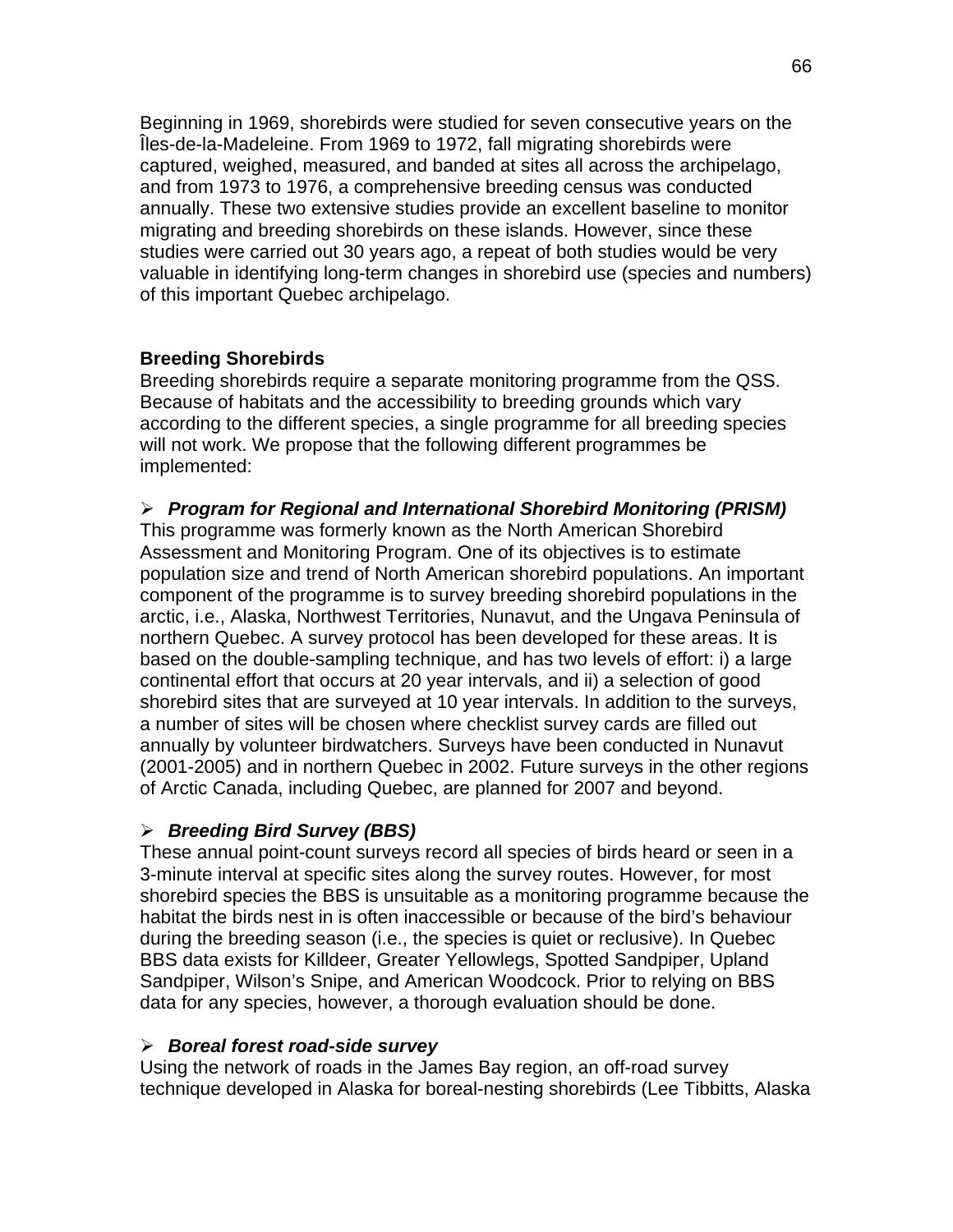Biological Science Center) and tested in 2000 for Lesser Yellowlegs near Yellowknife, Northwest Territories, by the CWS could be used in this province. Such a survey might also be proven useful for censusing breeding Greater Yellowlegs, Solitary Sandpipers, and Wilson's Snipe. The use of song playback (taped calls) should be assessed as a potential way of improving survey efficiency for territorial species.

## ¾ *Species-specific programme*

Currently, there are two extensive species-specific monitoring programmes in Quebec, one for the Piping Plover and one for the American Woodcock. We propose similar species-specific monitoring programmes be implemented (because of logistics, perhaps only once every five years) for species that are rare or have a very restricted breeding distribution in the province, such as the Willet, Marbled Godwit, Upland Sandpiper, and Wilson's Phalarope, or for a discrete population of a species that elsewhere in the province may be common (e.g., the discrete populations of Least Sandpiper and Greater Yellowlegs on the Îles-de-la-Madeleine). Usually such species (or discrete populations) are inadequately monitored by large-scale surveys, thus the need for smaller but species-specific surveys.

## ¾ *Collaborative programmes*

The monitoring of breeding shorebirds could also be done collaboratively with monitoring programmes for other bird groups, for example, the annual Black Duck Joint Venture (BDJV) survey for breeding waterfowl in central Quebec. The BDJV mandate could possibly be expanded to include counting shorebirds. Similarly, because of the high logistical costs involved with studies or surveys in central and northern Quebec, monitoring or research studies for species breeding in this part of the province could be carried out in collaboration with other agencies (such as Hydro-Quebec) or researchers (CWS personnel studying tundra-nesting Canada Geese or Common Eiders, for example) working in the region.

## **Wintering Shorebirds**

Only two shorebird species regularly winter in Quebec: the Purple Sandpiper and Wilson's Snipe. The former winters on gravel beaches and rocky shores along the St. Lawrence while the latter winters in the interior along small streams and wet habitats that do not freeze over. Wintering sites for both species are dispersed and may change from year to year, depending on local winter conditions. A collaborative monitoring programme by biologists and local bird club members should be adequate for the Wilson's Snipe, but for the Purple Sandpiper, aerial survey(s) of wintering sites which are often inaccessible by ground, may be required.

## **2. Research**

In Quebec, with the exception of field studies on flight energetics and foraging behaviour, little research has been done on any other aspects of shorebird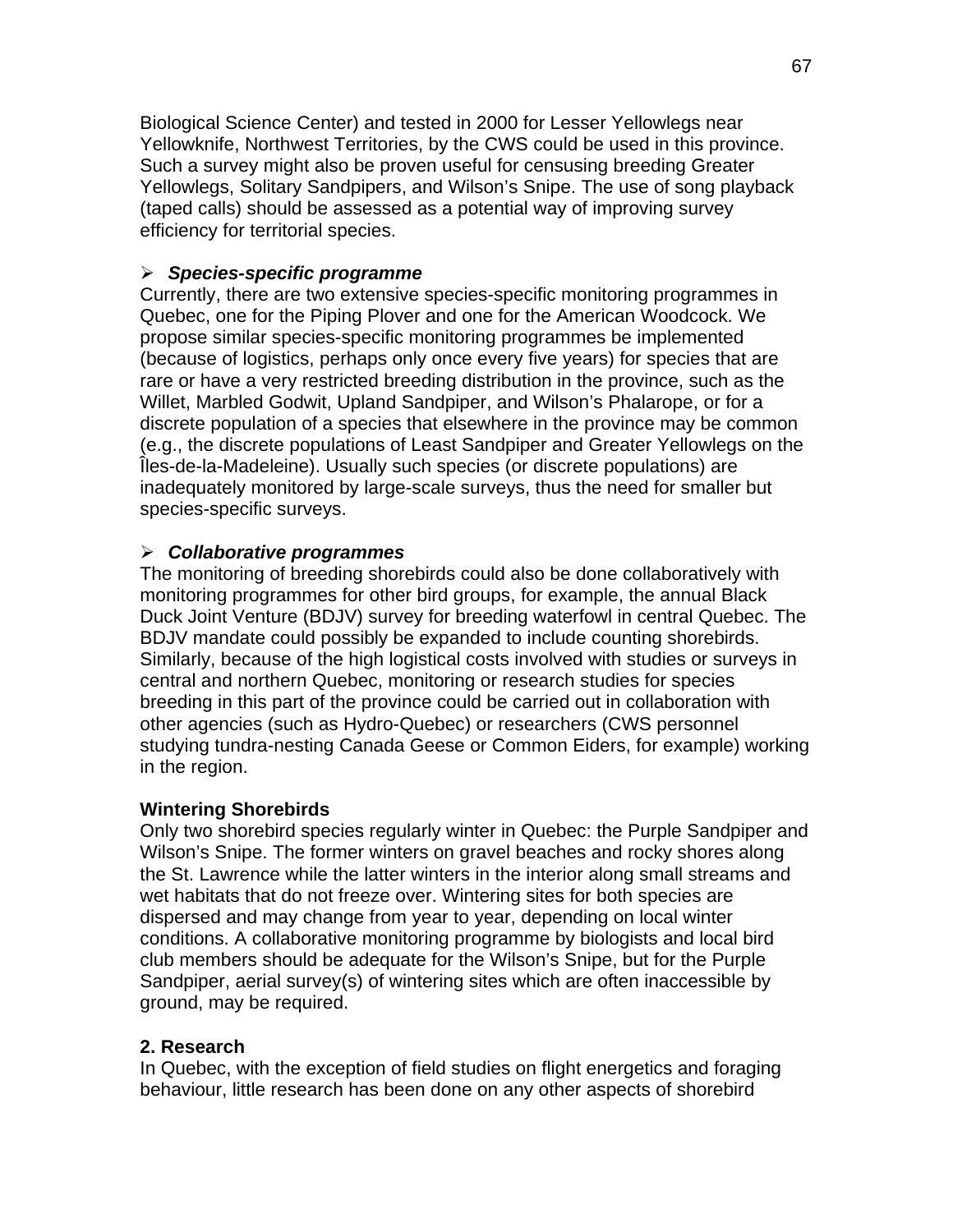ecology. Although research is not required equally for all species, it is needed for a species or a habitat of concern to provide baseline data from which conservation or management decisions can be taken. Research is essential to assess the importance of changes in population size, productivity, or survival by determining the factors causing or affecting these parameters. Consequently, research priority for shorebirds in Quebec should be given to the following areas:

- Determine turnover rates of shorebird species migrating through the St. Lawrence River corridor, using colour-marking, mark-recapture, and/or radio telemetry techniques. It must also be determined if rates vary among regions and if there are flock movements among different staging sites. This information is required to determine the accuracy and precision of the population estimates calculated using ÉPOQ data. (**HIGH priority**)
- Determine if there are sex or age differences in the timing of migration of different species and in routes or staging areas used (banding programme and genetic sexing for most species). (**HIGH priority**)
- Investigate the significant downward occurrence trends, based on the ÉPOQ checklist data for fall migration, for the Semipalmated Plover, Killdeer, Spotted Sandpiper, Ruddy Turnstone, Red Knot, Sanderling, Semipalmated Sandpiper, Purple Sandpiper, Wilson's Snipe, and Red-necked Phalarope. (**HIGH priority**)
- Assess threats to important staging areas (in particular mudflats and other coastal habitats used for feeding and resting) in the St. Lawrence River corridor and along James Bay (urban development, agriculture, forestry, industry, recreation, hydro-electric projects) and their potential effects on use of these areas by shorebirds (i.e., a proactive long-term approach vs a short-term reactionary approach). (**HIGH priority**)
- Continue the ongoing Recovery Team programme for the Piping Plover, Quebec's only shorebird species classified as *endangered*; the programme includes monitoring of population size and reproductive success as well as protection measures for breeding birds and breeding habitat. (**HIGH priority**)
- Assess the effects of anthropogenic changes on shorebird populations during migration, such as disturbances at staging areas as a result of recreational activities like sailing, wind surfing, and use of all-terrain vehicles (ATVs) on beaches.
- Assess the potential impacts of potential long-term environmental changes, such as global-warming (climate change) or increasing toxin levels in the food-chain.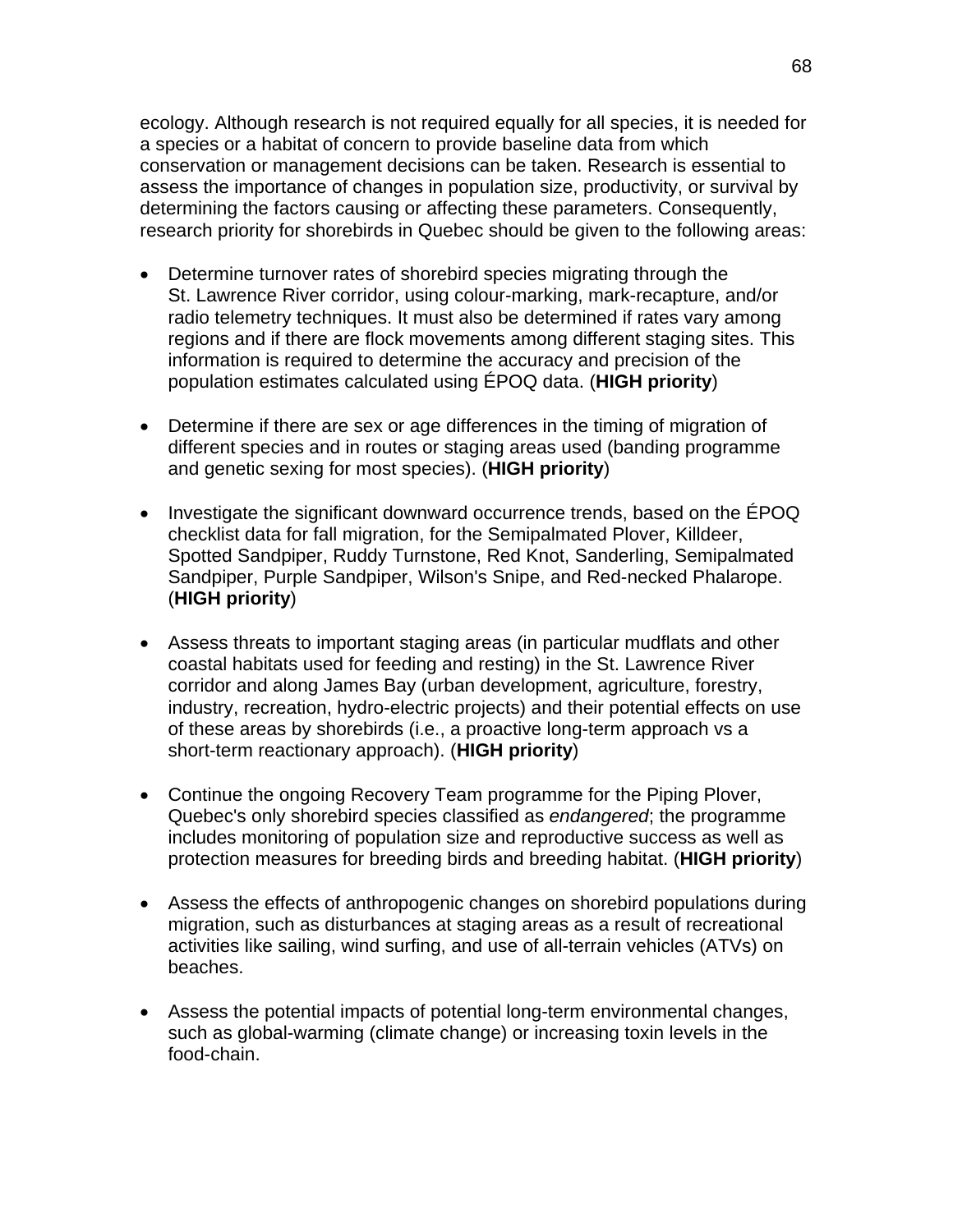- Determine the habitat requirements, productivity, and survival rates of species associated with agricultural areas (specifically Killdeer and Upland Sandpiper).
- Examine how changing and expanding agricultural practices affect breeding shorebirds, in particular:
	- o Upland Sandpiper Loss of breeding habitat due to the abandonment of marginal farmland on which shrubs and trees subsequently grow.
	- o Wilson's Phalarope Encroachment of farms (cropland and pastures) onto wetland meadows used for nesting. (**HIGH priority**)
- Examine the effects of habitat fragmentation on the productivity and survival of breeding shorebirds in southern Quebec; species most affected are Killdeer, Spotted Sandpiper, Upland Sandpiper, Wilson's Snipe, and American Woodcock.
- Examine the factors affecting productivity and survival (including nesting and fledgling success, natal philopatry, survival rates, modeling of population dynamics) of all migrant breeders, including those species with isolated populations.
- Assess the population status of the *griseus* subspecies of the Short-billed Dowitcher, which nests only in northern Quebec and Labrador, making it of high jurisdictional importance. (**HIGH priority**)
- Determine the winter distribution, habitat requirements, population size, and the survival rate of the Purple Sandpiper in Quebec. (**HIGH priority**)
- Assess the present status and management of harvested shorebird species, i.e., Wilson's Snipe and American Woodcock.
- Determine the numbers of shorebirds accidentally shot by waterfowl hunters in Quebec (for example, in 1999, 12 shorebird wings other than Wilson's Snipe and American Woodcock were submitted to the CWS for the National Harvest Survey).
- Determine the efficiency and accuracy of song playback (taped calls) for monitoring boreal breeding species.
- Determine the effect of the time of day and the time of the breeding period on survey efficiency.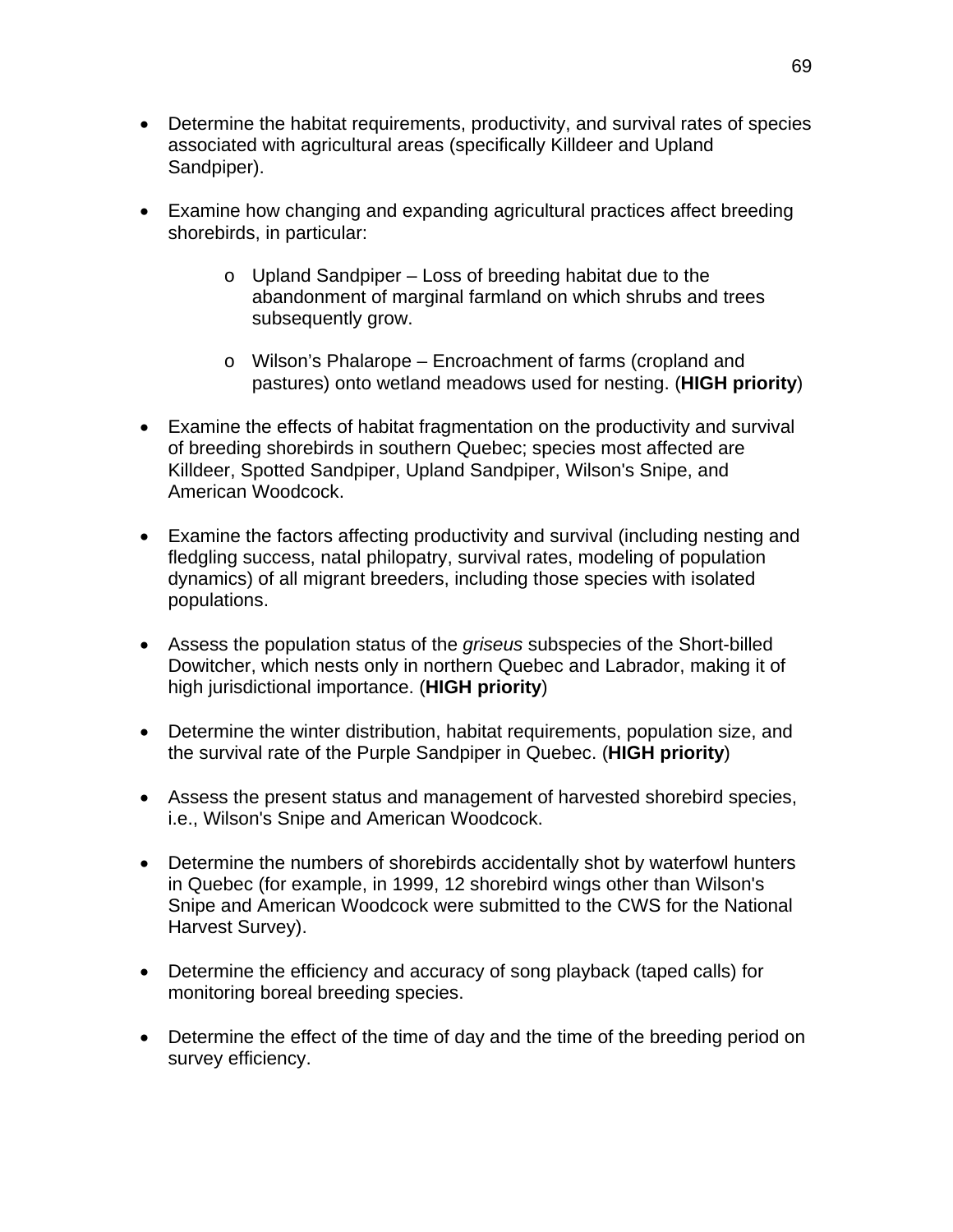• Assess the impact of the proposed opening of the Havre aux Basques lagoon on the Îles-de-la-Madeleine.

## **3. Habitat Management**

There is a wide variety of shorebird habitats in Quebec, both for breeding in the summer as well as for staging (foraging and roosting) during spring and fall migrations. Management of any of these habitats must take into consideration competing human land use interests, which in southern Quebec are dominated by agriculture, manufacturing industries, urban developments, maritime ship traffic, and tourism-recreational activities. In central Quebec, competing human activities include forestry and hydro-electric projects while the northern sectors of the province are impacted by mineral exploration and extraction as well as First Nation fishing and hunting activities. Habitat protection or management measures will vary depending on: i) the type of habitat involved, ii) whether the habitat is rare or abundant and widespread, iii) the importance of the habitat in question in the life-cycle of a species or group of species, and iv) any competing human land use activities. Protection can require government legislation or new land use policies, or it can involve stewardship programmes which ensures that human use is compatible with the needs of shorebirds.

In Quebec, the priorities for habitat management should be to:

- Identify, map, and quantify the habitats, including those in protected areas (such as Migratory Bird Sanctuaries), used by shorebirds either for breeding or as staging (feeding or resting) areas during migration.
- Identify habitats under immediate threats or stresses, the nature of the threats (e.g., habitat alteration or loss, windmill farms, oil spills), and recommend mitigating or protective measures.
- Rank (prioritise) all habitats in terms of their importance for a species (or group of species) as well as for the priorities for which protective measures, research, or management are needed.
- Formally protect important breeding or staging areas through inclusion in parks (or Migratory Bird Sanctuaries, reserves, etc) or through designation under programmes such as Western Hemisphere Shorebird Reserve Network or Important Bird Areas.
- Integrate staging and breeding sites with priority sites of landbirds, waterbirds, and waterfowl, as well as potential marine protected sites.

# **QUEBEC'S LANDBIRD CONSERVATION STRATEGY**

**Goal**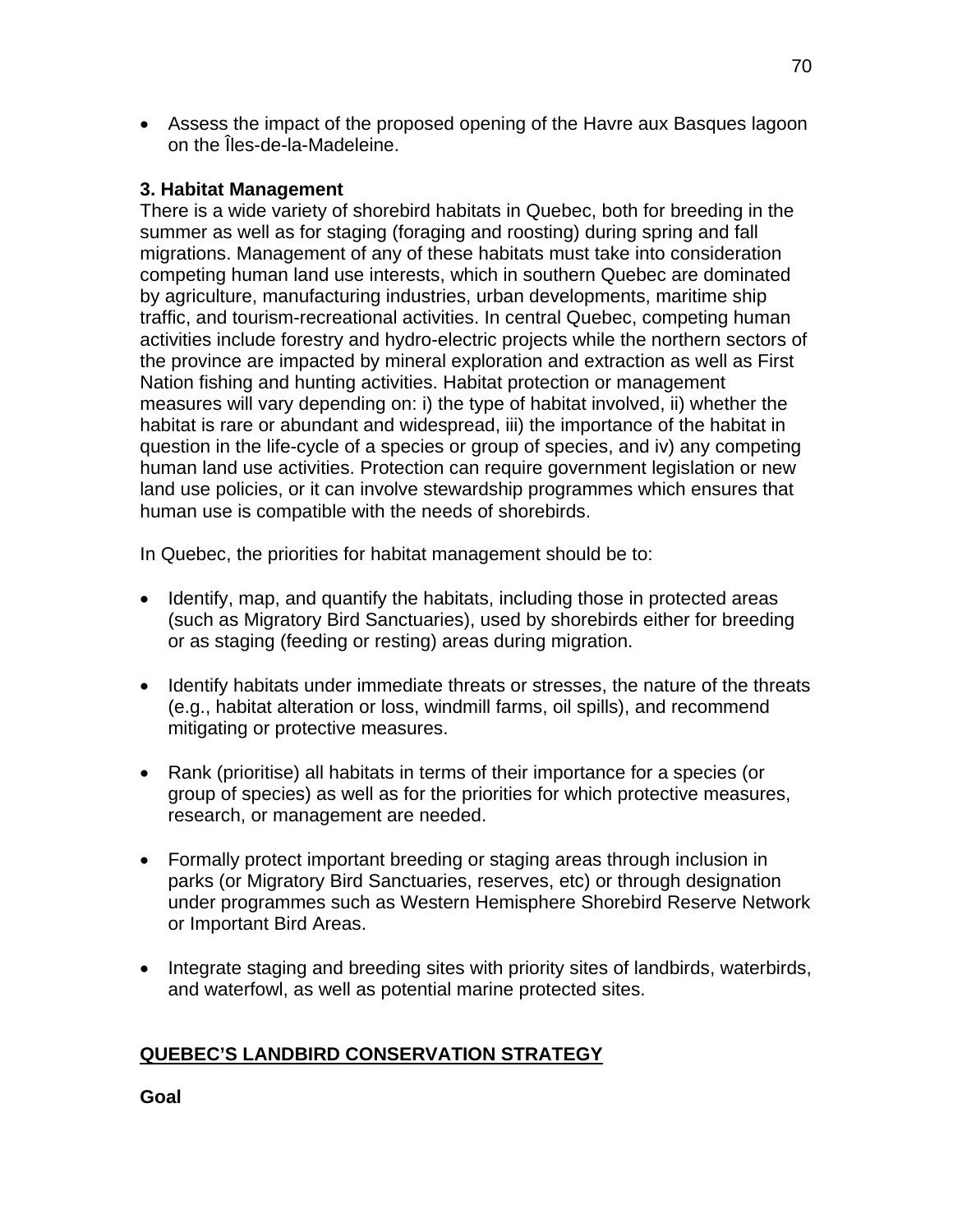With its Five-year Action Plan for the implementation of NABCI in Quebec, the Canadian Wildlife Service, Quebec Region, supports and values the protection of all birds and all habitats in Quebec. The goal of this Strategy fits in this context: to maintain the diversity and abundance of Quebec's landbirds.

## **Strategic Orientations**

**T**he Canadian Wildlife Service, Quebec region, has defined four strategic orientations for the conservation of landbirds in Quebec: 1) monitoring; 2) research; 3) conservation; and 4) education and awareness. These strategic orientations are in accordance with NABCI's vision for the protection of all birds and all habitats in Quebec.

This Strategy does not pretend to cover every issue and challenges, but it is a mean to start discussions on landbird conservation to establish action, conservation and management plans in collaboration with numerous partners. These future plans will identify the conservation measures specific to each BCR. Moreover, they will prioritize species, habitats, and geographic areas in a hierarchical manner. They will also identify short-term and long-term action items. Finally, they will seek to maintain an equilibrium between a reactionary approach (based on urgency, i.e. abundance, threats, distribution, etc.) and a proactive approach (based on other criteria, i.e. economic, level of knowledge, possibilities of partnership, importance of species, etc.). The identified actions under each strategic orientation are thus examples and will be refined and modified with the involvement of the different partners.

# **1. Monitoring**

**I**t is essential to fill the knowledge gaps on Quebec's landbirds by adequate monitoring programs. Proper knowledge of changes in distribution, abundance, demography and habitats is necessary to identify efficient conservation actions and measure their efficiency.

## **Action 1a: Identify species and geographic areas that require additional knowledge.**

In Quebec, our knowledge of bird distribution, trends and habitat uses in boreal and northern regions is deficient because the majority of monitoring programs take place in the southern regions. We have also less information on the extent and localization of migration corridors, staging and wintering areas than on breeding areas. Therefore, efforts must be allocated to fill these gaps.

## **Action 1b: Improve or expand existing surveys, or develop new surveys, to address priority gaps in species or geographic coverage.**

It is important to review existing monitoring programs to improve their global coverage in terms of habitats and species monitored and taking into account needs, costs, logistic feasibility, human resources availability (professional and amateur birdwatchers), etc. For example, the review of actual monitoring programs and the establishment of new programs should consider species which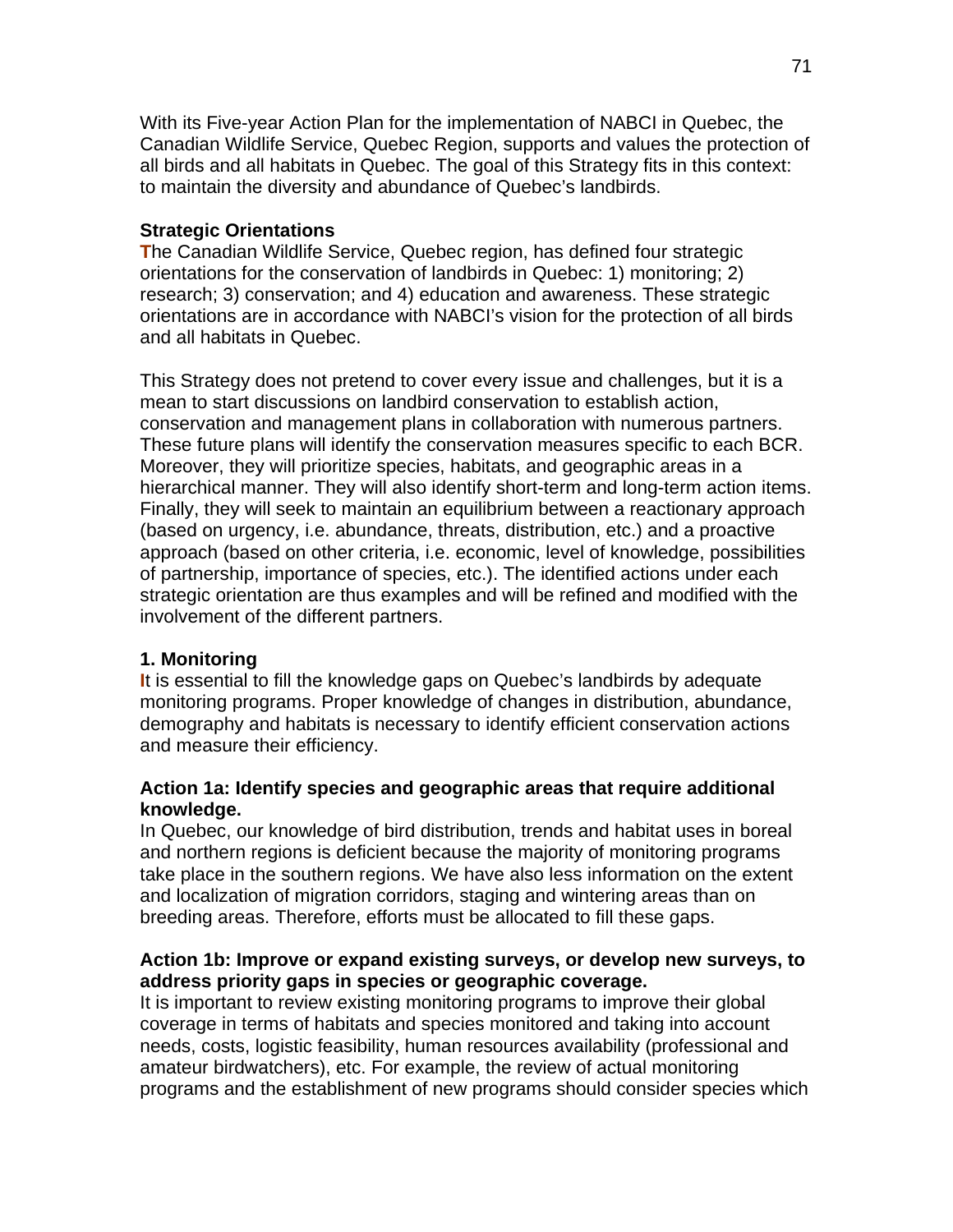are not covered by inventories, such as diurnal raptors and some nocturnal birds as well as landbirds using wetlands. Furthermore, for some species, the monitoring level should include more then trends, i.e. abundance, reproductive success and survival rates.

It would be important to promote the use of checklists across the whole province (BCRs 14, 12, 8, 7, 3) in order to increase the coverage of the EPOQ database, managed by the *Association québécoise des groupes d'ornithologues* (AQGO).

Likewise, the Breeding Bird Survey (BBS), coordinated by CWS in Canada, should be expanded to better cover the boreal forest (BCRs 14, 8, 7). BBS is one of the rare tools providing a large scale overview of population trends for several landbirds. The presence of recently built forestry roads offers an opportunity to improve coverage in this region.

The Christmas Bird Count (CBC), coordinated by Bird Studies Canada, is a useful tool to follow population trends of winter bird residents in Quebec. A greater participation of birdwatchers in the northern regions (BCRs 14, 12, 8, 7, 3) would help us obtain a better idea of bird distribution in winter.

The potential of migration monitoring stations as a tool to follow landbird populations of the boreal forest and the northern regions should be fully evaluated in order to be recognized. The Canadian Migration Monitoring Network has been developed to detect bird population trends from poorly accessible regions. Some bird population trends are solely based on the interpretation of these data. In Quebec, the only station is located near Tadoussac. Other sites should be developed to monitor a greater number of species. Updating the Atlas of the Breeding Birds of Southern Quebec should also be considered and evaluated.

Landbirds are good indicators of the health of our ecosystems; on the one hand, their mobility allows them to react quickly to environmental changes and, on the other hand, they can easily be observed. Monitoring of the structure (species composition, richness and abundance) of bird communities across time and space would document changes in ecosystems (BCRs 13, 14, 12, 8, 7, 3). Such monitoring would facilitate the modeling of the impact of climate changes on bird communities.

Moreover, the establishment of a monitoring program for species whose optimal habitat is limited could help orient the actions to maintain viable populations (BCRs 13, 14, 8, 7). As some habitats are affected by the homogenization of forest stands, it would be important to monitor these habitats temporally and spatially. In fact, because bird conservation measures usually concentrate on habitat management rather than population management, we should also evaluate the possibility to follow habitats within the framework of existing bird monitoring programs.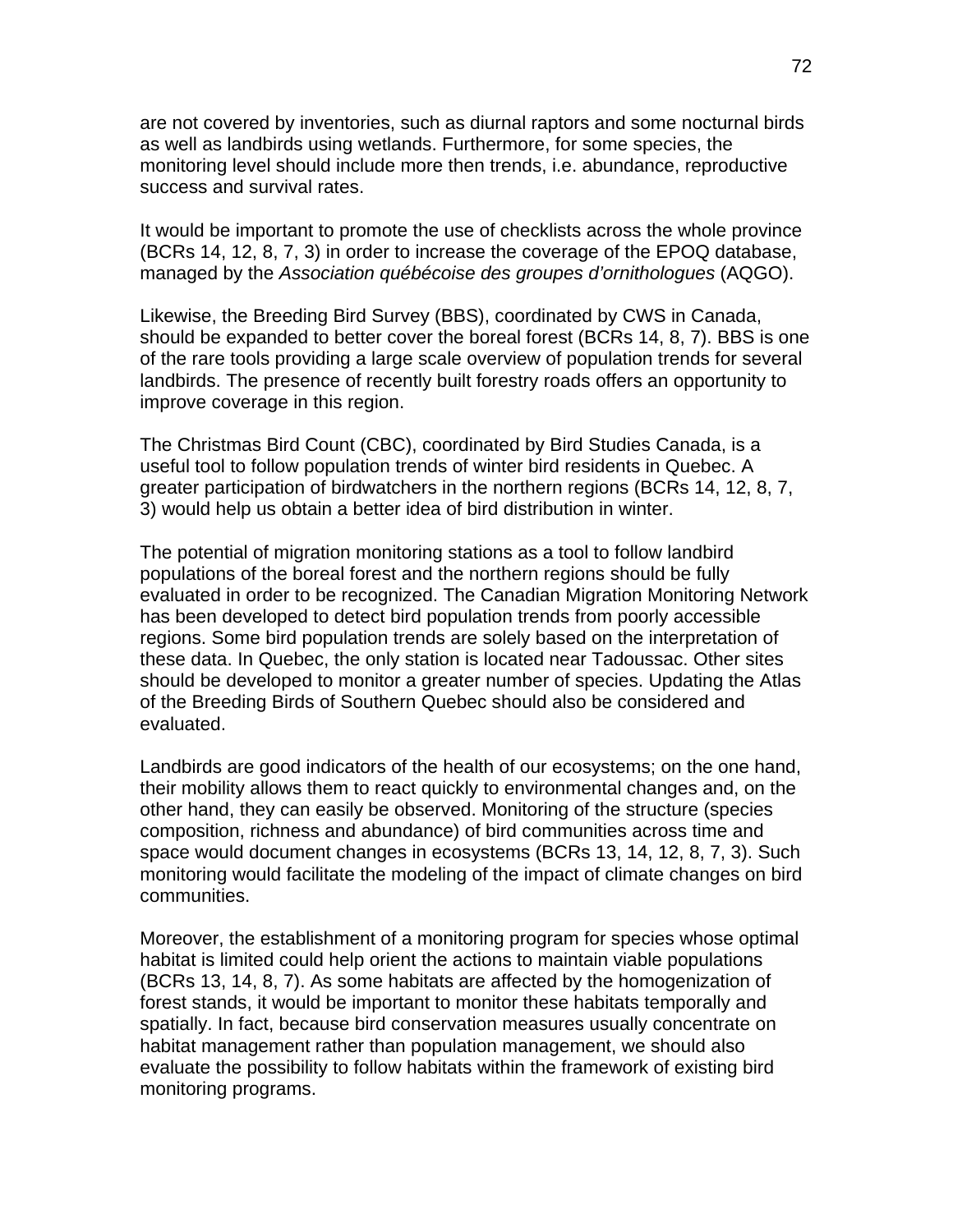### **Action 1c: Encourage research on monitoring to ensure continued improvement in sampling design, data collection protocols, analysis procedures, etc.**

Methodological improvements of monitoring programs would help reduce many biases and thus facilitate comparisons among different programs, and between years. For example, it would be interesting to develop new precise methods to follow landbird populations through time, especially in remote and northern regions (BCRs 14, 12, 8, 7, 3). In fact, population monitoring throughout the vastness of the boreal forest poses important logistical and financial constraints. The use of geomatics (geographic information system, airborne and spaceborne imagery) combined with efficient statistical and modeling methods would be useful to design optimal sampling schemes. Methods based on volunteer participation need to be carefully evaluated as to the soundness of the data collected, i.e. as to their potential and limitations.

Moreover, the coordination of monitoring programs would ensure efficient use of human and financial resources, sharing of knowledge and would facilitate understanding of population dynamics throughout the annual life cycle.

# **Action 1d: Train and encourage volunteers to participate in monitoring surveys.**

Monitoring programs are strongly volunteer-driven in populated areas. Thus a particular attention should be given to data collection and analysis and to adequate training of volunteers. Likewise, forestry partners interested in undertaking voluntary wildlife monitoring programs should be provided with supervision or expertise to improve the quality of the information collected in the field. Incentives are thus necessary to encourage participation to monitoring programs. Participation possibilities must be announced and recognized. The use of different technologies, such as the Internet, to promote participation and training is fundamental, particularly to establish a network of observers in remote regions such as northern Quebec. Moreover, in regions where it is impossible to involve enough volunteers, automated listening stations could be developed as an inventory tool.

## **Action 1e: Ensure that monitoring results are available and used for research and conservation.**

Original databases, including metadata, should be made available to everyone to maximize use of the data. Moreover, the regular compiling, interpretation and reporting of monitoring data would help maintain volunteer interest as well as encourage use of the data by scientists and managers.

Finally, it is important to mention that partnerships with people in the field lead towards concrete research, conservation and management actions. Although monitoring programs cannot occasionally identify the causes of the detected changes, they serve important function in identifying some research priorities.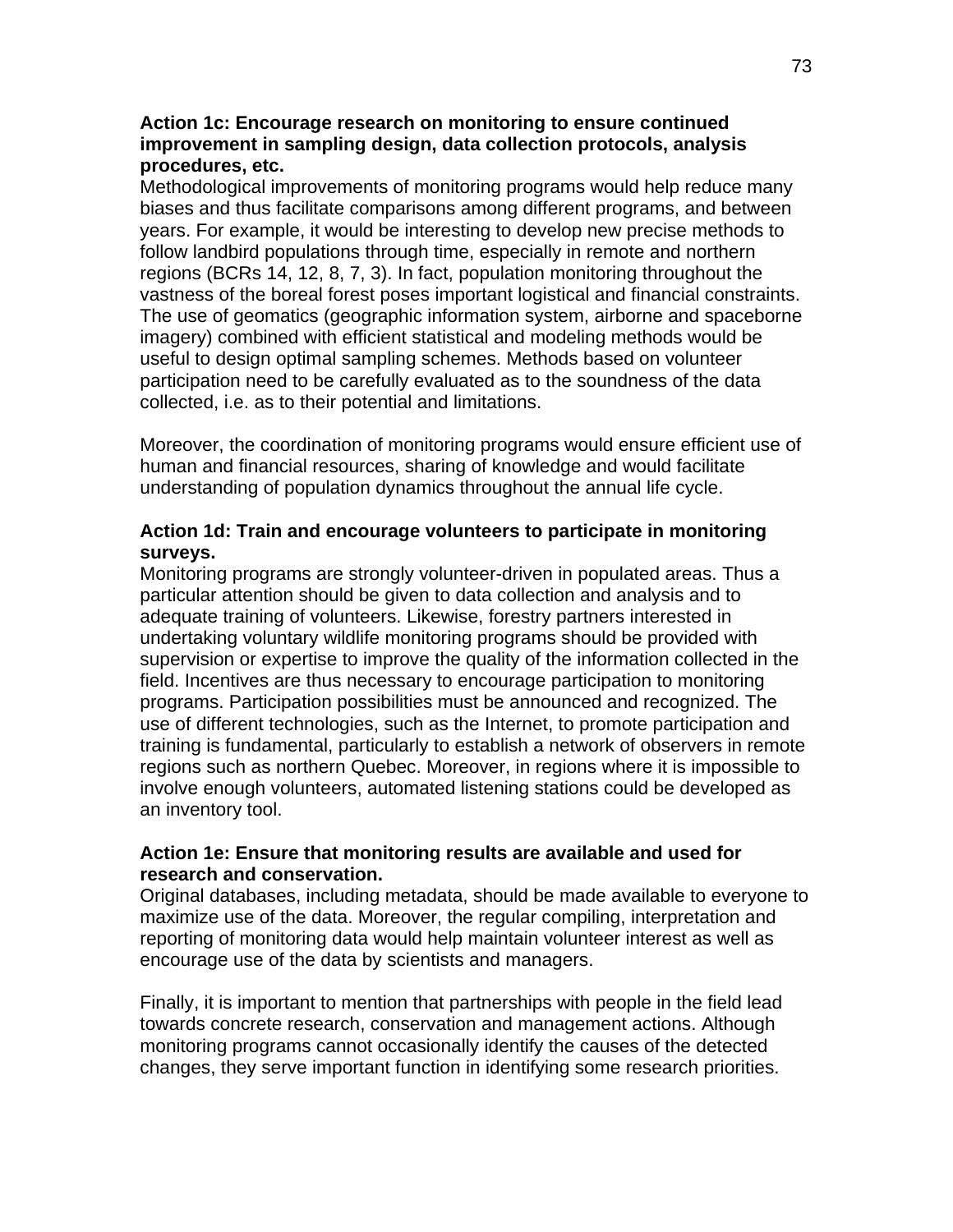### **2. Research**

Scientific research allows the understanding of many issues concerning the conservation of landbirds by looking at, for example, bird species biology, habitat dynamics, different potential threats to survival, etc. A greater understanding of the complete life cycle of landbirds certainly leads to better management of their populations. Research is essential to identify the causes of the trends observed by the monitoring programs in order to put in place adequate conservation measures. Well documented research projects can also be used in an irregular or even regular monitoring framework when the research is replicated in the future.

### **Action 2a: Study landbird population status in regard to national conservation priorities (BCRs 14, 13, 12, 8, 7, 3).**

At the continental and national level, many landbird species have been identified has priority species. We need to identify the size of breeding populations in Quebec, the importance of the preferred habitats (in terms of extent and distribution), the wintering areas and the migratory corridors used. Understanding the ecology of these species is essential to evaluate the impacts of natural resource development projects and to propose mitigation measures.

### **Action 2b: Determine the needs, in terms of essential habitats, to maintain bird populations, especially in the St. Lawrence valley and in the boreal forest (BCRs 13, 14, 12, 8, 7, 3).**

Conservation actions are often based on habitat management. It is necessary to understand the critical components of habitats to ensure bird reproduction and survival. The loss of hardwood stands in the St. Lawrence valley has reached a level at which certain species could possibly express difficulties to survive. The elimination of stumps in many remaining woodlots is also a threat to bird reproductive success. Moreover, our knowledge of habitats, especially in the boreal forest, is even more limited.

Briefly, understanding the ecological processes governing these habitats and the requirements specific to each species is fundamental to adequately manage the diversity of this vast territory. Because species often used more than one habitat throughout their life cycle and that habitat quality varies between years, it is important to document the role of each habitat for a given species and this over several years.

# **Action 2c: Study the specific and cumulative impacts of the different anthropogenic development activities on bird populations (BCRs 14, 8, 7).**

There is an obvious need to understand the impacts of human activities on landbirds. In Quebec, the intensity, frequency and severity of these activities vary considerably from one region to another. It is important to take advantage of this diversity to distinguish anthropogenic threats from natural disturbances on landbird reproductive success. Also, the impact of climate changes is still relatively unknown. The presence of pristine boreal forests constitutes a great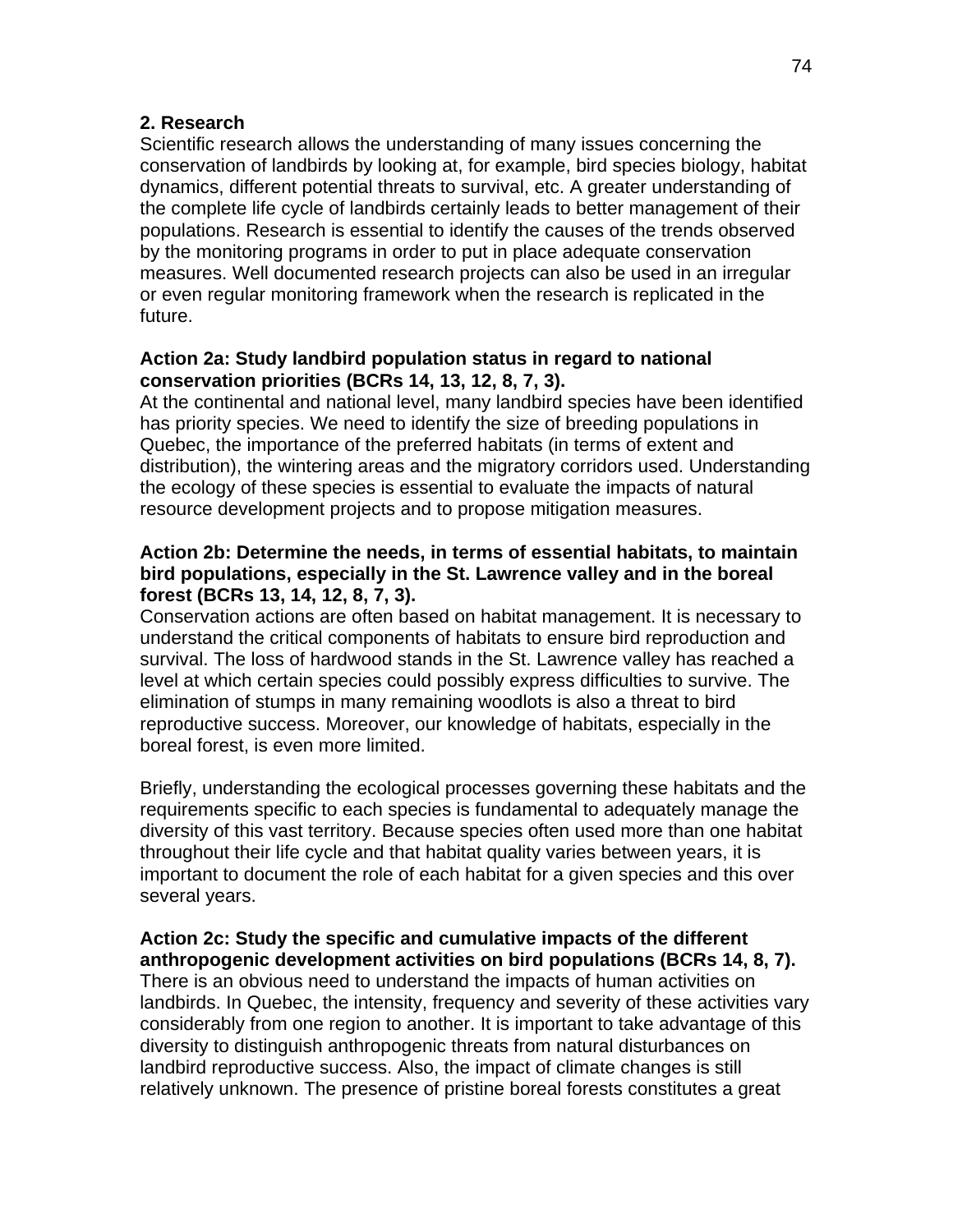opportunity to evaluate the changes susceptible of affecting wildlife. The impact of climate changes could also be significant in different parts of the province due to an increase of degree-days which could modify the agricultural landscape as well as the northern and forest landscapes.

# **3. Conservation**

**I**nformation obtained from monitoring and scientific programs will lead to the development of conservation actions which will identify, protect, and manage the habitats essential for the maintenance of viable landbird populations in Quebec. Action plans developed with partners will identify needed actions and regroup them according to: priority species, priority regions, habitats and issues. We enumerate here only a few of the possible actions to ensure the protection of landbirds in Quebec.

### **Action 3a: Support policies and processes which favour the sustainable use of natural resources (BCRs 13, 14, 12, 8, 7, 3).**

Because of their diversity, their population dynamics and their mobility, birds do not always respond perfectly to traditional conservation actions. A community approach must be superposed to more classic species approaches. Conservation efforts must be directed at several scales (i.e. regional, landscape and local) to ensure that sufficient habitats are adequately distributed in the breeding area to meet bird community needs. The landscape approach requires a planning methodology which favours the sustainable development of resources. Within this context, CWS-Qc could influence land planning to better respond to birds' needs, for example, by encouraging competent authorities to modify or adopt laws, regulations, policies and practices beneficial to bird populations and which support the objectives of the action and conservation plans.

In the same manner, environmental impact assessments for land development projects offer an opportunity to intervene in land management in favour of bird conservation, particularly during the establishment of conservation measures to minimize impacts on birds and their habitats.

## **Action 3b: Participate in existing conservation efforts and initiate new partnerships for the conservation of landbirds.**

Extended partnerships favor the synergy of bird conservation activities by sharing of knowledge and enhancing collaboration opportunities. It is important to encourage existing partnerships efforts and initiate new ones if necessary. Moreover, it would be equally important to watch for new funding opportunities at the international, national and regional levels from which landbird conservation could benefit.

## **4. Education and awareness**

Even if the education of individuals and organizations is inherent to the partnerships for bird conservation, it must be sustained and promoted. However,